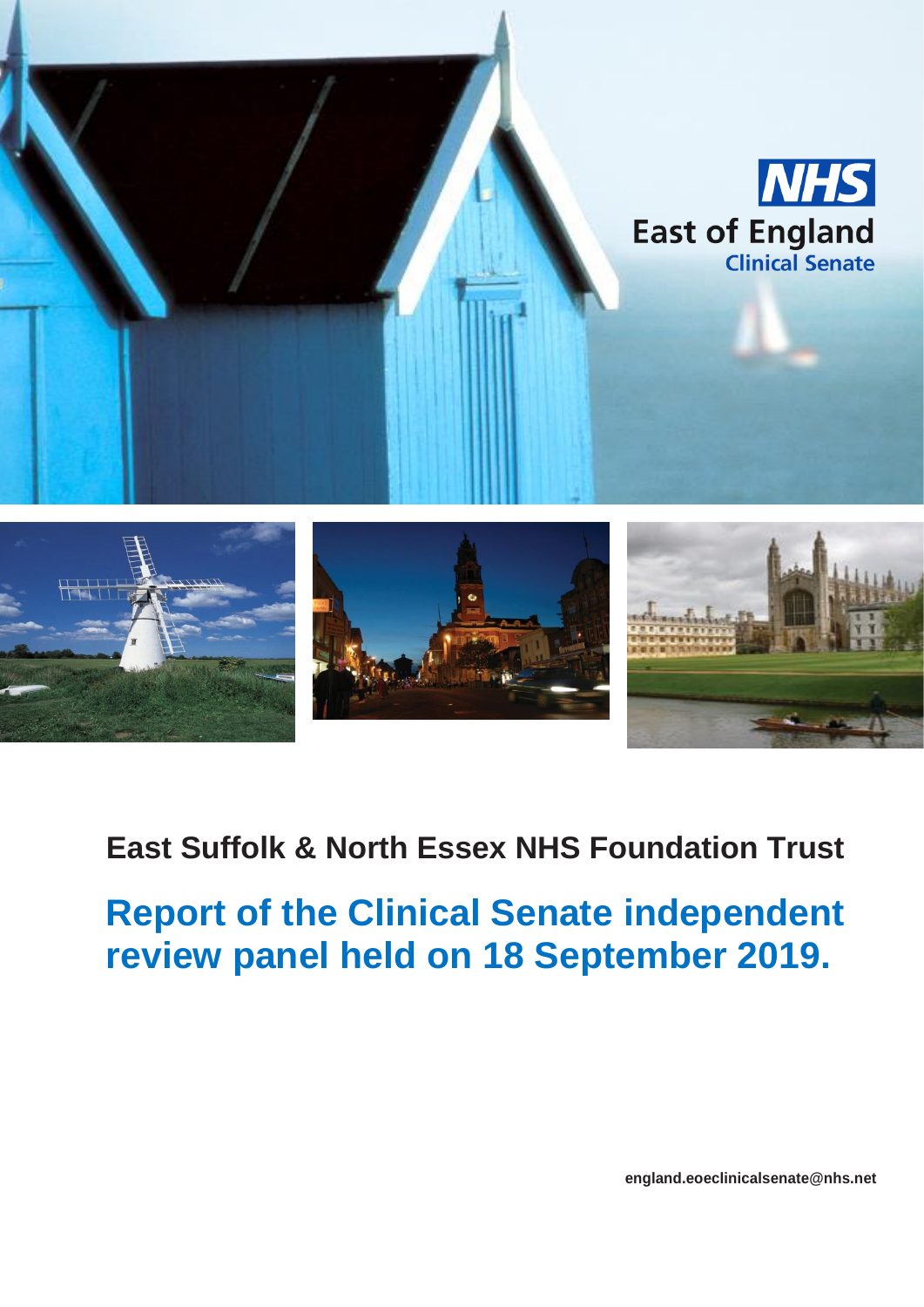# **Glossary of abbreviations used in the report**

| <b>CCG</b>    | <b>Clinical Commissioning Group</b>                                                                                                                             |
|---------------|-----------------------------------------------------------------------------------------------------------------------------------------------------------------|
| <b>ESNEFT</b> | East Suffolk & North Essex NHS Foundation Trust                                                                                                                 |
| <b>EOCC</b>   | (Adult inpatient) elective orthopaedic care centre                                                                                                              |
| <b>GIRFT</b>  | 'Getting it right first time', a national programme designed to help<br>improve the quality of care within the NHS by bringing efficiencies<br>and improvements |
| <b>ICS</b>    | Suffolk & North Essex Integrated Care System                                                                                                                    |
| IT            | <b>Information Technology</b>                                                                                                                                   |
| <b>MSK</b>    | Musculoskeletal                                                                                                                                                 |
| <b>PAC</b>    | Picture archiving and communication system                                                                                                                      |
| <b>PROMs</b>  | Patient record outcome measures (questionnaires patients                                                                                                        |
| <b>STP</b>    | complete on their health and quality of life)<br>Sustainability and Transformation Partnership                                                                  |
| The Trust     | East Suffolk & North Essex NHS Foundation Trust                                                                                                                 |
| 24/7          | 24 hours a day, seven days a week.                                                                                                                              |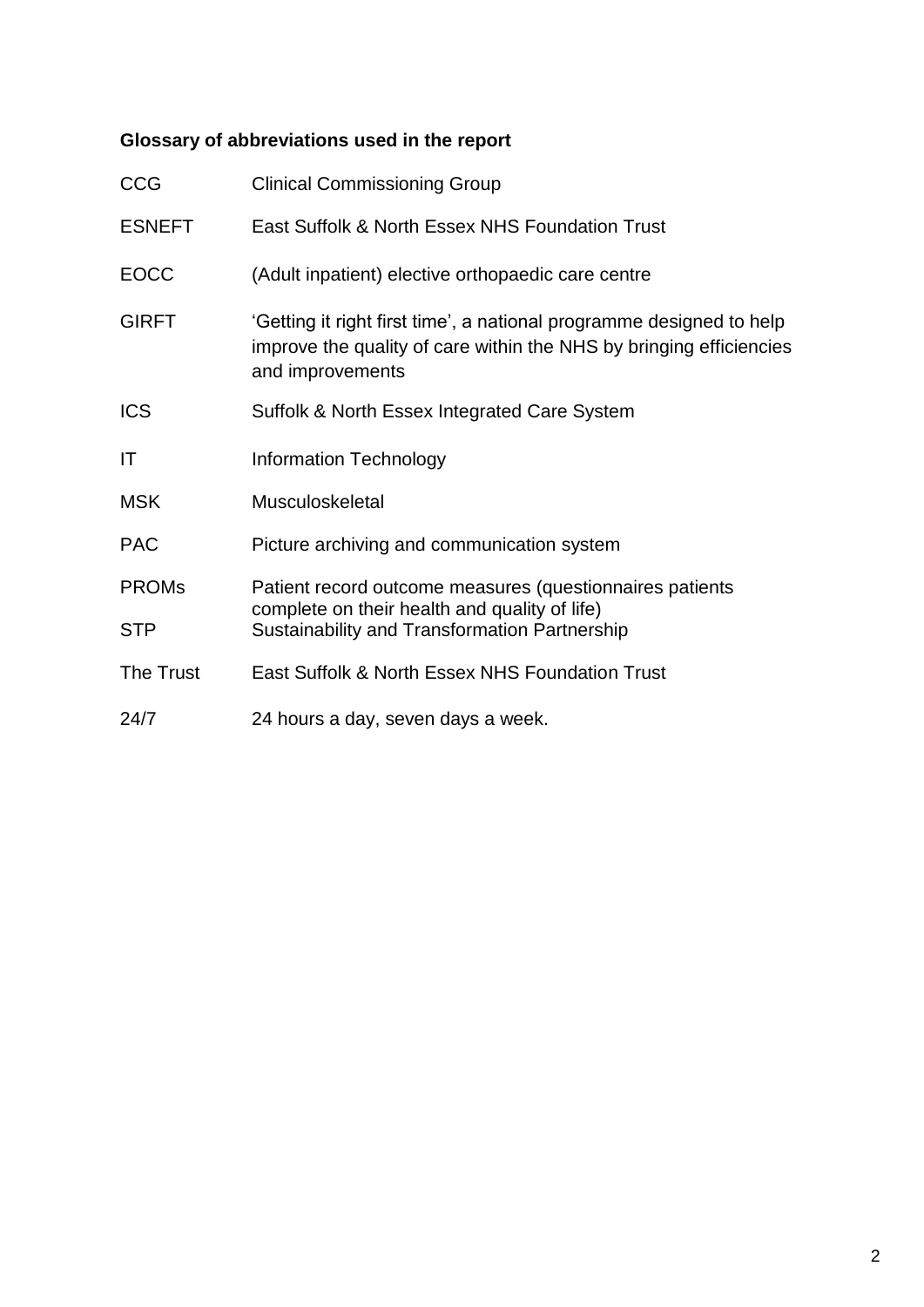# **Table of Contents Page**

|                                                           | <b>Executive Summary</b><br>4                      |    |
|-----------------------------------------------------------|----------------------------------------------------|----|
| 1.                                                        | <b>Foreword by Clinical Senate Chairman</b>        | 7  |
| 2.                                                        | Advice request, background and scope of the review | 9  |
| 3.                                                        | Methodology and Governance                         | 10 |
| 4.                                                        | Summary of key findings                            | 11 |
| 5.                                                        | <b>Conclusion and Recommendations</b>              | 21 |
|                                                           |                                                    |    |
| Appendix 1: Terms of Reference for the review<br>27       |                                                    |    |
| Appendix 2: Membership of the clinical review panel<br>39 |                                                    |    |
| 42<br>Appendix 3: Declarations of Interest                |                                                    |    |
|                                                           | 43<br>Appendix 4: Review panel Agenda              |    |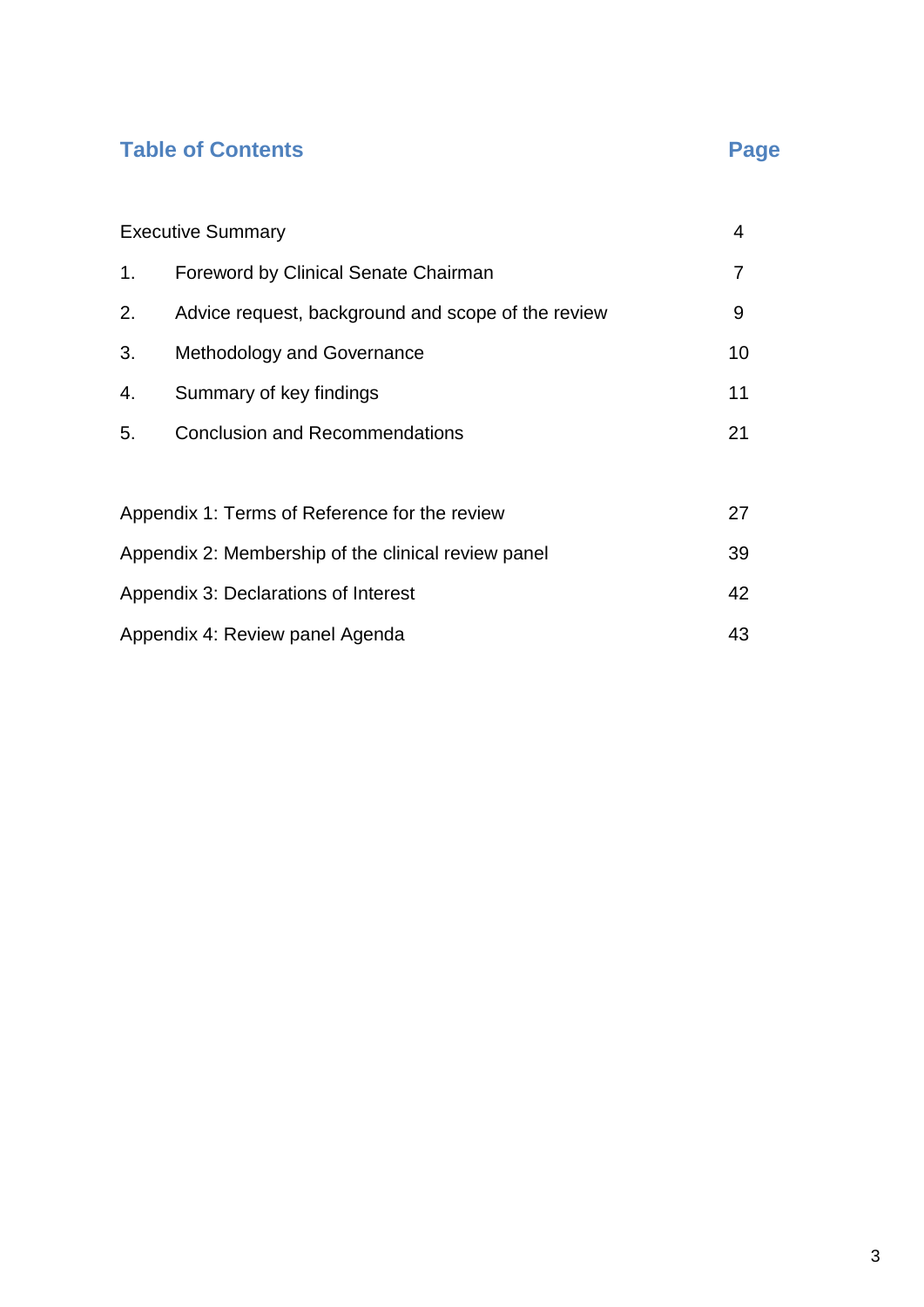# **EXECUTIVE SUMMARY**

The East Suffolk and North Essex NHS Foundation Trust (ESNEFT) requested the East of England Clinical Senate to review its proposals to improve patient pathways and develop a single Elective Orthopaedic Care Centre (EOCC).

The review panel agreed that the case for change and proposals were well thought through with a sound evidence base, and that the ESNEFT team had recognised and acknowledged that there was still work to do on the detail.

The panel supported the proposed direction of travel and agreed that the proposals were a step in the right direction. The Trust's aim to reduce non-clinical cancellations for elective orthopaedic surgery was very much supported by the panel. The proposals also aimed to reduce waiting times for patients through enhanced patient pathways with a requirement for fewer patient visits, along with the development of an (adult in-patient) elective orthopaedic centre with protection from emergency inpatient admissions. The Trust already had plans in place to reduce variation across the two sites.

The panel agreed that the larger clinical team should mean greater resilience and the concentration of procedures onto one site and should also provide enhanced training opportunities for all staff.

The panel was of the opinion that it made greater clinical sense and should provide a wider range of benefits to other clinical services at both Colchester and Ipswich Hospitals if the adult inpatient elective orthopaedic care centre (EOCC) was located on the Colchester Hospital estate.

The recommendations of the panel are summarised below and can be found in full in section five of the report. The recommendations should be read in the context of the broader findings of the clinical review panel as laid out in the key findings section of this report.

# **Recommendation 1 – clear clinical outcome objectives**

The panel recommended that the Trust should clearly articulate the clinical benefits of the EOCC and develop a clear set of outcome measures and targets to include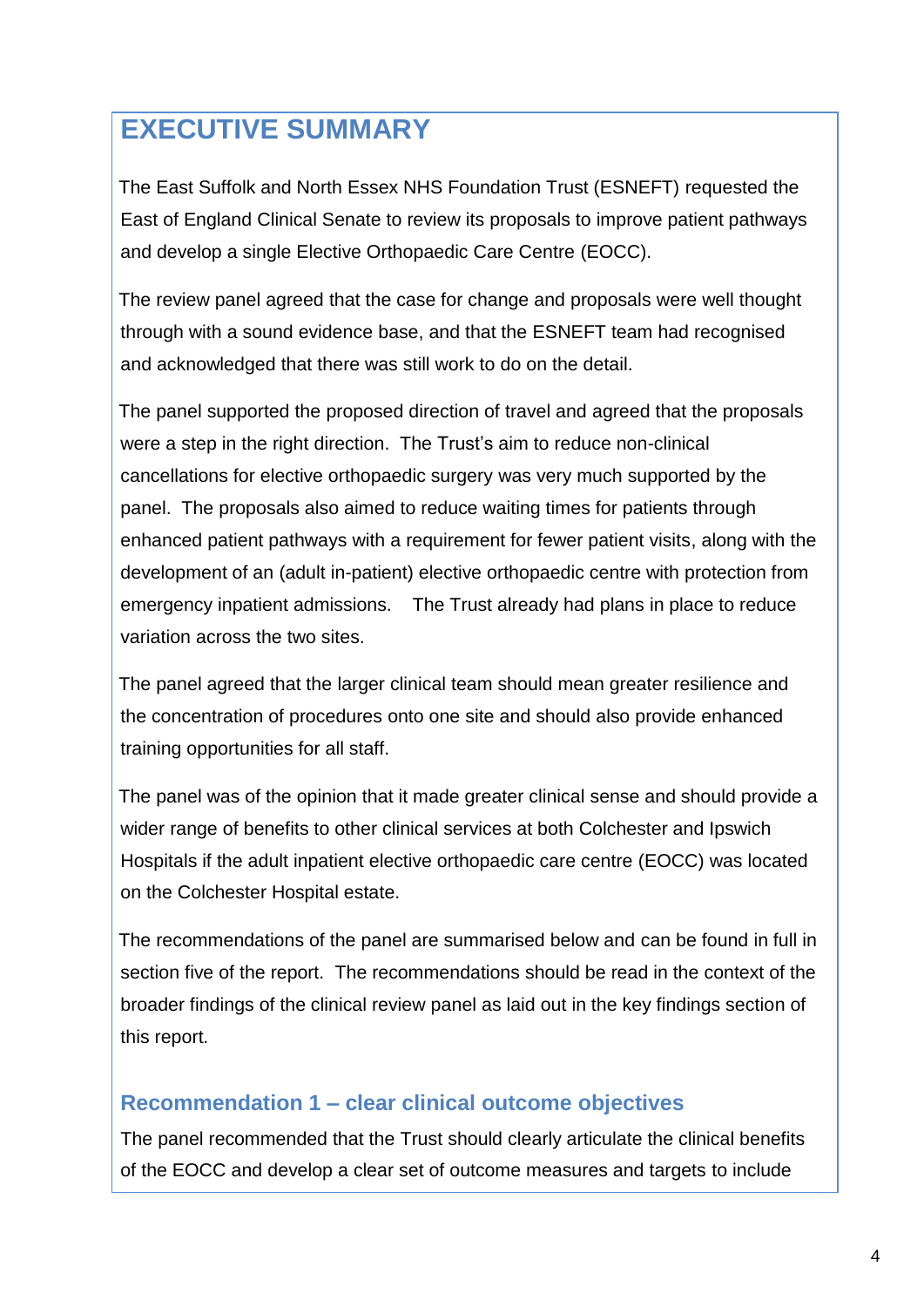ambitious, joint specific, outputs in line with national 'Getting it right first time' recommendations and best in practice.

### **Recommendation 2 – workforce plan**

The panel recommended that a comprehensive workforce plan should be developed to encompass the recruitment, retention, training and development of workforce for the future of the service. The panel recommended that there should be a definitive rota for elective and emergency on-call with consultant and junior doctor cover for weekend, bank holidays and appropriate uplift for perioperative medical care including ortho-geriatric and anaesthetist cover.

## **Recommendation 3 – clinical pathway redesign**

Whilst recognising that work had already been undertaken in the redesign of clinical pathways, and that full implementation was some way off, the panel recommended that further work be undertaken to develop high quality efficient patient pathways for elective orthopaedic surgery and processes developed to ensure that the EOCC beds and theatres were specifically used for elective orthopaedic care. The panel agreed that the need for appropriate clinical input was given consideration and carefully balanced against the supported intent to reduce the number of preoperative hospital attendances by the patient. The panel recommended that ESNEFT ensure that the community Musculoskeletal (MSK) teams from all parts of the STP/ICS geography were seamlessly linked in to deliver smooth patient pathways.

### **Recommendation 4 - engagement**

The panel recommended that the Trust continues with staff engagement, including the community musculoskeletal workforce to ensure that all staff in and out of the hospital were genuinely part of the clinical team.

Prior to the formal consultation, the Trust should also continue its engagement with patient and carer groups and other stakeholders including the East of England Ambulance Service. As planned, the Trust should continue to validate the travel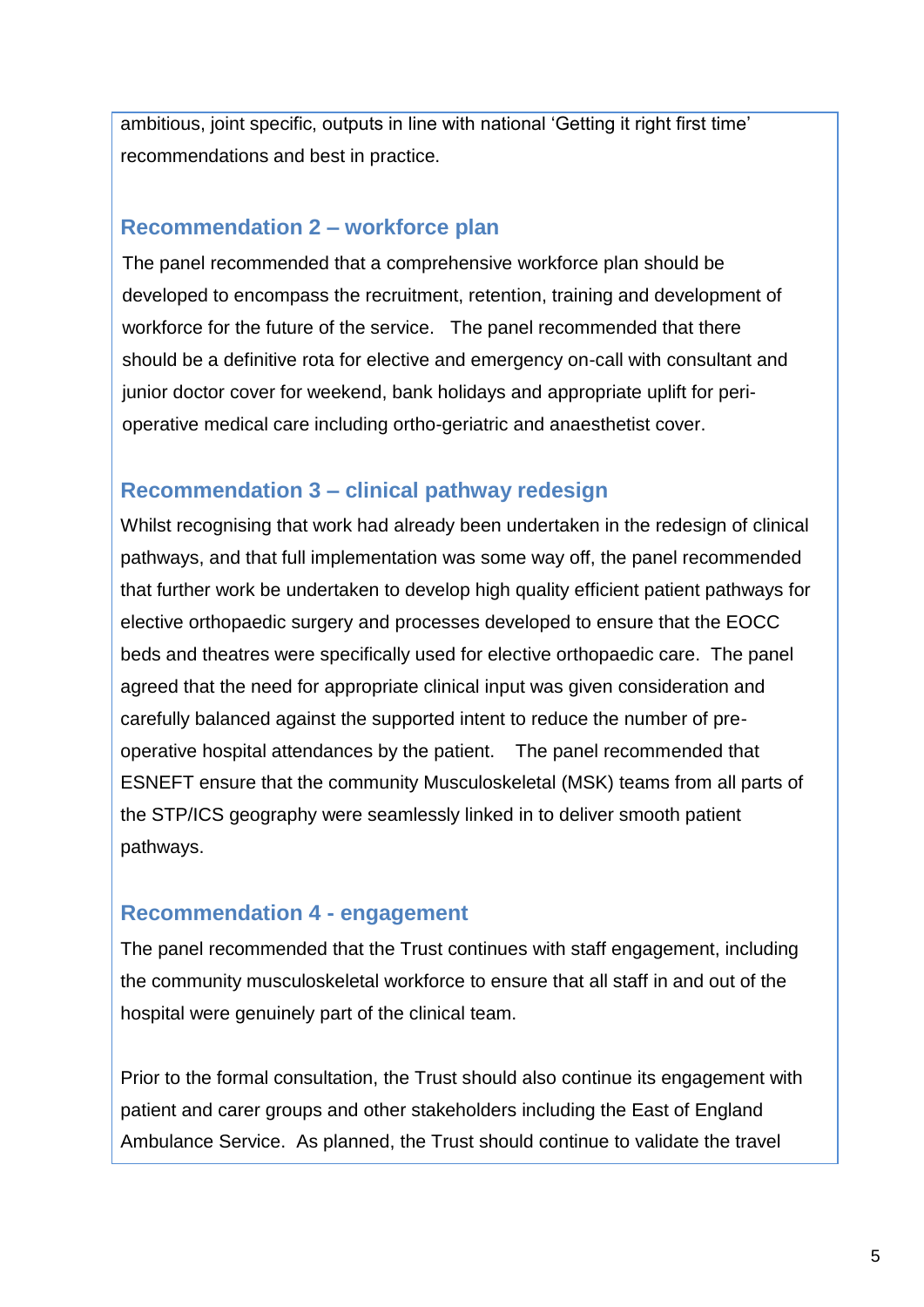impact assessments and understand how it can support those patients that will have an increased travel distance.

### **Recommendation 5 – patient access support services**

The panel acknowledged that a significant amount of work had already been undertaken and commended the Trust on its support and funding of voluntary and third sector transport providers, particularly for patients from the Tendring District area. The panel however wished to recommend that further work was undertaken to assess and improve the access of services for patients.

## **Recommendation 6 – support services**

The panel recommended further work was undertaken to ensure that all support services and systems are fully developed to support implementation of the plans. This included information technology (IT), pharmacy and transport, support services that are essential to safe patient pathways.

**The recommendations above should be read in the context of the broader findings of the clinical review panel as laid out in the key findings section of this report.**

End.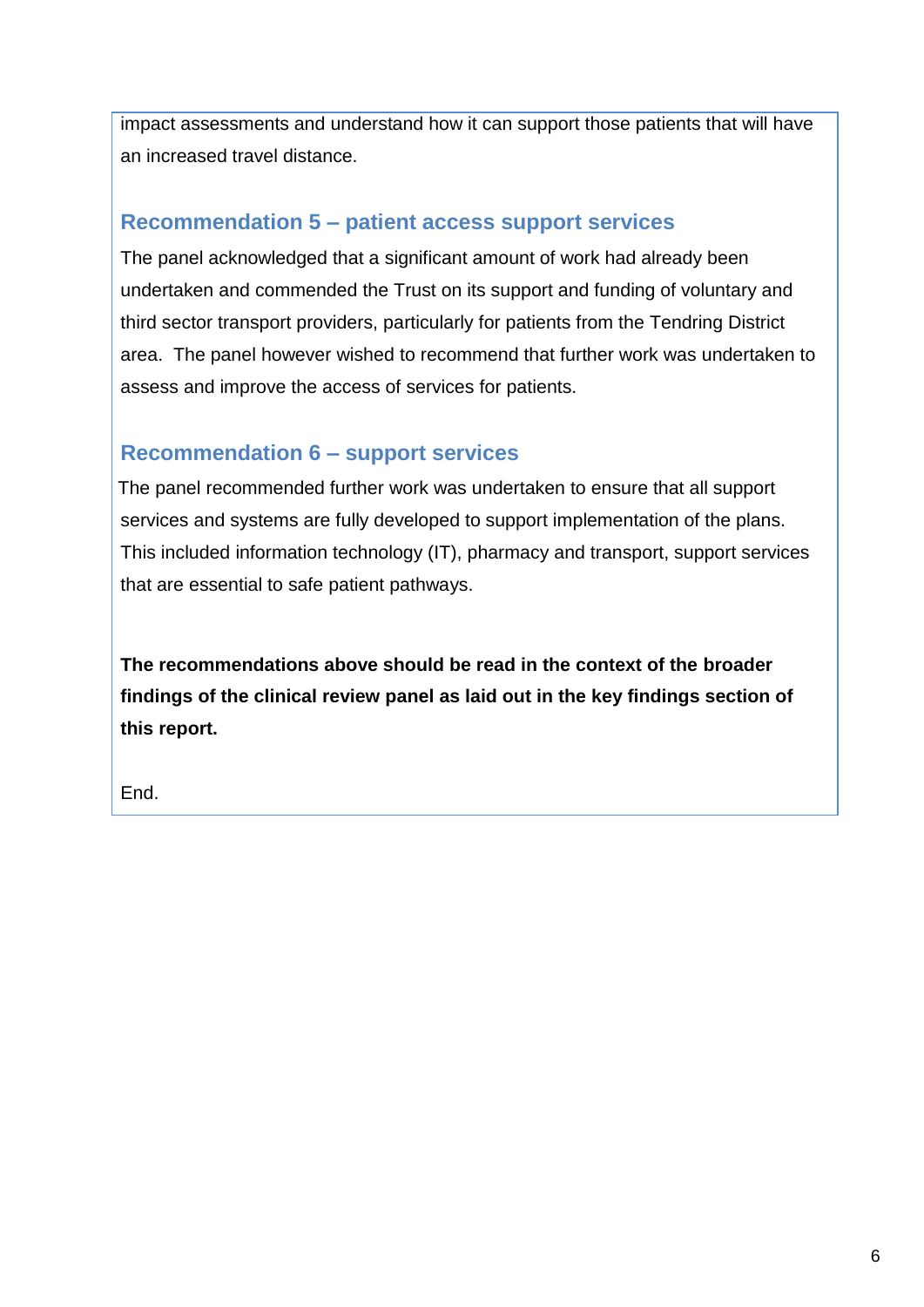# **1. Foreword by Clinical Senate Review Panel Chair**

The East Suffolk and North Essex NHS Foundation Trust (ESNEFT) invited the East of England Clinical Senate to review its proposals to improve patient pathways and develop a single Elective Orthopaedic Care Centre. The Trust faces significant challenges, as does the NHS more widely, in providing sustainable high-quality services into the future for patients with rising demand, workforce challenges and tight finances.

I would like to thank the ESNEFT team for providing clear and comprehensive information to the panel in advance of the panel discussion. I would also like to further thank them for covering the key lines of enquiry identified during the pre-panel teleconference during their presentation and for their open and honest response to the Clinical Senate review panel's questions.

The proposals put forward were very much supported by the clinical review panel. The potential benefits of consolidating and ring-fencing elective orthopaedic beds, theatres and teams in a purpose-built facility for patients and staff are very significant. This proposal is also supported by National Programmes such as Getting it Right First Time (GIRFT). There is still some way to go in terms of public consultation and the development of the patient pathways and supporting systems and processes but at this stage the panel were of the view that ESNEFT team were very much on track.

The review panel have made six recommendations. In each case the ESNEFT team have already identified these areas as ones that require further work and indeed a significant amount of work has already been undertaken. The review panel hopes that these will help them to provide even more focus to these areas.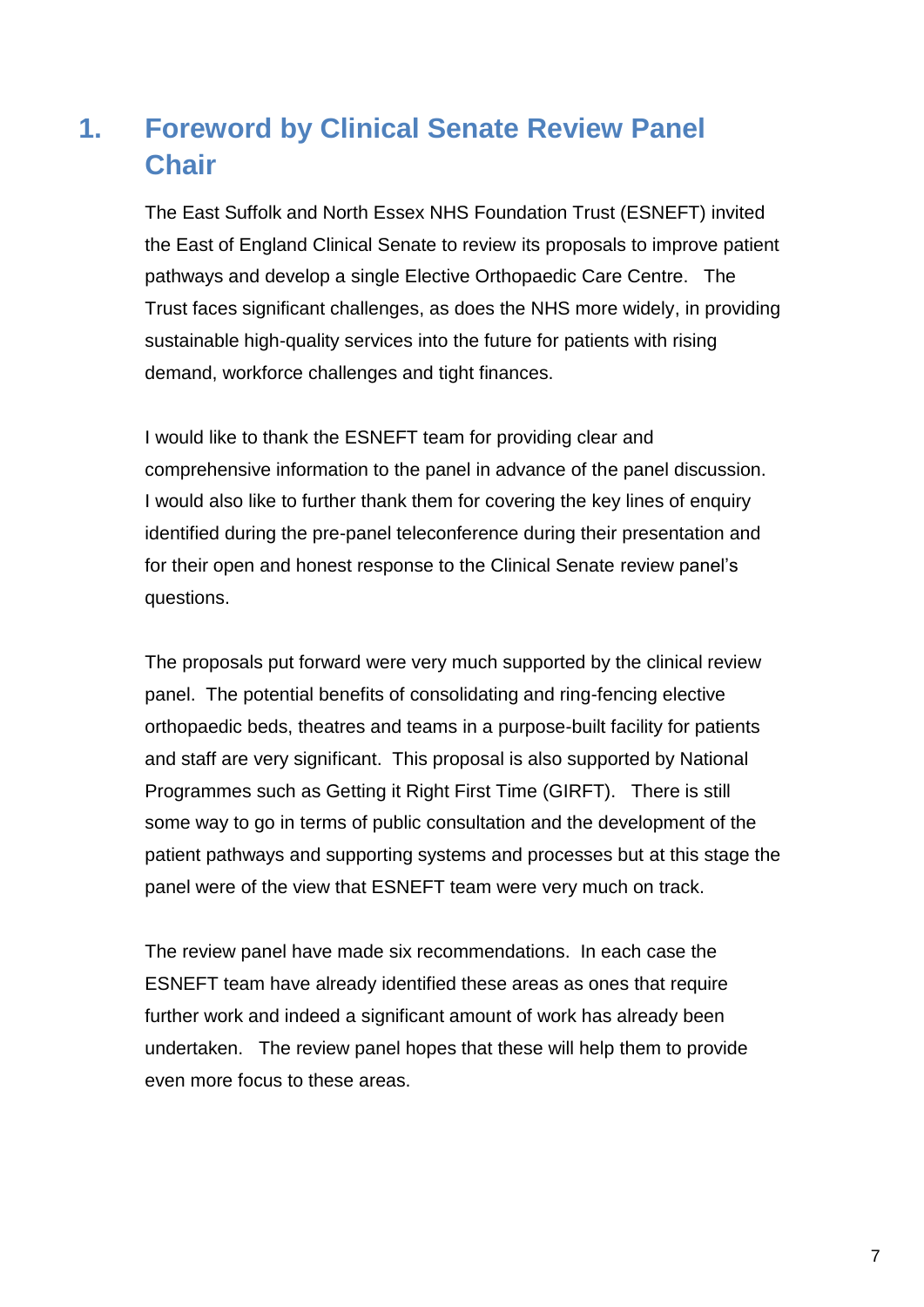I would like to thank all panel members for giving up their time and focusing on the proposals in a highly professional and patient focussed manner. The questions raised in my view were important and insightful. I would also like to thank Sue Edwards and Brenda Allen for their hard work in arranging all elements of the review, including preparation, selecting a high-quality panel and indeed preparing the report.

Finally, I would like to wish the ESNEFT team well, it was clear that they had improving services for patients as their clear focus and these proposals once implemented should deliver.

**Dr Bernard Brett East of England Clinical Senate Chair and clinical review panel Chair**

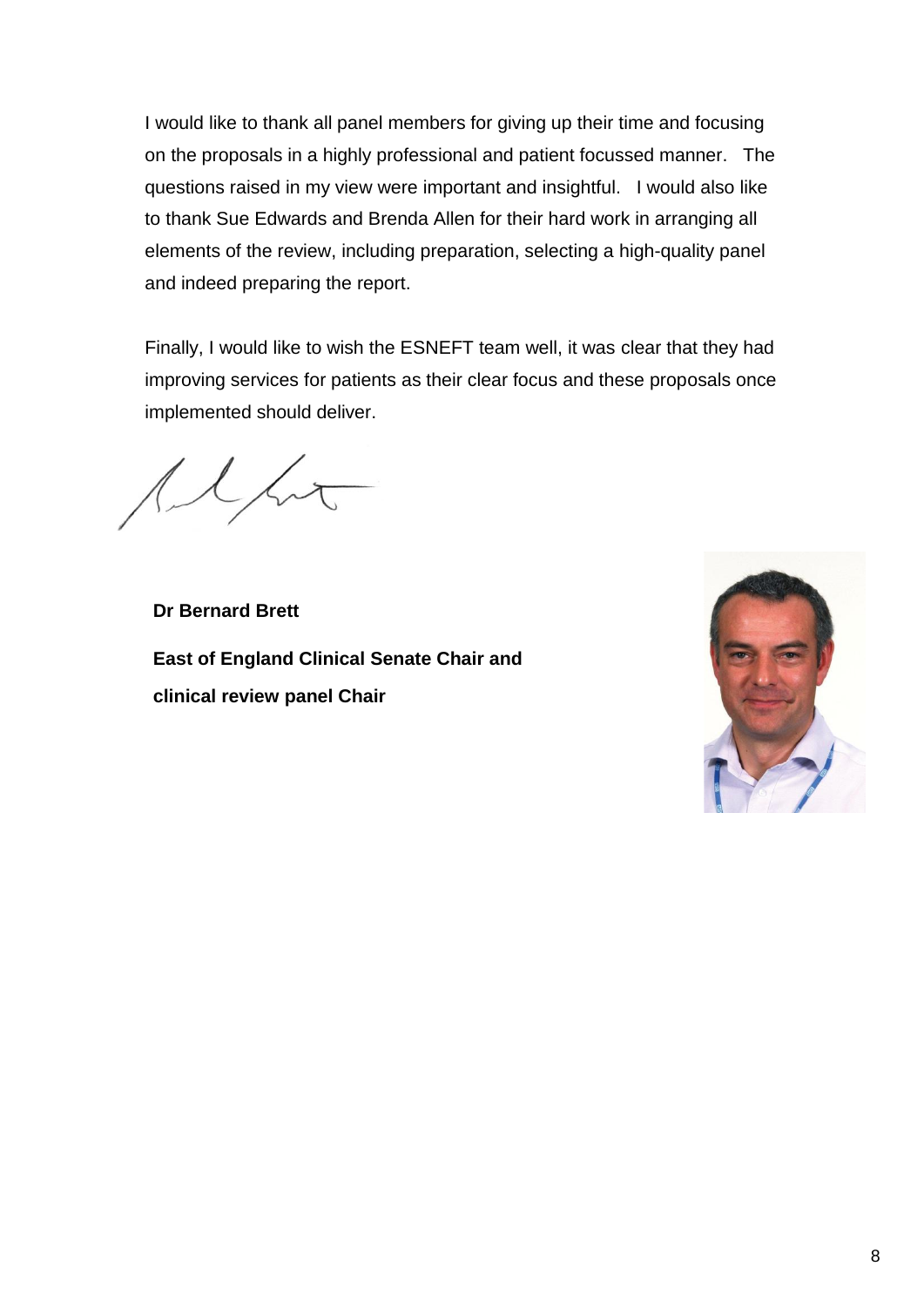# **2. Advice request, background and scope of the review**

- 2.1 East Suffolk & North Essex NHS Foundation Trust (ESNEFT) approached the East of England Clinical Senate in May 2019 with a request to review some of the Trust's major strategic plans for service reconfiguration across the hospital sites in Colchester and Ipswich.
- 2.2 The formation of ESNEFT on 1 July 2018 from the merger of Colchester University NHS Foundation Trust and Ipswich Hospital NHS Trust was a key part of delivering the Suffolk & North Essex Sustainability and Transformation Partnership (STP) plan. One of the STP's objectives was to achieve viable acute hospitals through the redesign of clinical pathways. To support the delivery of this objective, the STP prioritised a £69.3million bid to fund infrastructure improvements for urgent and emergency care and the reconfiguration of elective services.
- 2.3 It was agreed that both Colchester and Ipswich Hospitals would retain full 24/7 emergency departments, undifferentiated medical emergency admissions and 24/7 consultant-led maternity services. The retention of those core services on both main hospital sites meant that a number of related clinical specialty and diagnostic services would also have to be retained on both sites to support these services. As a result, the scope for radical large-scale clinical service reconfiguration was significantly reduced. The Trust planned to (among other things) reconfigure the delivery of adult elective inpatient orthopaedic care through the development of a single elective care centre and transforming the associated patient pathways.
- 2.4 Whilst the development of a single elective orthopaedic centre was part of a wider programme of service improvement and related changes to the respective estates, these were outside the scope of this review.
- 2.5 The scope of this review was limited to the proposed service changes associated with the development of a single elective care centre for adult elective inpatient orthopaedic care and the continued delivery of trauma services (including trauma surgery), orthopaedic day surgery and outpatients on both main hospital sites.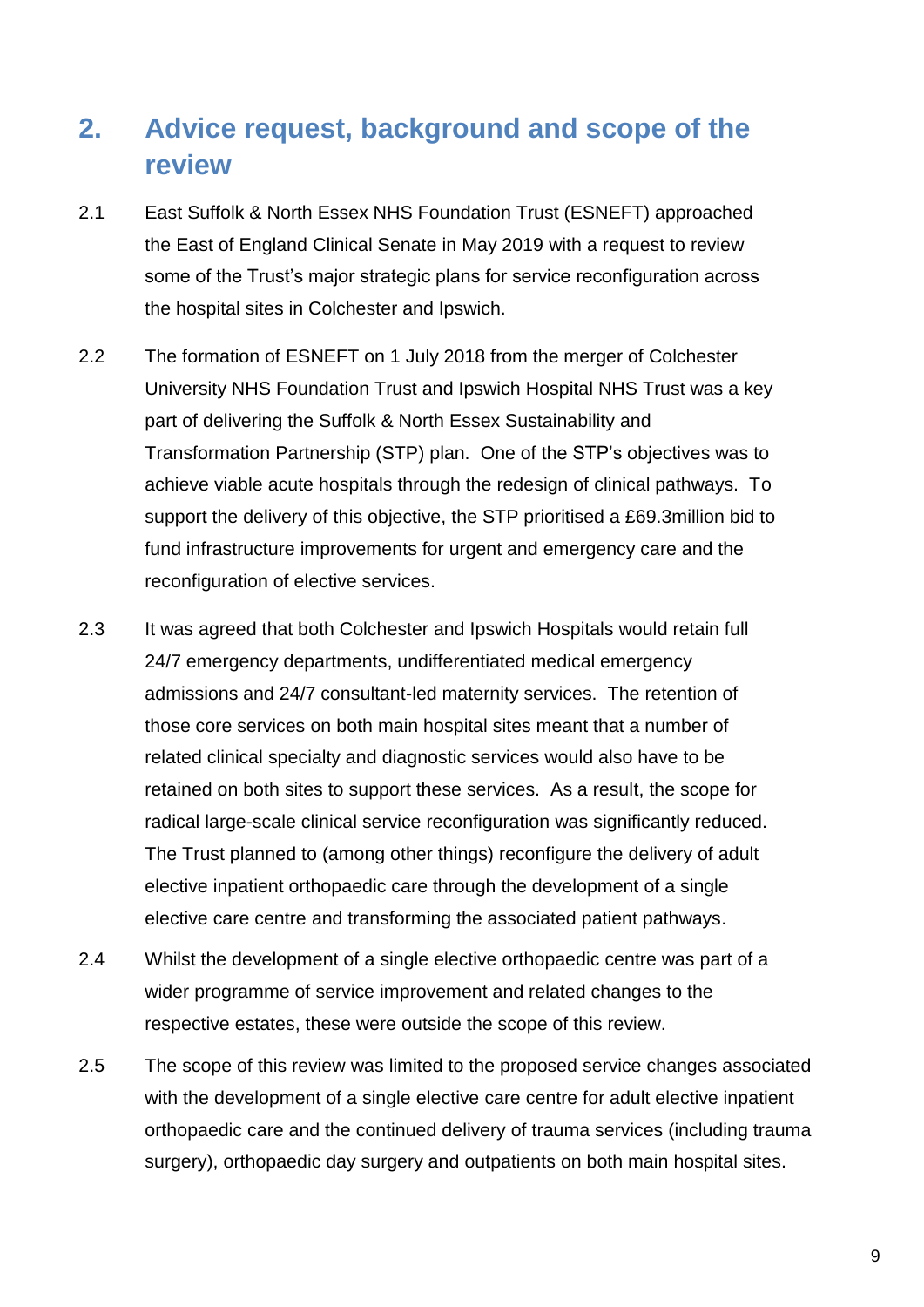# **3. Methodology and Governance**

- 3.1 Clinical review panel members (Appendix 2) from the East of England Clinical Senate and patient representatives (experts by experience) were identified and invited to be a panel member. All panel members signed conflict of interest and confidentiality declarations (Appendix 3).
- 3.2 Terms of Reference for the review were agreed between the East Suffolk & North Essex NHS Foundation Trust (ESNEFT) team and Dr Bernard Brett, Chair of East of England Clinical Senate (Appendix 1).
- 3.3 The evidence submitted by ESNEFT was discussed at the pre-panel teleconference on 10 September to prepare panel members and discuss potential key lines of enquiry.
- 3.4 The clinical review panel took place on 18 September 2019. The ESNEFT team gave an overview and context setting presentation to the panel. The proposals were discussed with the panel in more detail, the ESNEFT team responding to questions and providing supporting detail.
- 3.5 Sections of the draft report were sent to clinical review panel members for review and confirmation of accuracy and to ESNEFT team for review for points of accuracy on 1 October 2019.
- 3.6 The final draft of the report was submitted to the meeting of the East of England Clinical Senate Council on 15 October 2019. Senate Council agreed that the clinical review panel had fulfilled the Terms of Reference for the review and confirmed the report.
- 3.7 East of England Clinical Senate will publish this report on its website at the appropriate time as agreed with the sponsoring organisation.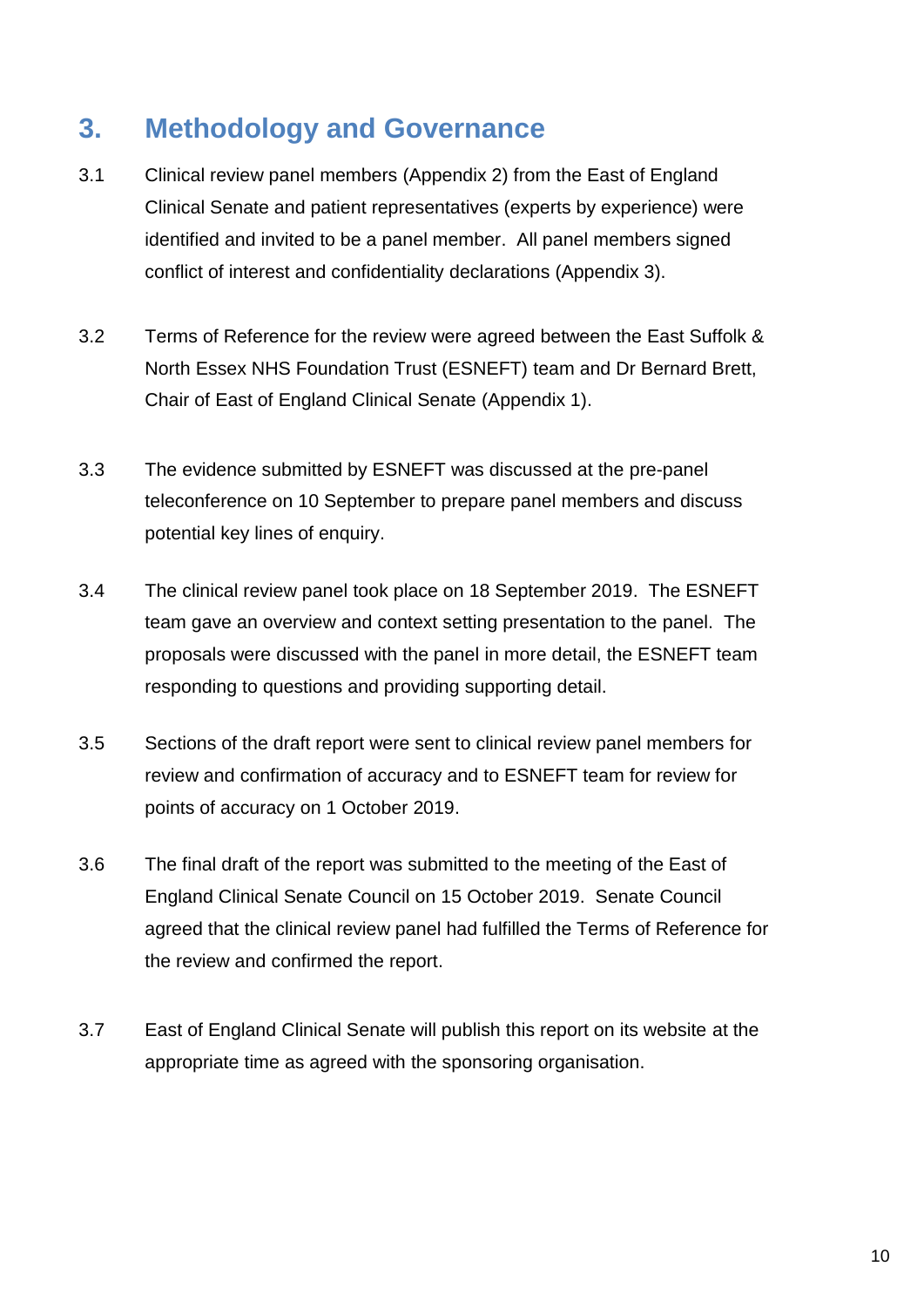# **4 Summary of key findings:**

- 4.1 The panel thanked the team for its presentation and its open and honest approach to the questions from the panel. The ESNEFT team were evidently well prepared and had provided a comprehensive evidence document that clearly set out the case for change, the detail of proposals and the work and evidence used to develop the proposals for the single adult inpatient elective orthopaedic care centre (EOCC) for Colchester and Ipswich hospitals.
- 4.2 The panel heard that the proposal for the EOCC was part of a wider programme of development and, whilst being put forward by ESNEFT rather than the STP/ICS, was a system wide proposal, supported by all partners in the Suffolk and North Essex Integrated Care System (ICS). The proposal for the EOCC for adult inpatient orthopaedics was part of the 'Building for Better Care' programme funded by the £69.3million capital grant (para 2.2).
- 4.3 As the two hospitals would both retain key core services including day surgery, emergency care including trauma surgery and full range of secondary care services (para 2.3), there were limited options for the radical reconfiguration of most clinical services to a single site. However, as well as being considered an opportunity that would deliver improved facilities for patients requiring elective orthopaedic procedures and improvements for staff, the development of a single centre for elective adult inpatient orthopaedic care was identified as a feasible option that would enable opportunity for other improvements in facilities at both hospital sites.
- 4.4 ESNEFT confirmed that irrespective of where the EOCC would be sited, patients would continue to have all their required pre-operative outpatient appointments, diagnostics and assessments at their local hospital. The ESNEFT team did however make it clear that it is redesigning the services such that patients were likely on average to require significantly fewer hospital visits before attending for their surgical procedures. Post-operative follow-up appointments and therapy would also continue to be at the patient's local hospital or within their local community and there would be continuity of Consultant for outpatients and surgery.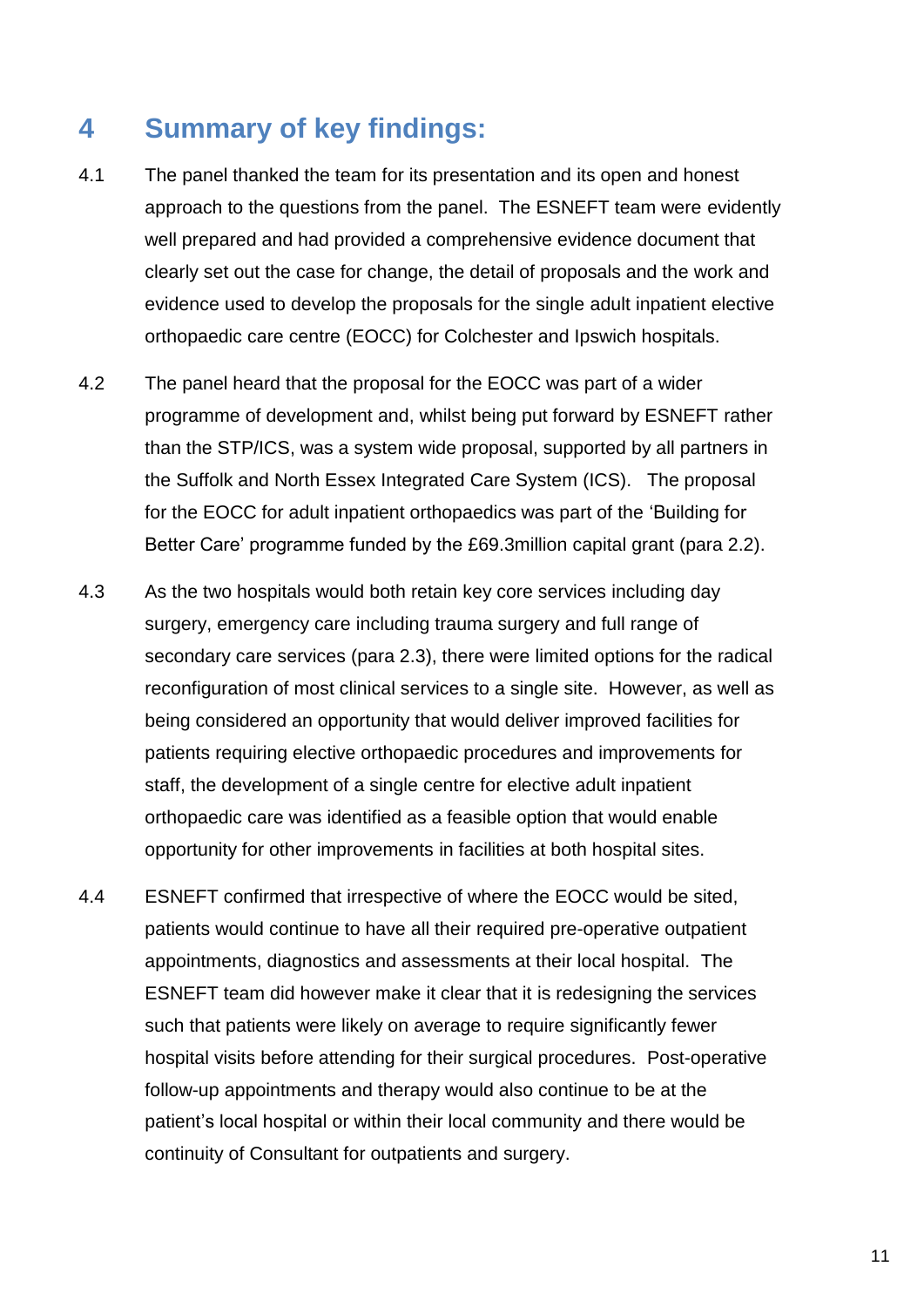- 4.5 The panel heard that the three options put forward for the siting of the new single EOCC, planned to be operational by 2024, had been: a discrete stand-alone unit potentially off-site of either hospital, or on the Colchester Hospital estate or on the Ipswich Hospital estate. The review panel was very supportive of the desire of ESNEFT to develop a significant number of protected elective beds and theatres for elective orthopaedic surgery. This was supported by a range of evidence including the national Getting It Right First Time (GIRFT) programme. The panel posed several questions to explore the merits of developing the elective capacity on site as opposed to building a facility on a geographically discrete site. The panel understood that whilst the latter would bring more certainty regarding protecting the capacity from the possibility of emergency outliers (most likely either orthopaedic trauma patients or general medical outliers) it would potentially necessitate the need to risk stratify patients as there would be no intensive care unit (ICU) facility on site. The former had the advantage of all other services on site including ICU, the full range of diagnostic imaging and other specialties.
- 4.6 The panel heard that the financial envelope would not enable the building of a discrete unit with sufficient capacity for the anticipated demand. Indeed, the panel heard that there may not be sufficient capital funding to enable the co-location of basic radiological services within the elective care centre, although it also heard that in addition such a facility would not make the most efficient use of radiology radiographer staff. As pre-operative imaging would continue to take place at the patient's local hospital there would be little impact on the imaging service at either site and so additional imaging facilities were not a necessity to provide the relatively small number of postoperative plain images.
- 4.7 The panel was advised although no formal decision had been made on the location of the EOCC, the option for a discrete off site EOCC had been discounted. ESNEFT explained in detail the potential implications and benefits to patients, other services, the workforce and the estate of siting the centre at either of the hospital sites. It was clear that a final decision on the location of the EOCC would not be made until after a full public consultation.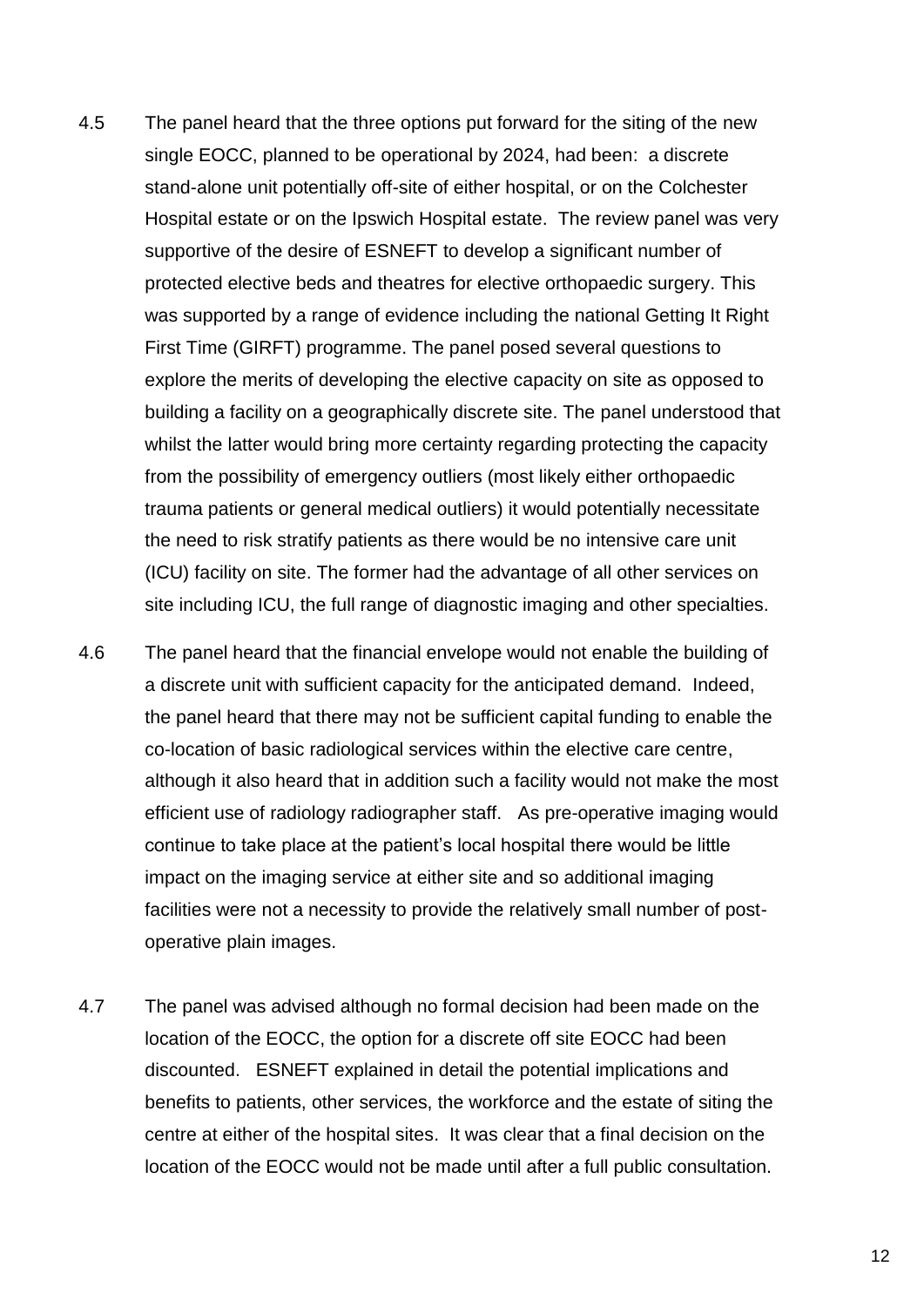The ESNEFT team however made it clear that the Trust's preferred option was to build the centre on the Colchester Hospital estate.

- 4.8 In response to questions around the evidence base for determining the appropriate capacity of a new EOCC, ESNEFT explained the comprehensive modelling undertaken to develop a centre with capacity to deliver a service for 20 plus years. The panel agreed that the long-term analysis regarding anticipated growth in demand was to be commended – whilst both the ESNEFT team and the panel recognised that the number of variables involved meant that this was unlikely to be 100% accurate. The panel tested the rationale for both the number of beds and the numbers of theatres with several questions both checking whether there might be too few or whether there might be too many. The panel was of the view that the estimates for planning were reasonable and the panel felt that at this stage the planned capacity was likely to be appropriate.
- 4.9 The panel also heard that ESNEFT had undertaken a wide pre-consultation engagement exercise with stakeholders, patient and user groups, including the musculoskeletal (MSK) user group. It had held staff workshops and engagement events and senior clinicians had been engaged in the discussion. Information from the engagement events had also fed into the modelling for the new EOCC.
- 4.10 In later discussion, the panel noted that it was not clear to what degree ESNEFT's engagement had been regarding the wider proposals for reconfiguration of clinical services for the two hospitals and across the STP footprint, or specifically the proposals for the elective care orthopaedic centre. The panel also noted that there had been no specific mention of involvement with the East of England Ambulance Service Trust (EEAST) to date. The panel felt that although the impact would in all probability be fairly minimal, there did need to be discussions with EEAST on the transport element of the proposals before a formal decision was made on the siting of the EOCC.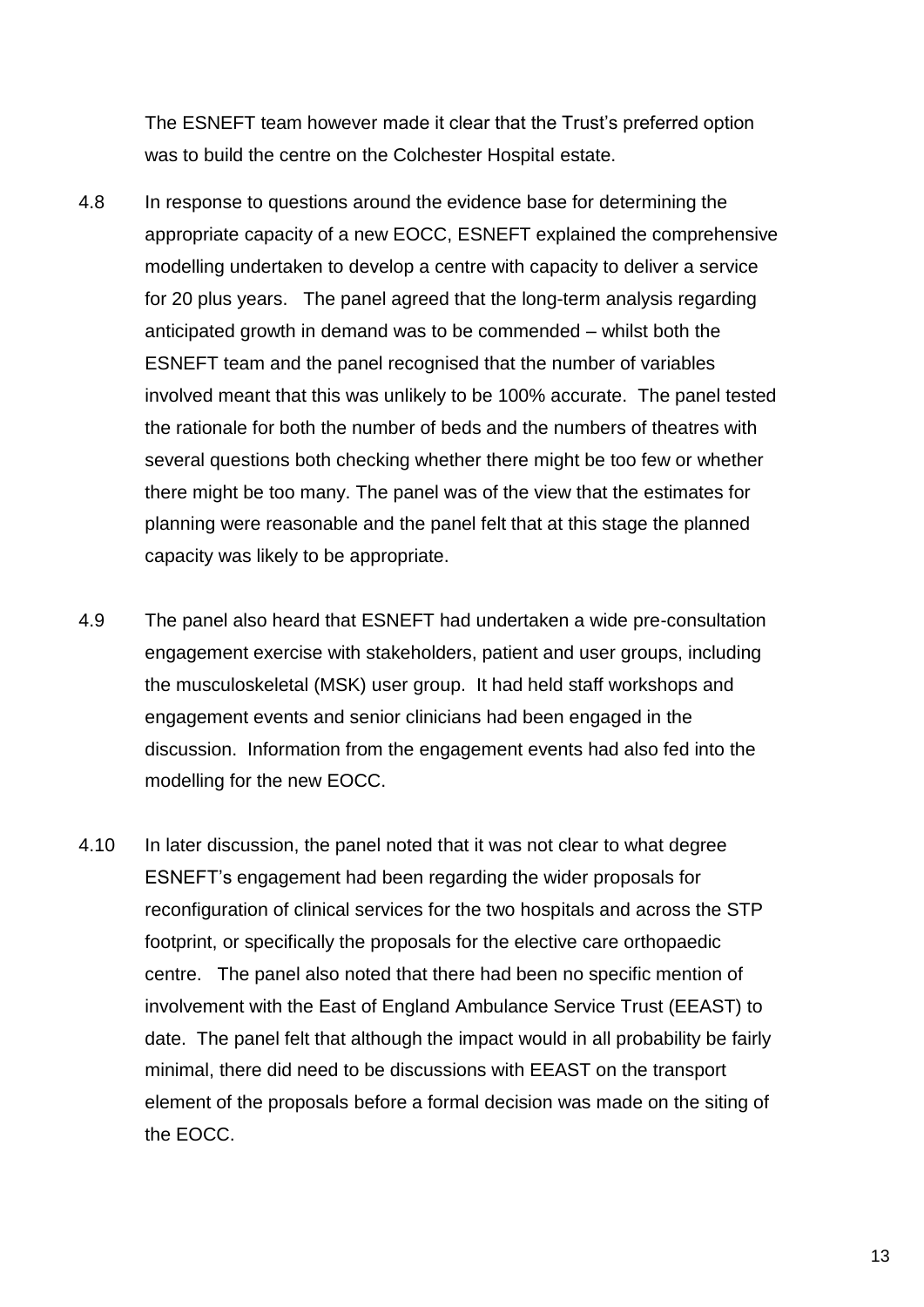- 4.11 The panel heard that the clinical focus of the EOCC would be knee, hip and shoulder joint replacements and revisions. It would provide at least 48 inpatient beds built to the latest Hospital Building Note standard, at least five new laminar flow operating theatres with the infrastructure for an additional operating theatre to be commissioned at an appropriate future date when required. There would be capacity for around half of the 48 beds to be single, en-suite rooms, which would enhance patient experience and improve infection prevention. The panel questioned the suitability of having no open bays both for reasons of patient choice, but also as open bays offer advantages with regards to the close supervision of higher acuity patients (noting that there was no plan to risk stratify and undertake higher risk procedures elsewhere). The panel were provided with further information with the reassurance that these factors had already been raised by the ESNEFT clinical team and through discussion with clinicians it had been agreed that it would be appropriate to include a small number of four-bed bays.
- 4.12 The panel supported the proposal for a mix of individual rooms and four bed bays in order to manage the needs of more complex patients, although having carefully managed CCTV, with appropriate consent, to aide the monitoring of higher acuity patients was discussed.
- 4.13 The panel heard that currently patients for elective orthopaedic surgery could have up to seven outpatient appointments at the hospital before they underwent their operation. ESNEFT planned to put changes in place in the near future to reduce the number of visits significantly in most cases.
- 4.14 Whilst the panel supported the need to improve the pathway for the patient and reduce waiting times for surgery, it agreed that there was a fine balance to be held between reducing the number of pre-operative hospital attendances and the need for clinical input and to ensure patients had appropriate time, information and opportunity to prepare for surgery. The panel agreed that careful consideration to this should be given when redesigning the pathway but were very supportive of the plan to significantly reduce the number of visits for most patients.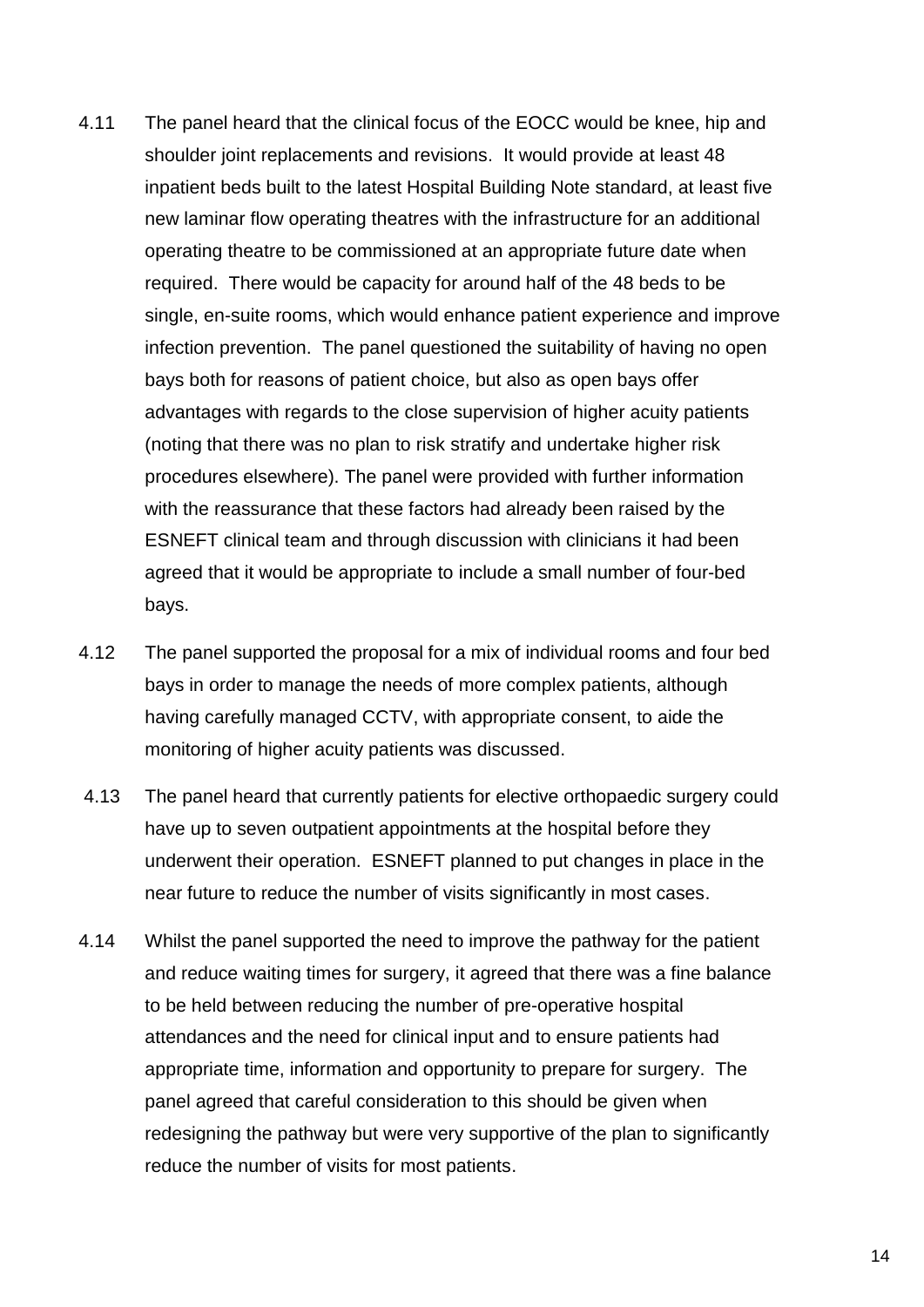- 4.15 The panel also heard that in 2018/19 there was a cancellation rate of around 26 per cent for elective orthopaedic surgery – 17 per cent of cancellations (2,088 patients) were more than two days before surgery, five per cent (606 patients) within one to two days of surgery and 441 patients (four per cent) on the day of surgery. The main reasons for short notice cancellations were use of elective theatre lists for trauma patients or use of elective orthopaedic beds for emergency admissions. The panel heard that the EOCC with dedicated operating theatres would reduce the need for cancellations with a stated aim to reduce the need for cancellations for non-clinical reasons. ESNEFT advised that the Trust was also currently failing to meet the 'Referral to Treatment' target (18-week non-urgent consultant led treatment waiting time) with some patients waiting over 26 weeks for appointments the improved pathway and expected reduction in cancellations should contribute to improvement.
- 4.16 The panel tested the ability of ESNEFT to ensure its clear statement and intention that the on-site elective capacity would be protected from emergency patient admissions. Geographically the new unit, if located on the Colchester site, would be a significant distance from the emergency admissions area and even further from the general medical and medicine for elderly facilities. There would also be the potential space to increase the bed numbers elsewhere on the site, if required, as escalation areas. The panel heard that a range of measures were being planned and developed that were outside the scope of this current review. The panel heard that a considerable amount of work was being undertaken to ensure a more integrated team across secondary, community, primary and social care. The panel further heard of the ambition to reduce emergency admissions and reduce length of stay with a particular focus on significantly reducing patients suffering from delayed transfers of care.
- 4.17 The panel agreed that whilst the proposal centred around a new build with improved patient pathways, it was clearly clinically and not financially driven. There was obvious clinical leadership and support for the proposals and there had been engagement with clinical staff. The panel were reassured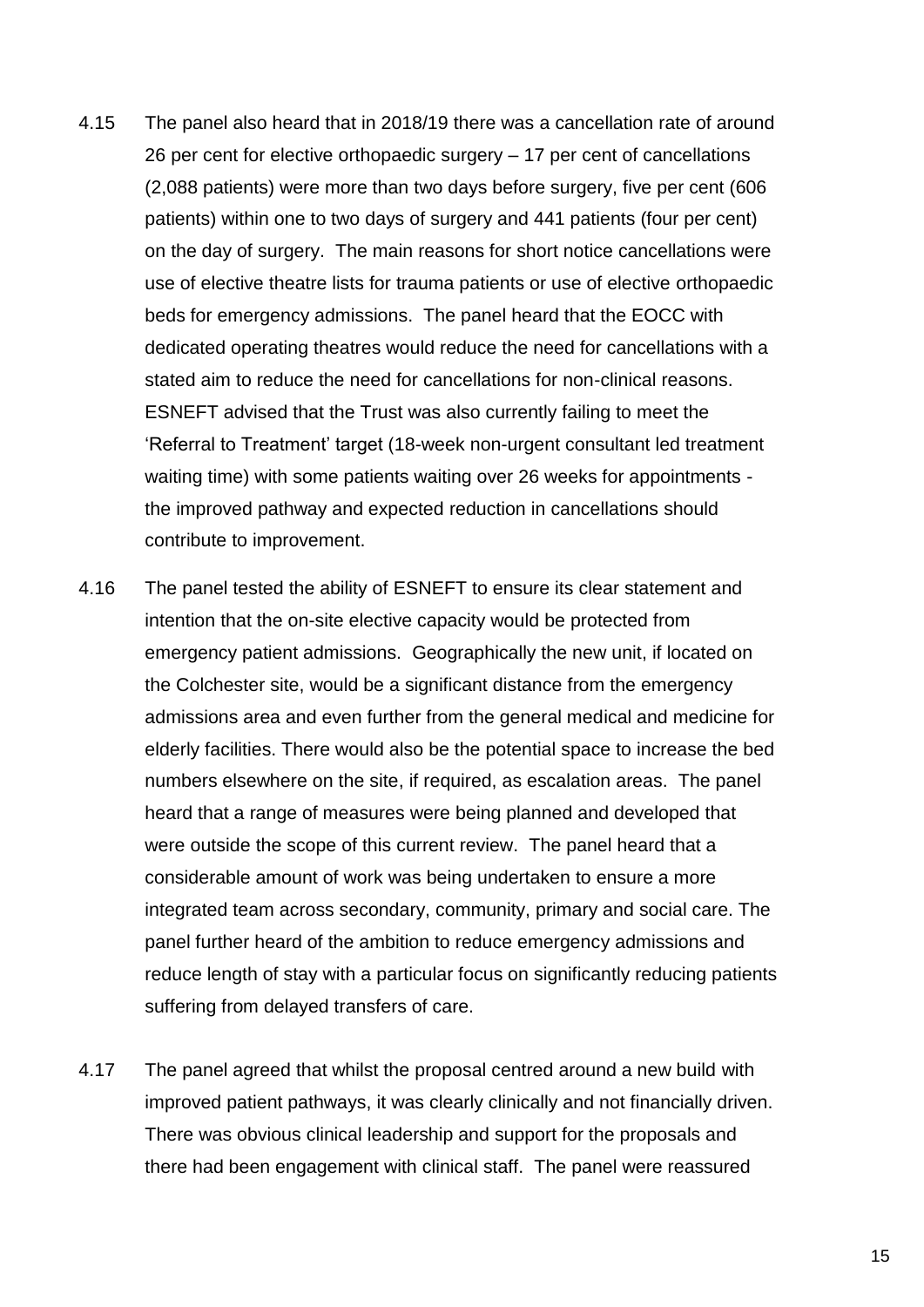that the Orthopaedic leads from both sites were very supportive of the proposals.

- 4.18 The panel agreed that siting the elective orthopaedic care centre within the Colchester Hospital estate provided the most benefits and potential for further reconfiguration of clinical services to both the Colchester and Ipswich Hospitals and made clinical sense. The enhanced number of laminar flow theatres available on both sites (with the freeing up of capacity formerly used for elective orthopaedics on the Ipswich site rather than new theatres) was also supported along with the aim to increase the proportion of Total Hip Replacement procedures for patients presenting with a fractured neck of femur (the lack of availability of laminar flow theatre capacity was described as one of the significant barriers to achieving this outcome).
- 4.19 The panel heard that moving elective adult inpatient orthopaedic care into a single centre would affect around 1400 patients a year (out of the Trust's1.8million patient contacts and 100,000 patient procedures a year). ESNEFT acknowledged that irrespective of where the EOCC was sited, it would result in an increase in travel distance for surgery for some patients and that this could cause some concern and inconvenience. The ESNEFT team explained in part of rationale for the Trust's preference to site the EOCC on the Colchester Hospital site included access to the site by public transport, and to minimise the impact on patients who might be most disadvantaged.
- 4.20 ESNEFT had undertaken travel impact assessments for locating the EOCC at both hospitals, applying the Public Health England 'Shape Tool'<sup>1</sup> to model the travel impact for each site. The tool calculated the travel time on 'rush hour' travel by road and peak time by public transport. The Trust identified that the population that could potentially be most impacted by changes to the service location, depending on the site chosen for the EOCC, were those living in the Tendring and Suffolk Coastal District areas. The Tendring

-

<sup>1</sup> <https://shapeatlas.net/>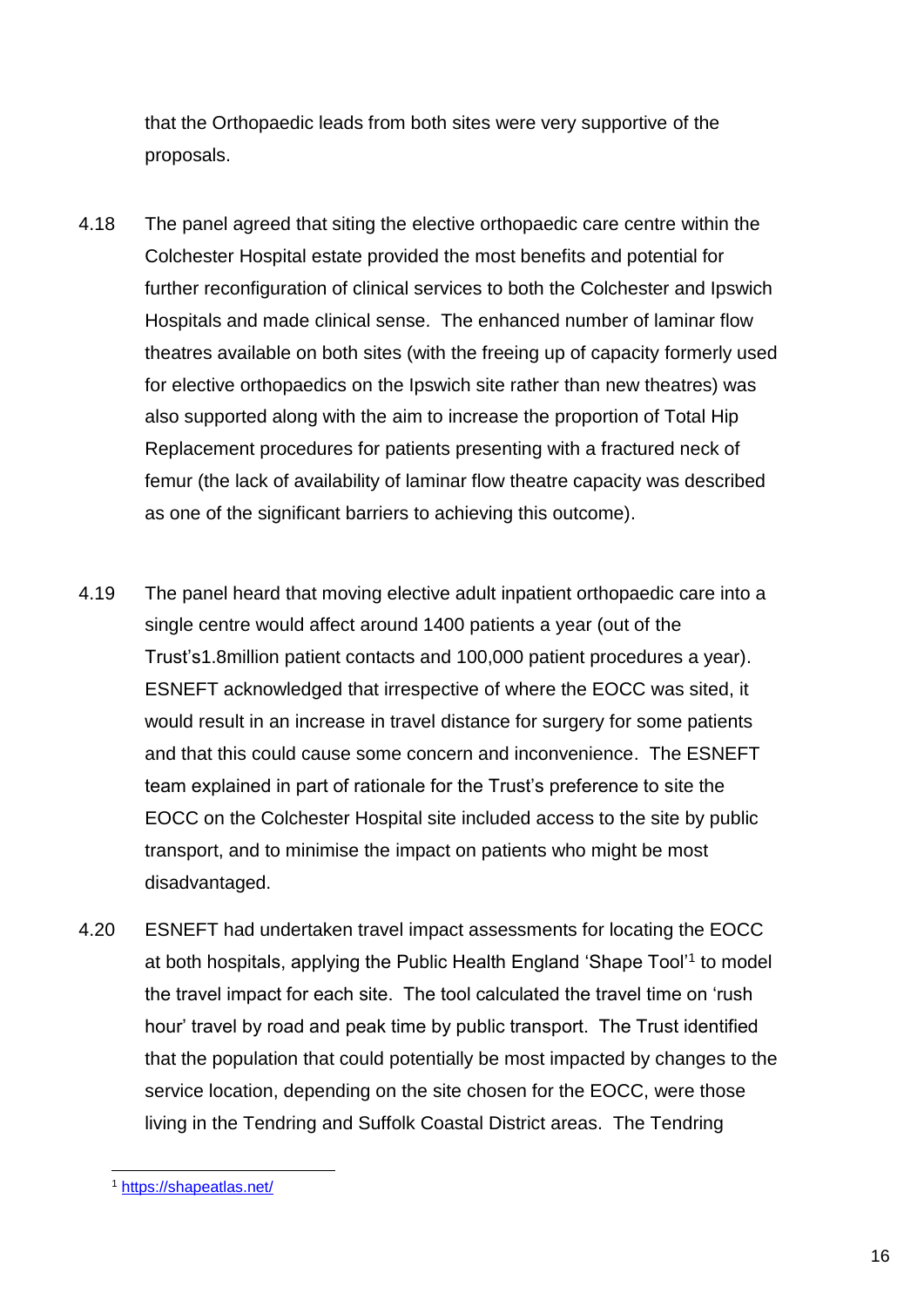District area has a relatively socio-economically deprived population with relatively poor public transport infrastructure and poor access to personal transport. Locating the EOCC on the Ipswich site would clearly exacerbate access issues for that population. Access by public transport and road to the Colchester site from the Suffolk Coastal area was significantly easier for patients than access from Tendring to the Ipswich site. The panel was impressed with the work already undertaken to support and fund voluntary and third sector providers in the provision of transport services for the Tendring area. ESNEFT advised that the travel impact assessments would be subject to further scrutiny from both Essex and Suffolk County Councils and continued validation with patient focus groups.

- 4.21 The panel agreed that more detail on the pre and post-operative care pathways and link with other services, particularly the musculoskeletal (MSK) community elements in and out of the hospital would have strengthened the evidence. The panel was verbally given an example of one consultant's patient conversion rate from referral to surgery shifting from around 30 percent to 70 percent which clearly demonstrated the current effective assessment and referral from the community teams; however no detail of how that worked or how the community MSK team were integrated with the hospital based orthopaedic team was provided. The reference in discussions to community care had been generalised rather than in any specific detail, although the panel noted that it had not followed that up with further questions and did not give the ESNEFT team full opportunity to clarify some of these points (which could potentially have been an area that would have required a panel recommendation). The panel suggested that if detail of community care was not already included in the pre-consultation business case, it would be beneficial to add some detail around that.
- 4.22 In response to questions about sharing of electronic patient information across the two hospitals, the panel learned that Ipswich Hospital used the patient information system, Evolve, that would be rolled out across Colchester Hospital and the Trust's community hospitals so that records could be read at all sites. ESNEFT planned for all patients to be able to have (read only) access to their own information through Evolve. The intention is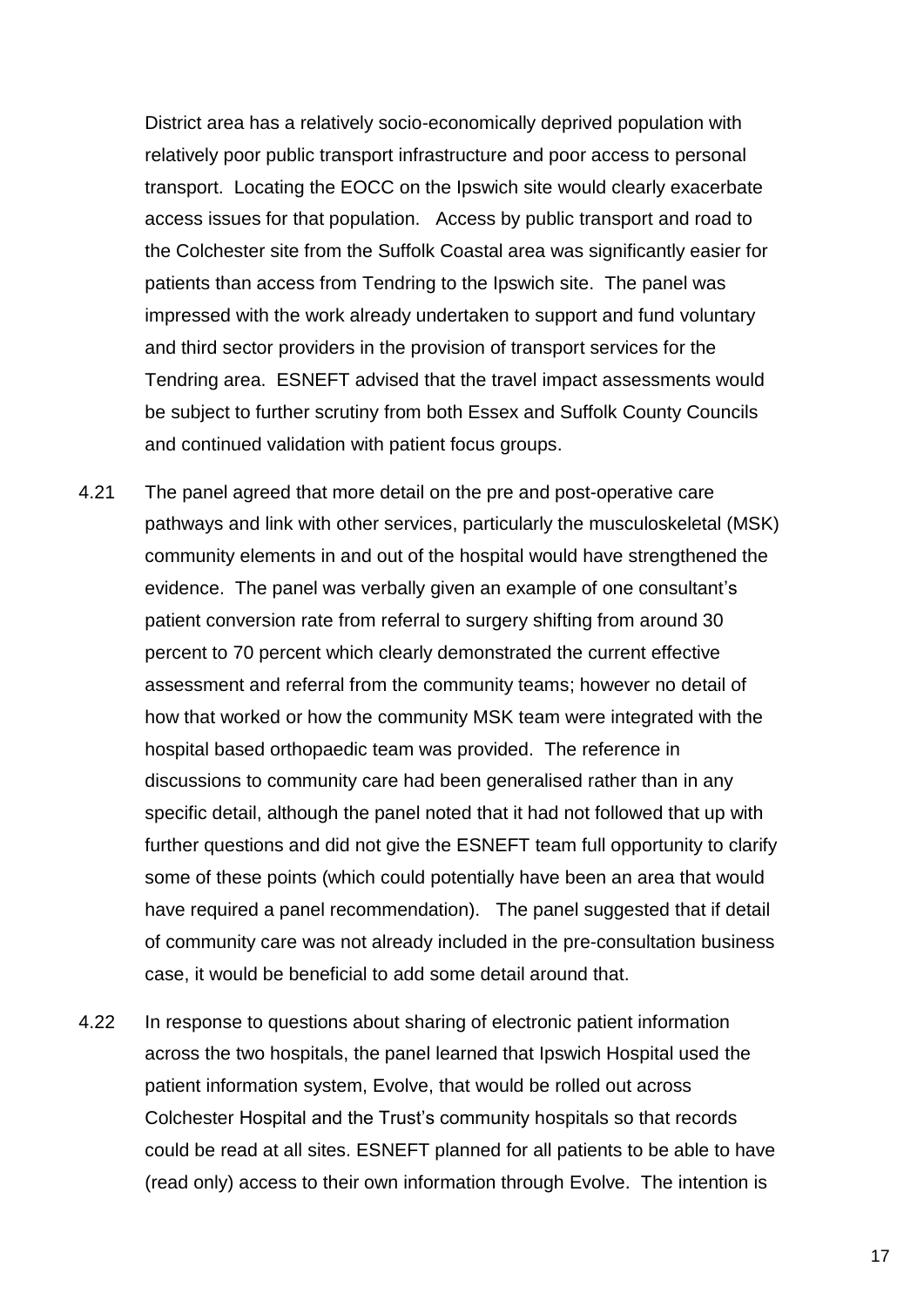for all sites to use  $ICE<sup>2</sup>$  for requesting and reviewing investigations and the associated results. Colchester and Ipswich hospitals currently had different PACS and pathology systems. ESNEFT was clear that it did not underestimate the task ahead in terms of access to shared electronic patient information but were confident that it would be fully functional before the new EOCC was operational.

- 4.23 The panel discussed with ESNEFT quality assurance and measurement of patient outcomes. It was not clear from the evidence whether there was an applied framework for quality assurance and measuring patient outcomes, nor whether there were clear outcome targets in place. The panel heard that collecting the questionnaires for the patient recorded outcome measures (PROMS) had proved difficult for this cohort of patients. The ESNEFT team described several outcomes that they expected to improve but as yet did not appear to have set clear targets in relation to these.
- 4.24 The panel heard that the Trust had a Quality Improvement Faculty and Research and Innovation team and was committed to research. ESNEFT was starting to address clinical variation across the two hospitals through regular joint orthopaedic governance meetings, sharing of audit data and developing solutions. There was shared learning and a multi-disciplinary team approach. The panel was advised that the two site-based matrons and three orthopaedic wards at each hospital were looking at how they could 'twin up' and were keen to work as a single team. This team had been enhanced with a recently appointed Allied Health Professional lead who would work ICS wide, not just across the hospitals.
- 4.25 The panel agreed that as a priority ESNEFT needed to develop baseline performance and outcome information for the service and a clear set of targets related to intended improvements to outcomes. PROMS information could be one of several sources including GIRFT and national joint registry data that was readily available with national comparators. The panel heard that nationally collected outcome data for both hospitals was mostly well within the 'funnel' – meaning that, in relation to the volume of procedures,

<sup>-</sup>2 ICE Health Systems – electronic record system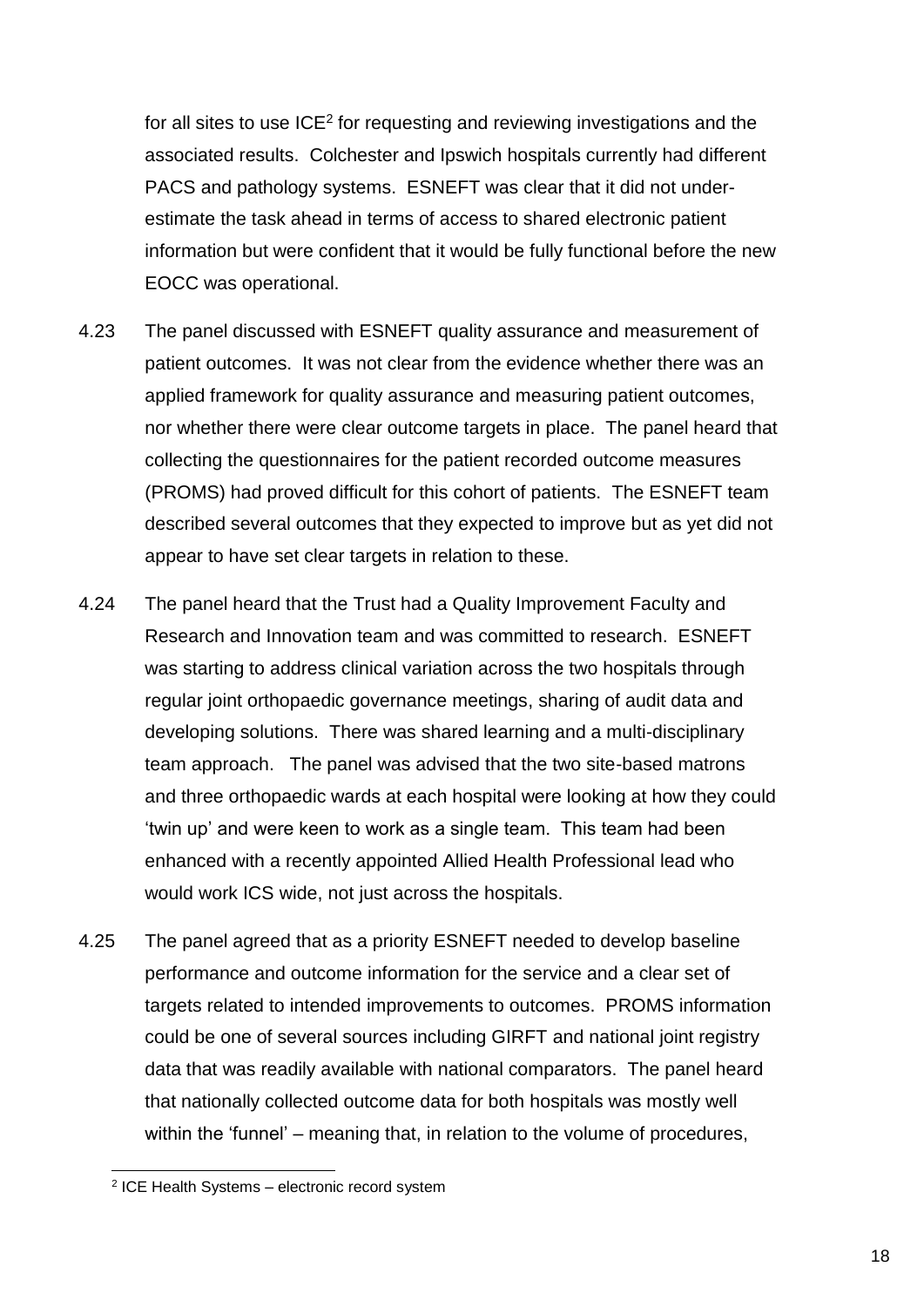outcomes were not statistically better or worse than the average UK centre. There was however a lower percentage of Total Hip Replacements for fractured neck of femur trauma patients at both sites. The potential of high volume, subspecialty service with protected purpose-built beds and protected laminar flow theatres are significant. The panel felt that ambitious outcome targets ahead of current average performance could be set.

- 4.26 The panel agreed that whilst ESNEFT was clear in its vision for the service and how the EOCC would bring about improvements in the facilities for elective orthopaedic patients, it had not articulated so well the clinical benefits or improved outcomes for patients of the EOCC.
- 4.27 The panel heard that all elective orthopaedic surgery would take place in the EOCC, including patients assessed as high-risk. Currently medical opinion was sought after admission for the more frail patients but ESNEFT was scoping the involvement of Ortho-geriatricians in routine pre-operative assessments for those patients in future with the aim to provide clear patient specific pre-admissions management plans. The panel recognised that the number of frail patients for elective orthopaedic surgery was generally low but still felt that there was a need to ensure that there would be adequate Ortho-geriatric ward cover, including out of hours, particularly as the likelihood of joint revision surgery increased (the Trust currently carried out lower than national average joint revision procedures).
- 4.28 ESNEFT advised the panel that the Trust was looking to introduce more nurse-led services and there were plans to develop an Advanced Care Practitioner workforce to reduce the reliance on junior doctors. ESNEFT anticipated that with new state of the art facilities and access to more subspeciality training opportunities, the EOCC would be attractive to staff. Working with the Deanery, ESNEFT hoped to increase its training quota. The panel noted that current vacancy rates were already relatively low.
- 4.29 The panel supported the proposals to develop an alternative workforce, although cautioned that the programme for training should not have an adverse impact on the current service or other clinical services with both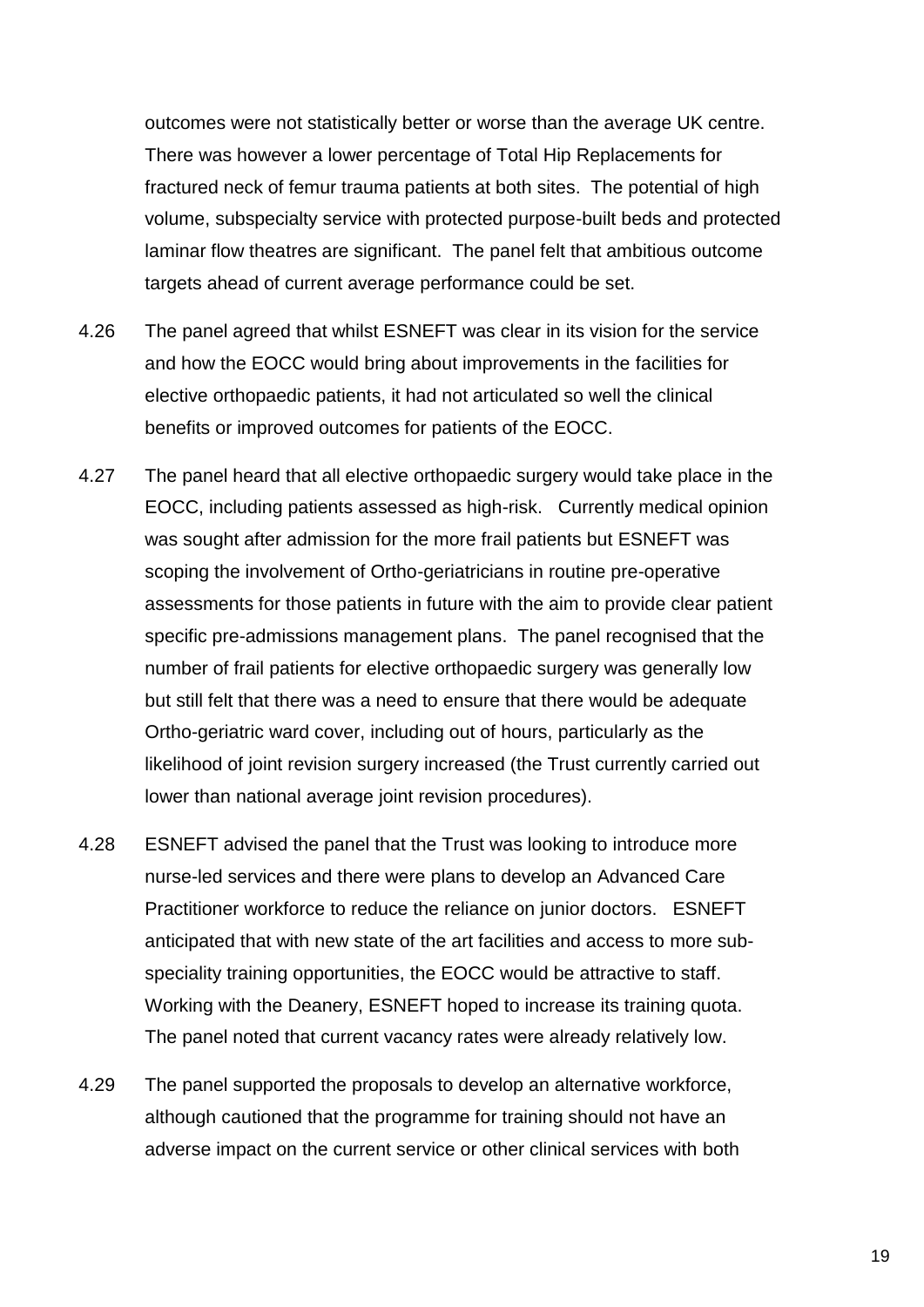having to find backfill for those in training and having to recruit new staff to replace current staff members moving on to new roles.

4.30 The panel heard that patients in the EOCC would have daily Consultant reviews, including Saturdays. ESNEFT recognised the need for cohesive rostering for surgeons, nurses and allied health professionals across both sites 24/7. ESNEFT confirmed that there would be an on-call Consultant Orthopaedic surgeon at each site and that the on-call surgeon would cover the EOCC. The panel agreed that it could be challenging for one Consultant Surgeon to cover up to 48 post-operative elective orthopaedic patients along with emergency on-call and the associated number of non-elective inpatients. It was further noted that with more sub-specialisation occurring locally and nationally, there will almost certainly be a need for Orthopaedic sub-specialist consultant reviews at weekends.

End of section.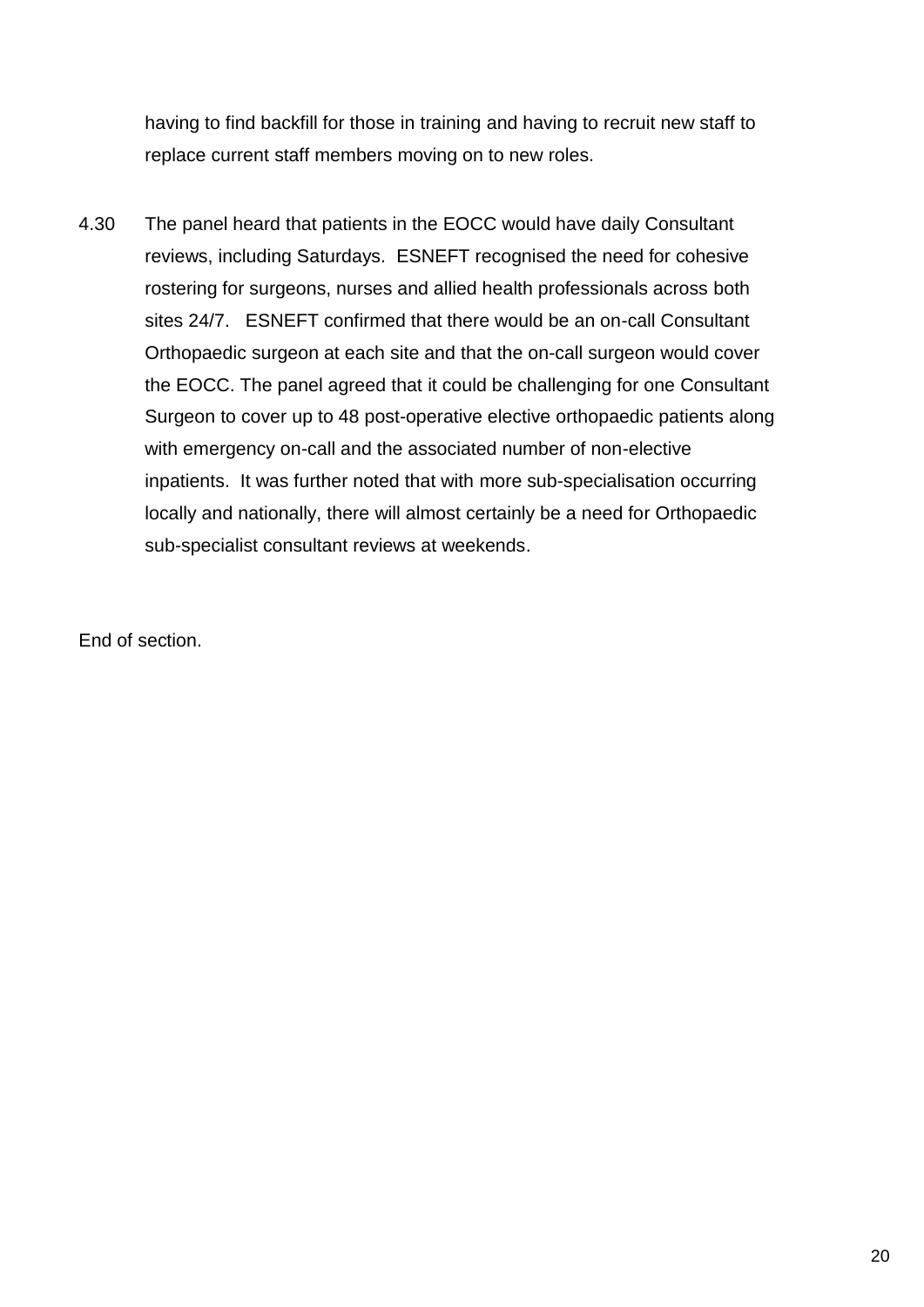# **5. Conclusion and recommendations**

- 5.1 In conclusion and to set the context of the recommendations, the clinical review panel made the following response to the questions asked of Clinical Senate by ESNEFT:
- 5.1.1 The clinical review panel agreed that the proposal did make clinical sense and that once new pathways had been implemented and the new unit built and operational, outcomes for elective orthopaedic patients should improve. The Trust though did need to develop a well described Quality Improvement Framework with clear performance indicators, outcomes and targets. The aim to reduce waiting times for patients both through enhanced patient pathways, with a requirement for fewer pre-operative patient visits along with the development of a high volume elective centre with protection from interruptions and loss of capacity due to emergency workload, was very much supported. The larger clinical teams should mean greater resilience and the concentration of procedures should also provide enhanced training opportunities for all staff.
- 5.1.2 Furthermore, the panel agreed that it made more clinical sense, would have less impact on access and should provide a wider range of benefits for patients to other clinical services at both Colchester and Ipswich Hospitals if the EOCC was located on the Colchester Hospital estate.
- 5.1.3 The panel agreed that the long-term analysis regarding anticipated growth in demand was to be commended – whilst both the ESNEFT team and the panel recognised that the number of variables involved meant that this was unlikely to be 100 percent accurate. The panel tested the rationale for both the number of beds and the numbers of theatres with several questions both checking whether there might be too few or whether there might be too many. The panel was of the view that the estimates for planning were reasonable and the panel felt that at this stage the planned capacity is likely to be appropriate.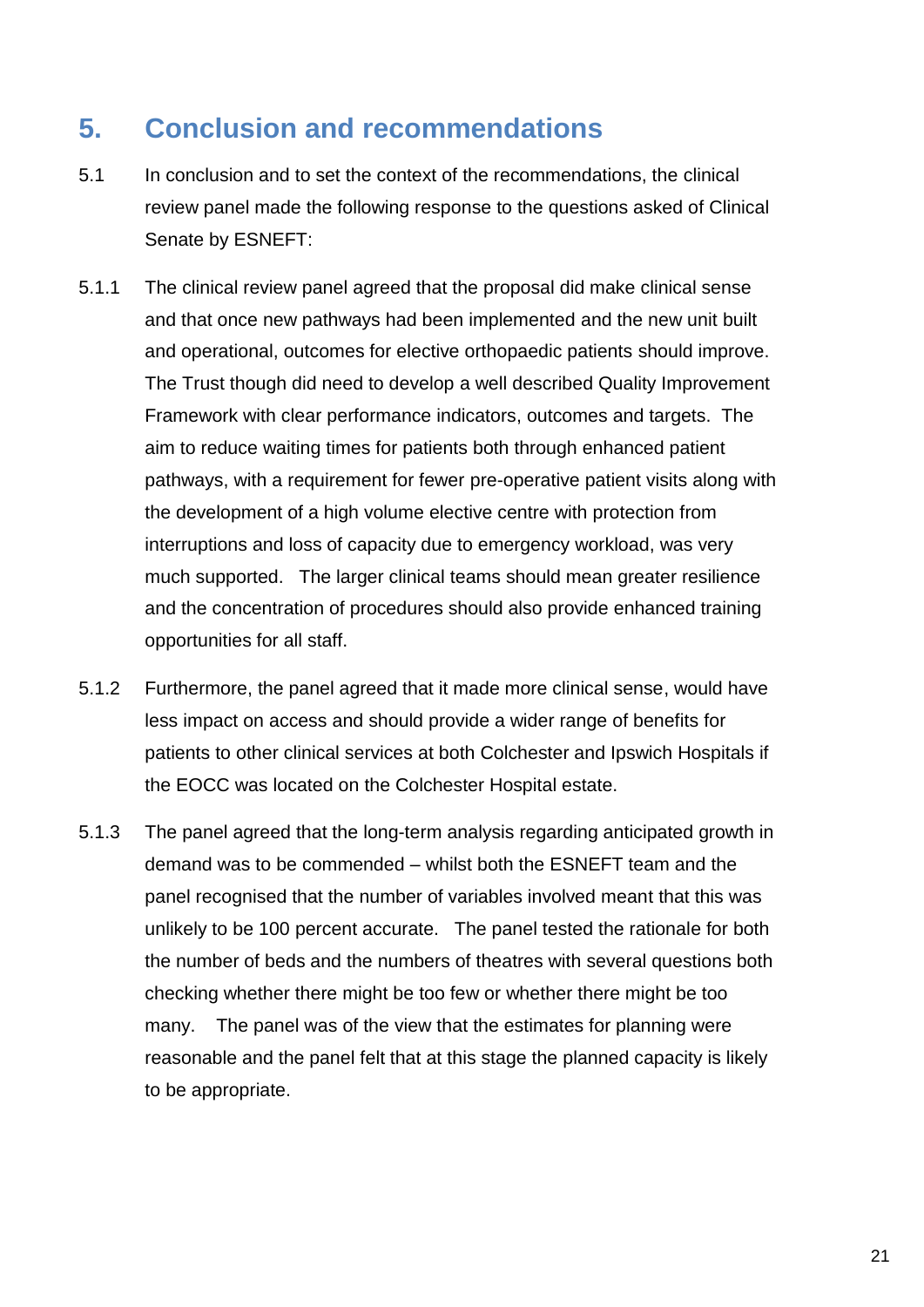5.1.4 The panel agreed that the proposed clinical model provided a robust basis for moving forward with the future development of an EOCC and clinically led reconfiguration of orthopaedic services.

### **5.2 Recommendations**

5.2.1 The panel recognised that ESNEFT had identified all areas covered within these recommendations, that it was already working to enhance the proposals in these areas and had already recognised that further work was needed. Nevertheless, the panel felt it was important to encourage ESNEFT to focus on the following:

#### **5.3 Recommendation 1 – clear clinical outcome objectives**

- 5.3.1 The panel was reassured that ESNEFT was already performing well compared to national performance in relation to most performance indicators including those measured by the National Joint Registry and those used in the Getting it Right First Time (GIRFT) programme. The panel however was of the clear view that ESNEFT should clearly articulate the clinical benefits of the EOCC and improved outcomes for patients.
- 5.3.2 The panel recommended that the Trust develop a clear set of outcome measures and targets, with timelines, to measure and demonstrate its progress and success. Those measures should include a significant reduction in cancellations due to non-clinical reasons, and reductions in referral to treatment timeline breaches. The measures should also include ambitious, joint specific, outputs in line with GIRFT recommendations and best in practice for length of stay and important clinical outcomes such as infection, re-admission and revision rates. The panel also felt that ESNEFT should set ambitious targets for the system to collect PROM data and use this to enhance the service. The panel suggested that ESNEFT consider using community staff to improve the collection of the PROMS information. Recognising that high levels of research involvement and patient recruitment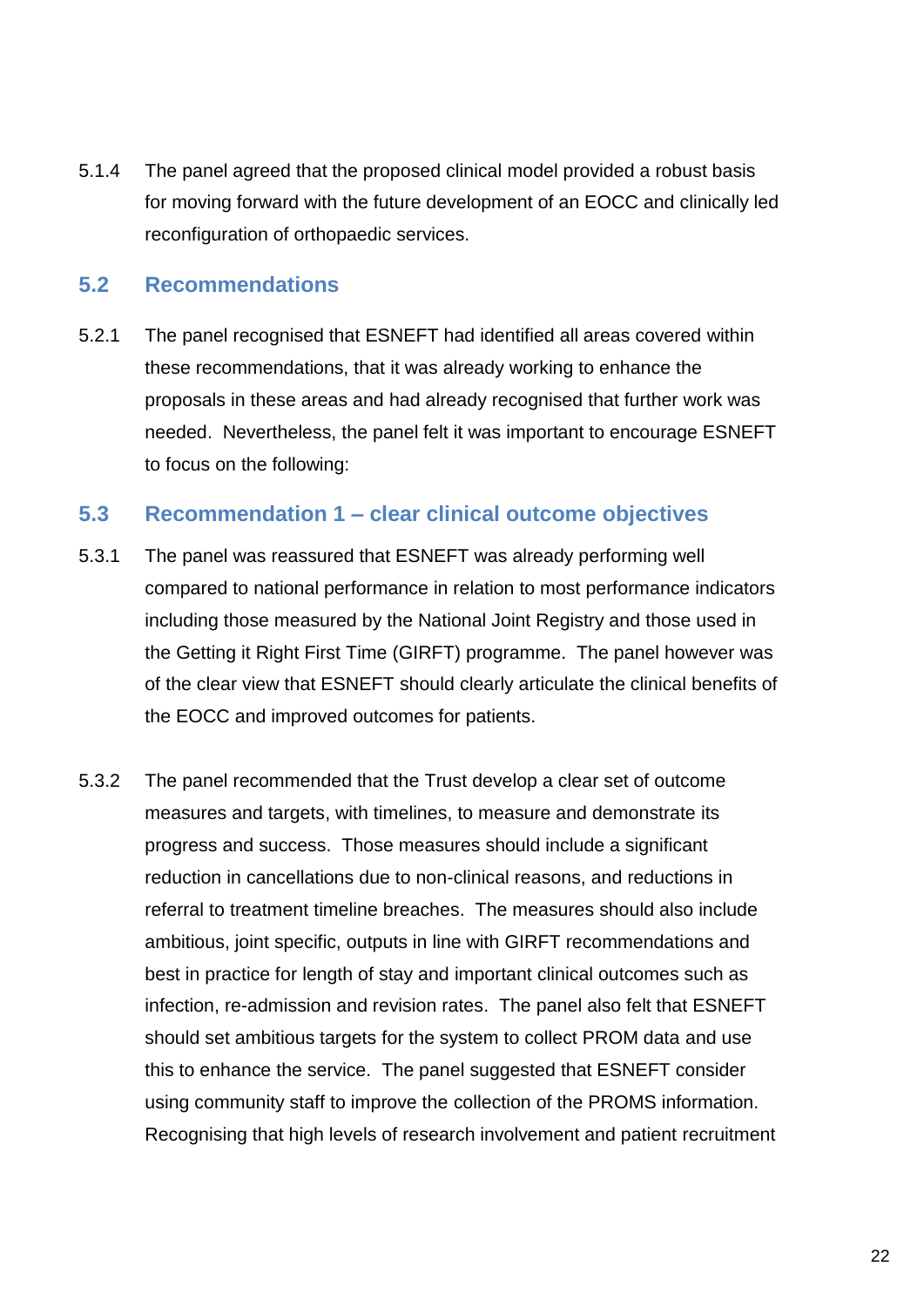were linked to better patient outcomes, the panel felt that the ESNEFT team should set ambitious targets for recruitment of patients to research studies.

### **5.4 Recommendation 2 – workforce plan**

- 5.4.1 The panel heard that many aspects of the future workforce requirement had been thought through, some measures were already being developed and time to full implementation was some way off but agreed that nonetheless a significant amount of development was required in this area. The panel recommended that a comprehensive workforce plan should be developed to encompass the recruitment, retention, training and development of workforce for the future of the service. This should cover medical, nursing and allied healthcare professional staff required for the orthopaedic service, including the appropriate uplift for peri-operative medical care including ortho-geriatric and anaesthetist support.
- 5.4.2 Specific areas that needed to be developed were around ensuring there was appropriate cover for the new elective treatment centre out of hours and especially at weekends. Up to 48 beds, even if rarely fully occupied at weekends, would require specific consultant, junior doctor, nursing and allied health care professional input at weekends and bank holidays and could not be absorbed within the current workload of on-call and weekend staff. The panel recommended that there should be a definitive rota for elective and emergency on-call with consultant and junior doctor cover for weekends, including Saturdays, Sundays and bank holidays, to meet the requirements of Clinical Standard 8 (ongoing review)<sup>3</sup>. Consideration must be given to the need for the availability of sub-specialist review.

# **5.5 Recommendation 3 – clinical pathway redesign**

5.5.1 The panel recommended that further work be undertaken to develop high quality efficient patient pathways, including the detail of in and out of hospital musculoskeletal physiotherapy services as part of the pathway. Whilst

<sup>-</sup><sup>3</sup> https://www.england.nhs.uk/publication/seven-day-services-clinical-standards/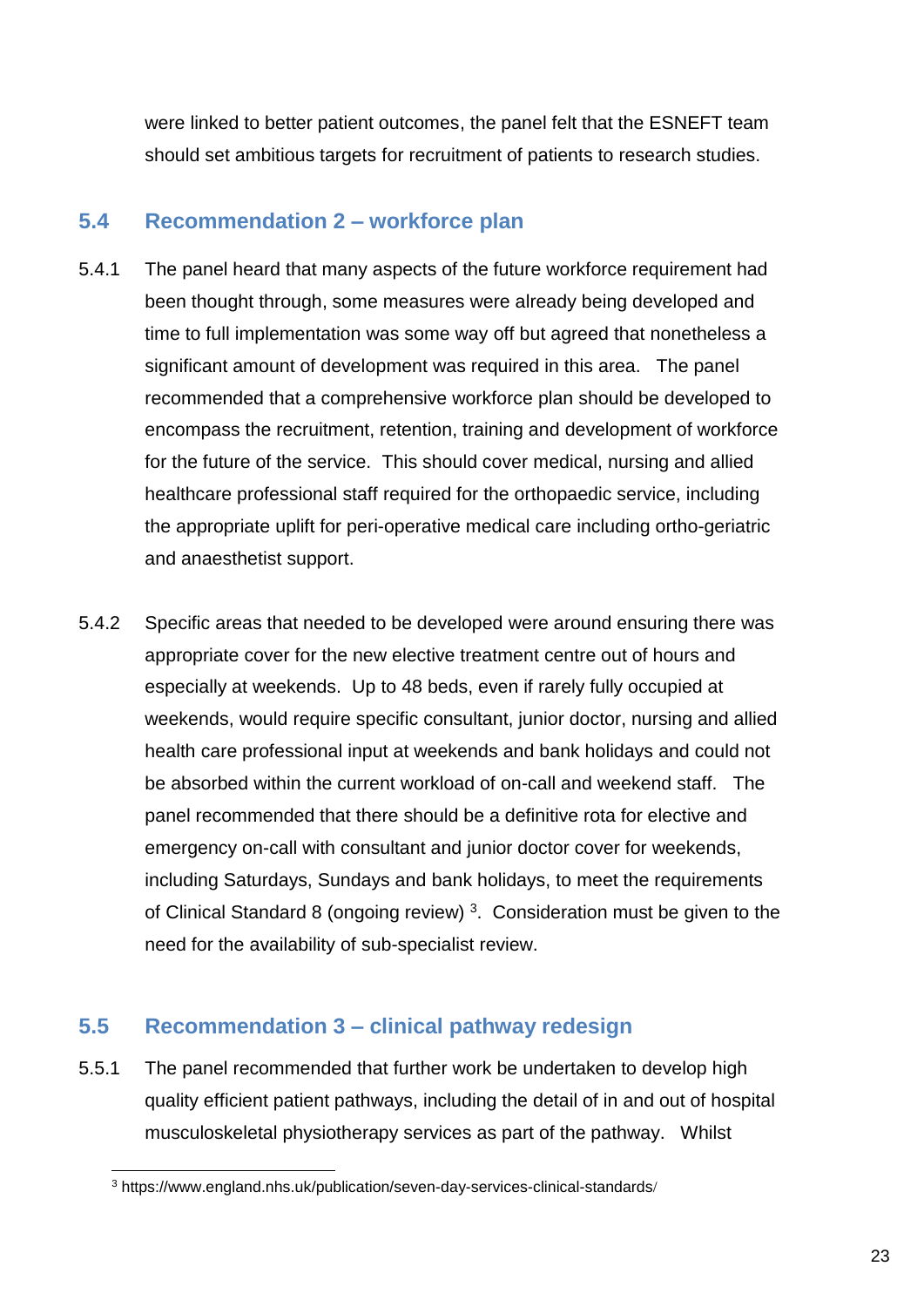recognising that work had already been undertaken to redesign the clinical pathway and that full implementation was some way off, the panel agreed that this must continue to be a key area of on-going focus. The panel recommended that in redesigning the (pre-operative) clinical pathway for elective orthopaedic surgery, the need for appropriate clinical input was given consideration and carefully balanced against the supported intent to reduce the number of pre-operative hospital attendances by the patient.

- 5.5.2 ESNEFT should develop processes to ensure that the EOCC beds and theatres were specifically used for elective orthopaedic care as this is critical to the delivery of the improved patient outcomes.
- 5.5.3 The panel recommended that ESNEFT ensure that the community Musculoskeletal (MSK) teams from all parts of the STP/ICS geography were seamlessly linked in to deliver smooth patient pathways.

### **5.6 Recommendation 4 - engagement**

- 5.6.1 The panel recommended that the Trust continues with staff engagement, including the community MSK workforce to ensure that all staff in and out of the hospital were genuinely part of the clinical team.
- 5.6.2 The panel further recommended that prior to the formal consultation, ESNEFT continues its engagement with patient and carer groups and other stakeholders including the East of England Ambulance Service. As planned, it should continue to validate the travel impact assessments and understand how it can support those patients that will have an increased travel distance from the chosen site (covered in recommendation 5).

### **5.7 Recommendation 5 – patient access**

5.7.1 The panel recognised that a significant amount of work had already been undertaken and further work was planned to assess the impact of the proposed changes on patient access. Significant mapping work to assess travel times had been done and further County Council input was awaited.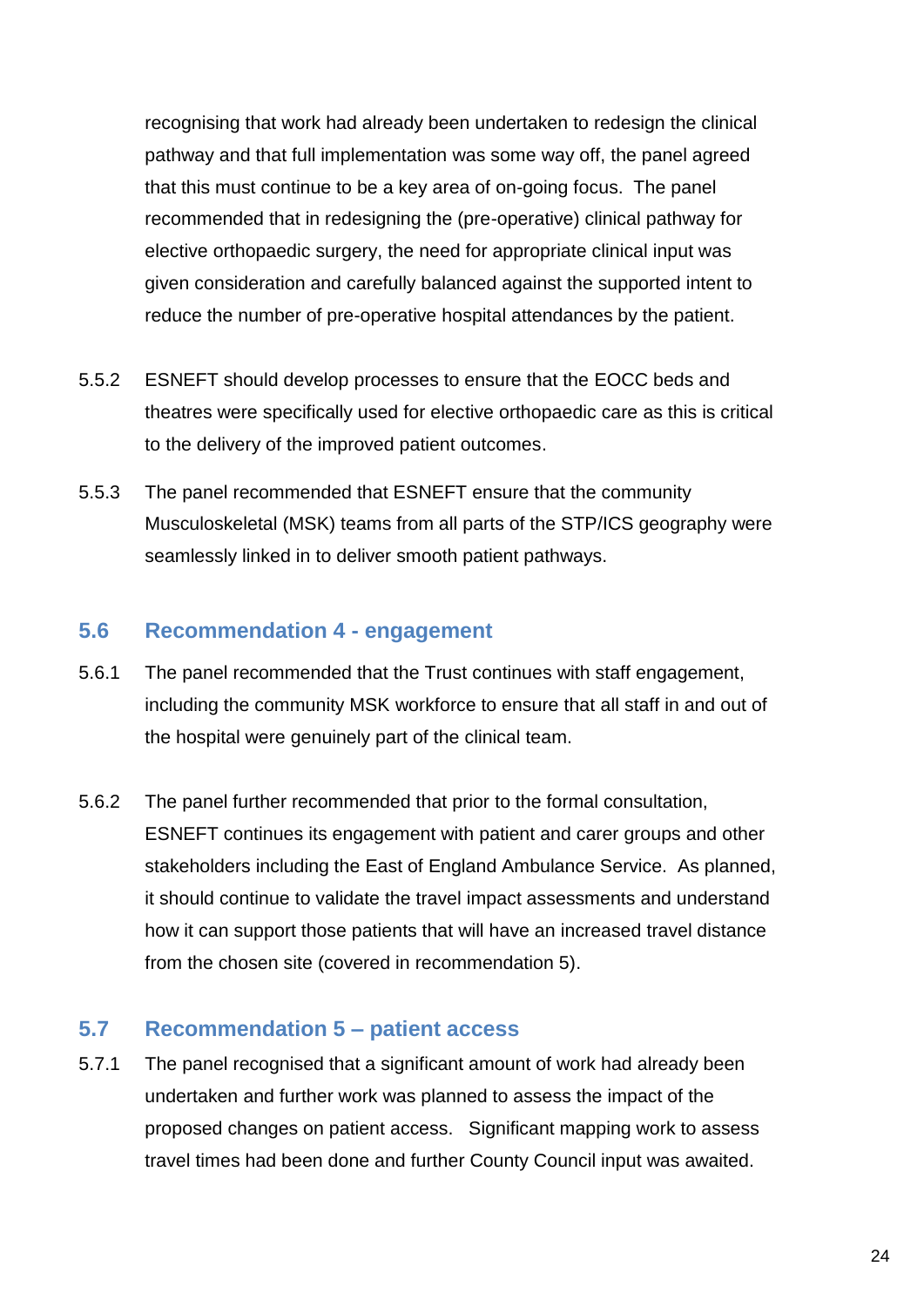The panel was impressed with the work carried out to support and fund voluntary and third sector providers in the provision of transport services, particularly for the Tendring District area.

- 5.7.2 The panel agreed that more could still be achieved regarding specific patient groups. The use of patient focus groups was recommended to further test the impact of travel times for patients.
- 5.7.3 The panel recommended that further work was undertaken to assess and improve the access of services for patients. The panel recommended that ESNEFT considered personalised scheduling for elective orthopaedic surgery appointment times to ensure consideration was given to those patients having to travel the greatest distance to the EOCC.

### **5.8 Recommendation 6 – support services**

- 5.8.1 The panel recommended further work was undertaken to ensure that all support services and systems are fully developed to support implementation of the plans. This included Information technology (IT), pharmacy and transport.
- 5.8.2 The ESNEFT team were already developing the Trust and STP/ICS wide plans to improve IT services including the roll out of the Evolve and ICE systems and planned to ensure that PACS images were accessible across all sites. These systems were essential to safe and efficient patient pathways.

End of Section.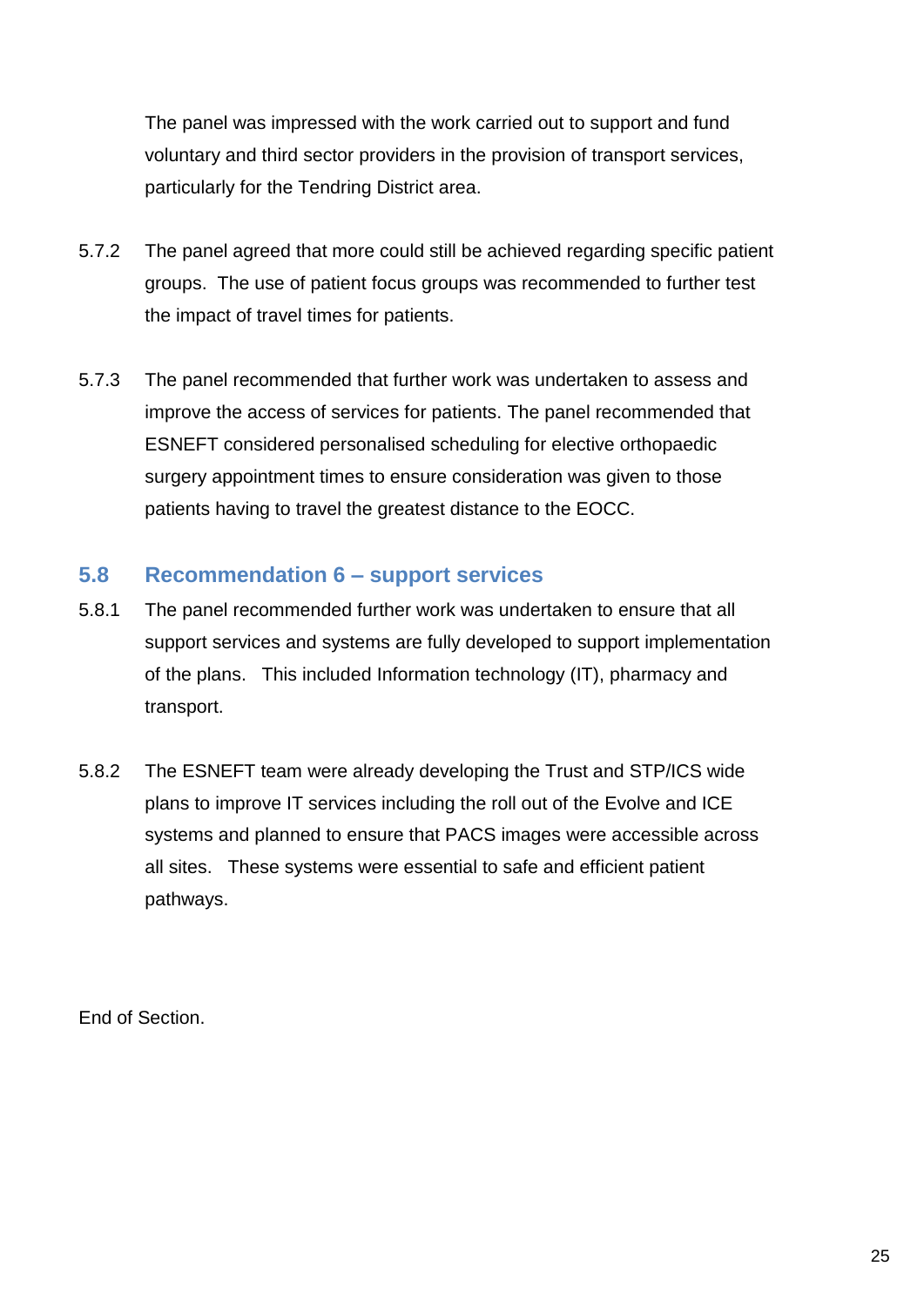# **APPENDIX 1: Terms of Reference for the review**



# **Terms of Reference for the**

**independent clinical review of proposed changes to** 

**adult elective inpatient orthopaedic care at** 

**Colchester and Ipswich Hospitals** 

**for the East Suffolk and North Essex NHS** 

**Foundation Trust**

**DATE 18 September 2019**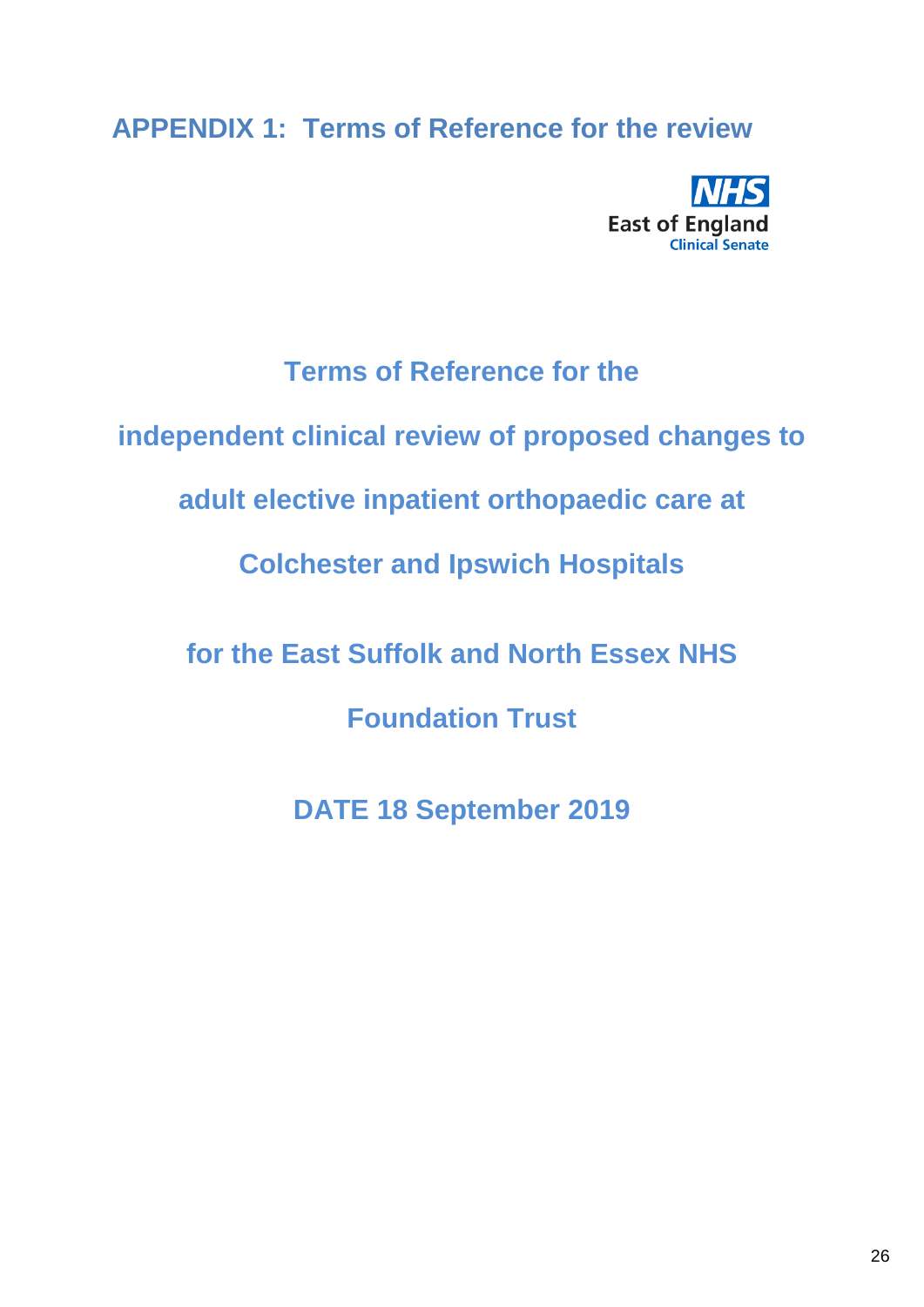### **CLINICAL REVIEW: TERMS OF REFERENCE**

Title: Independent clinical review of proposed changes to adult elective inpatient orthopaedic care at Colchester and Ipswich Hospitals.

Sponsoring organisation: East Suffolk and North Essex NHS Foundation Trust Terms of Reference agreed by: Andrew McLaughlin, Director of Clinical Strategy Implementation, East Suffolk and North Essex NHS Foundation Trust **Signature**

 $A.M' L-U$ 

#### **and**

**Dr Bernard Brett, East of England Clinical Senate Chair,** on behalf of East of England Clinical Senate

**Signature**

 $\sqrt{2}$ 

**Date: 22 August 2019**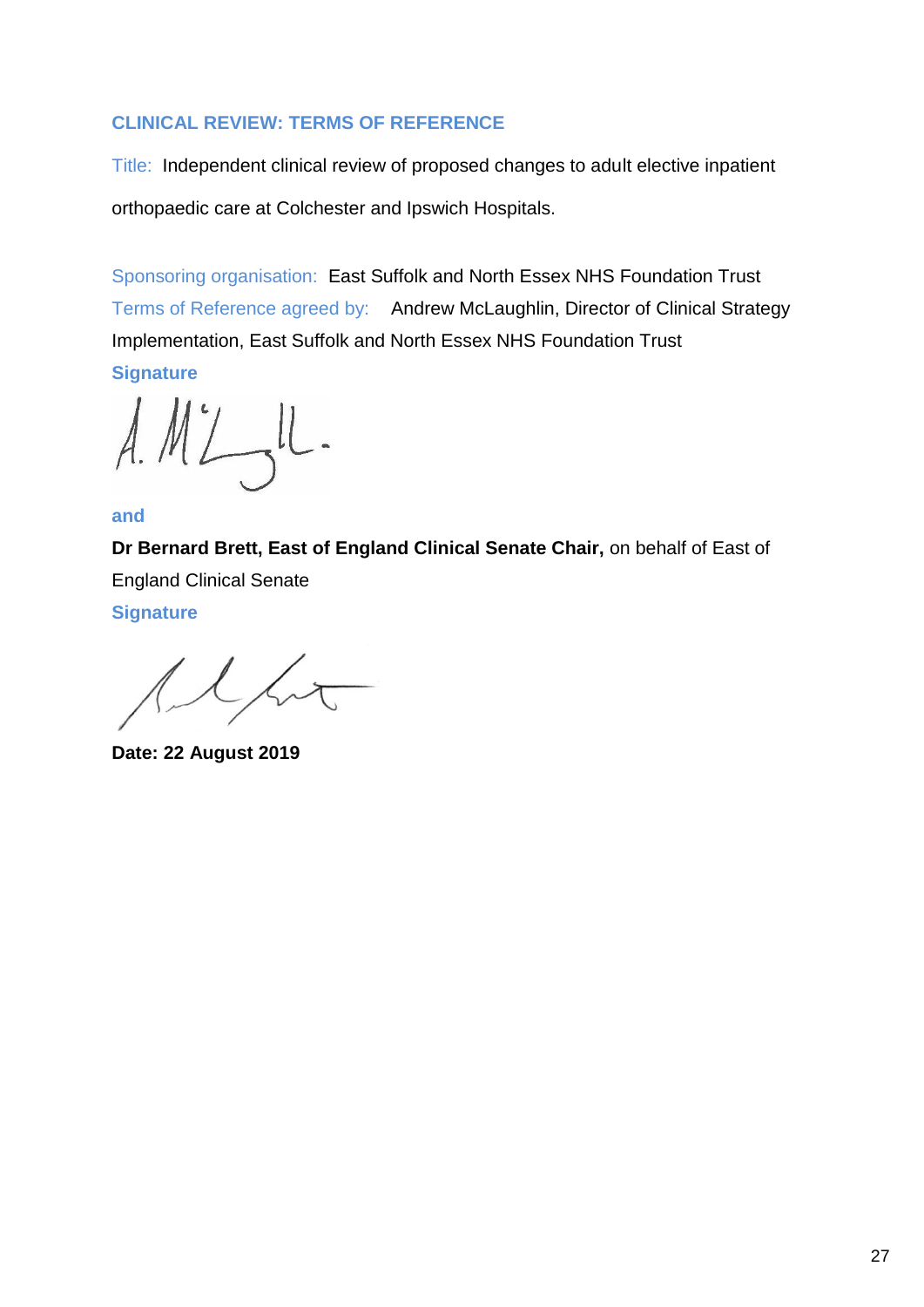| any critical dates<br>Suffolk and North Essex NHS Foundation Trust                              |  |
|-------------------------------------------------------------------------------------------------|--|
| Board of Directors meeting 7 <sup>th</sup> November 2019)                                       |  |
| East Suffolk and North Essex NHS Foundation<br>What is the name of the body / organisation      |  |
| commissioning the work?<br>Trust working in partnership with Ipswich and                        |  |
| East Suffolk CCG and North East Essex CCG.                                                      |  |
| How will the advice be used and by whom?<br>To provide an independent clinical view on the      |  |
| impact of the proposed service change to                                                        |  |
| inform the decision making of ESNEFT Board of                                                   |  |
| Directors, North East Essex CCG Governing                                                       |  |
| Body, Ipswich and East Suffolk CCG Governing                                                    |  |
| Body, NHS England and NHS Improvement.                                                          |  |
| What type of support is Senate being asked to<br>c) Review of proposed clinical model.          |  |
| provide: a) Assessment of clinical services b)                                                  |  |
| Early advice to inform a clinical service model c)                                              |  |
| Review of proposed clinical model /s d) Support                                                 |  |
| for case for change, including the appraisal of                                                 |  |
| the clinical evidence within e) Informal                                                        |  |
| facilitation to enable further work f) other                                                    |  |
| Is the advice being requested from the Senate<br>c) Formal clinical review to inform Stage 2 of |  |
| a) Informal early advice on developing<br>the NHS England Assurance process and to              |  |
| proposals b) Early advice for Stage 1 of the NHS<br>inform preparation of the Pre-Consultation  |  |
| England Assurance process c) Formal clinical<br><b>Business Case.</b>                           |  |
| review to inform Stage 2 of the NHS England                                                     |  |
| Assurance process and/ or your Consultation                                                     |  |
| Business Case d) Other                                                                          |  |
| Does the matter involve revisiting a strategic<br>No.                                           |  |
| decision that has already been made?                                                            |  |
| The proposed service change will be subject to<br>Is the matter subject to other advisory or    |  |
| scrutiny processes?<br>scrutiny through the ESNEFT Board of Directors,                          |  |
| North East Essex CCG Governing Body, Ipswich                                                    |  |
| and East Suffolk CCG Governing Body, Joint                                                      |  |
| HOSC (Essex and Suffolk), Suffolk and North                                                     |  |
| East Essex ICS, NHS England and NHS                                                             |  |
| Improvement.                                                                                    |  |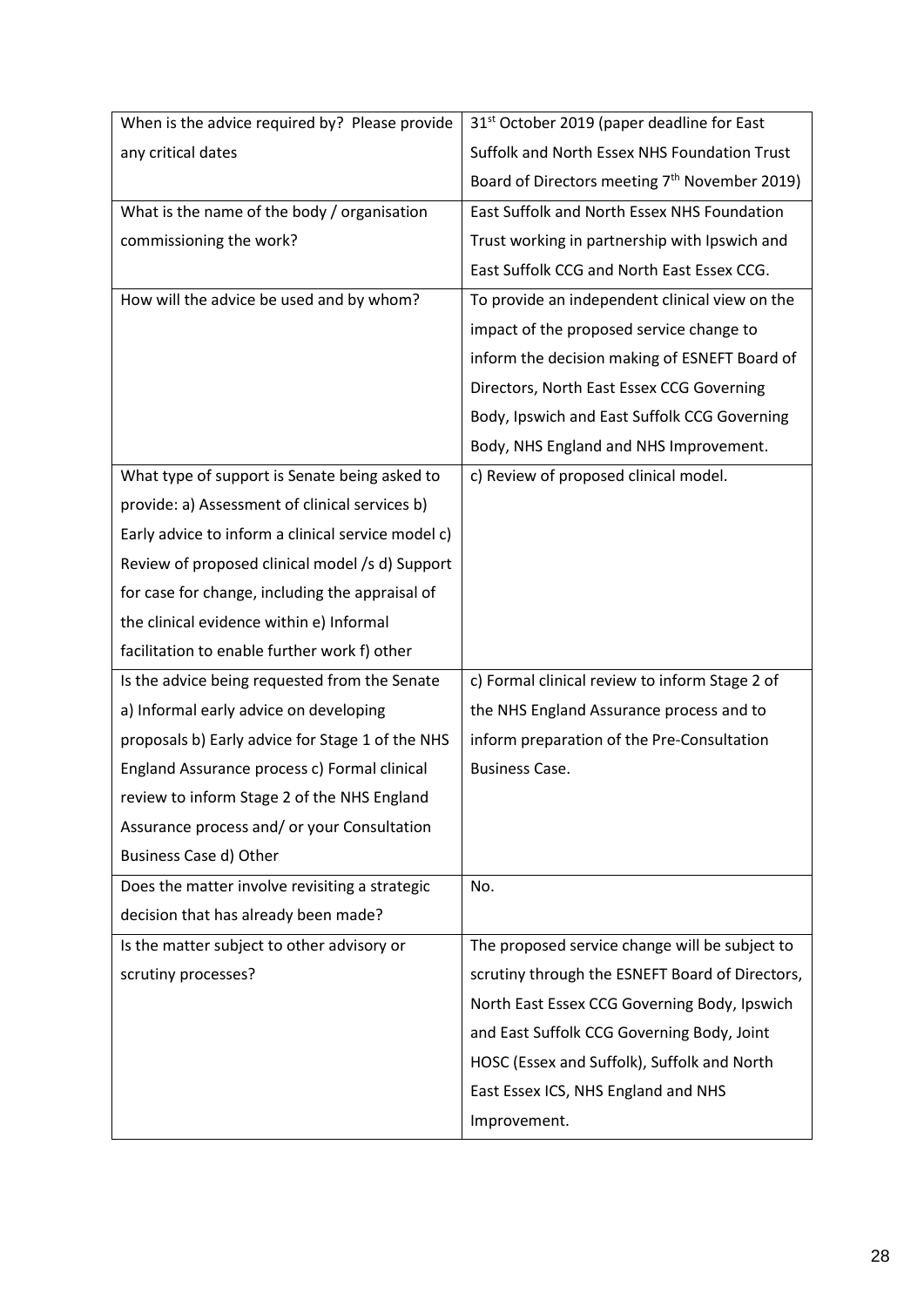#### **Clinical review panel members**

Members of the clinical review panel sit in their own personal or professional capacity; they do not represent the opinion of their employing or professional body. All clinical review panel members sign an agreement of confidentiality and declare any (potential interests).

| <b>Clinical Review Panel members</b> |                                                                                                                                                                                 |  |
|--------------------------------------|---------------------------------------------------------------------------------------------------------------------------------------------------------------------------------|--|
| Dr Bernard Brett (Chair)             | Clinical Senate Council Chair, Deputy Medical Director and a<br>Consultant in Gastroenterology and General Internal Medicine<br>Norfolk and Norwich University Hospitals NHS FT |  |
| Andy (Andrea) Assan                  | <b>Expert by Experience, Cambridgeshire</b>                                                                                                                                     |  |
| <b>Matthew Carr</b>                  | Physiotherapist, Clinical Director, Sussex MSK Partnership<br>East                                                                                                              |  |
| <b>Alan Hancock</b>                  | <b>Expert by Experience, Milton Keynes</b><br><b>Clinical Senate Council member</b>                                                                                             |  |
| <b>Heather Howman</b>                | Deputy Director of Quality, East Coast Community Healthcare<br>(ECCH)                                                                                                           |  |
| Mr Graham Keene                      | Consultant Orthopaedic Surgeon Addenbrooke's Hospital                                                                                                                           |  |
| Mr Devender Khurana                  | Consultant Orthopaedic Surgeon, James Paget Hospital                                                                                                                            |  |
| Dr Ramanathan<br>Kirthivasan         | Care of Elderly Consultant, Broomfield Hospital Chelmsford                                                                                                                      |  |
| Dr Ellie Makings                     | Anaesthetist & Regional Medical Examiner, East of England<br><b>Clinical Senate Council member</b>                                                                              |  |
| Dr Christine Moss                    | GP, Clinical Director for West Essex CCG & Clinical Senate<br>Council member                                                                                                    |  |
| Linda Purdy                          | Consultant Nurse, Acute Medicine,<br>Queen Elizabeth 11 Hospital Kings Lynn                                                                                                     |  |
| Mr Paul Tisi                         | Medical Director and Responsible Officer, Consultant<br>Vascular and General Surgeon Bedford Hospital NHS Trust.<br><b>Clinical Senate Council member</b>                       |  |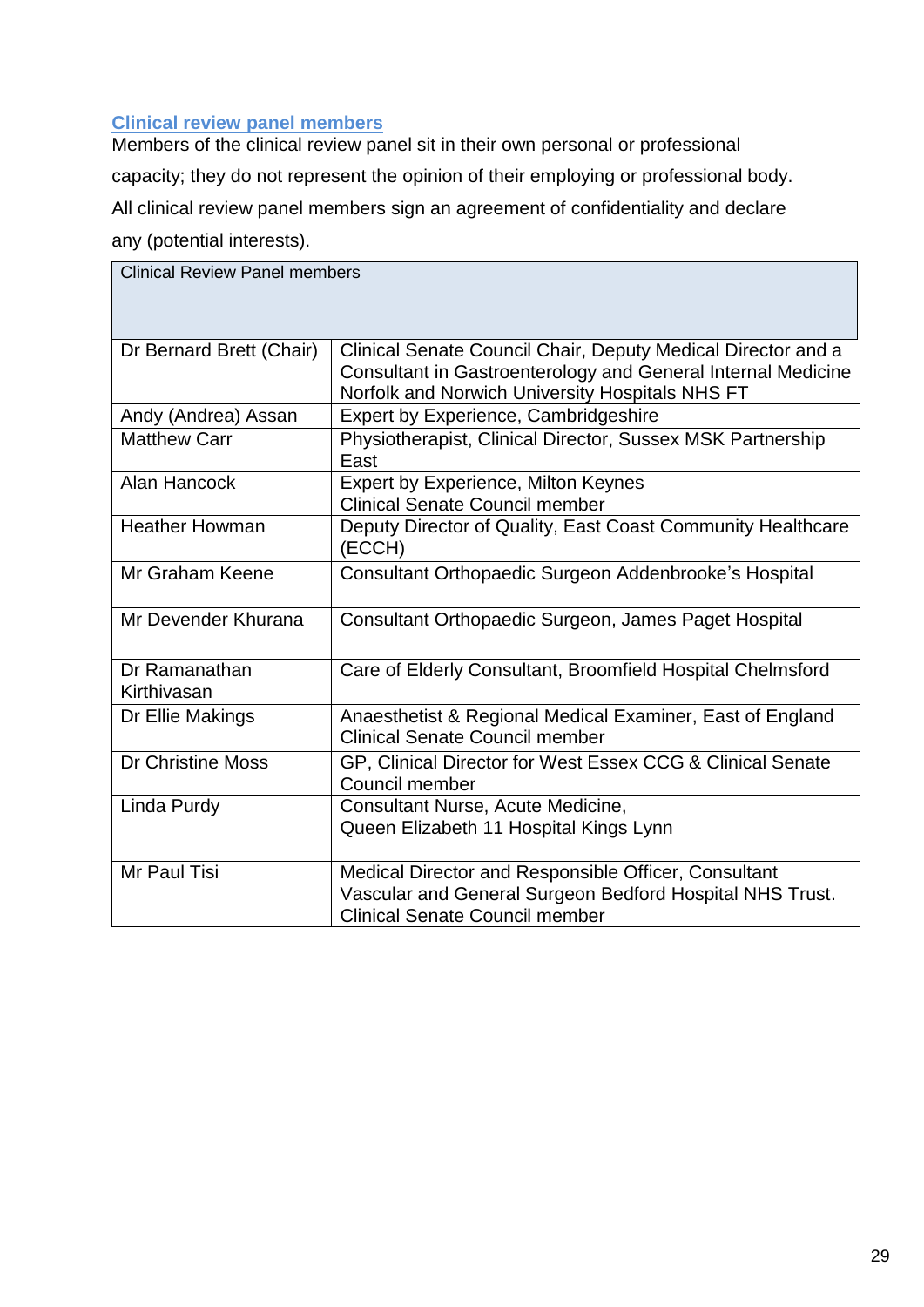#### **Aims and objectives of the clinical review**

The formation of ESNEFT on 1 July 2018, from the merger of Colchester Hospital University NHS Foundation Trust and The Ipswich Hospital NHS Trust, was a key part of delivering the Suffolk & North East Essex Sustainability and Transformation Partnership (STP) plan. The STP's objective is to achieve viable acute hospitals across what is now designated as an Integrated Care System (ICS) through the redesign of clinical pathways around outcomes, underpinned by innovation. To support delivery, the STP prioritised a £69.3 million bid to fund infrastructure improvements for urgent & emergency care and the reconfiguration of elective services to deliver significant benefits identified during public, staff and stakeholder engagement. This programme is called Building for Better Care.

In developing the case for the formation of ESNEFT, it was agreed that both Colchester and Ipswich hospitals should retain full 24/7 emergency departments, undifferentiated medical emergency admissions and 24/7 consultant-led maternity services. The retention of these core services on both main hospital sites meant that a number of related clinical speciality and diagnostic services would also have to be retained on both sites to support these services. As a result, the scope for radical, large scale clinical service reconfiguration to deliver benefits for patients and to improve clinical, workforce and financial sustainability was significantly reduced. That said, by maintaining access to 24/7 urgent and emergency care on both main sites along with convenient local access to outpatients, diagnostics, daycase surgery and follow-up care ESNEFT's clinically-led Clinical Advisory Group identified that there is scope to deliver patient benefits by centralising some aspects of adult, elective inpatient care.

Therefore, in line with the local STP vision and national guidance such as 'Getting it right first time' (GIRFT), the Trust has developed a plan to reconfigure the delivery of adult elective inpatient orthopaedic care through the development of a single 'elective care centre' (ECC). The consolidation of adult elective inpatient orthopaedic care in an ECC aims to improve the overall experience for patients, their families and carers in terms of the quality of care, the physical environment, waiting times, cancellation rates, infection rates, length of stay whilst maintaining sustainable, convenient access to the full range of orthopaedic procedures. This plan will be subject to public consultation.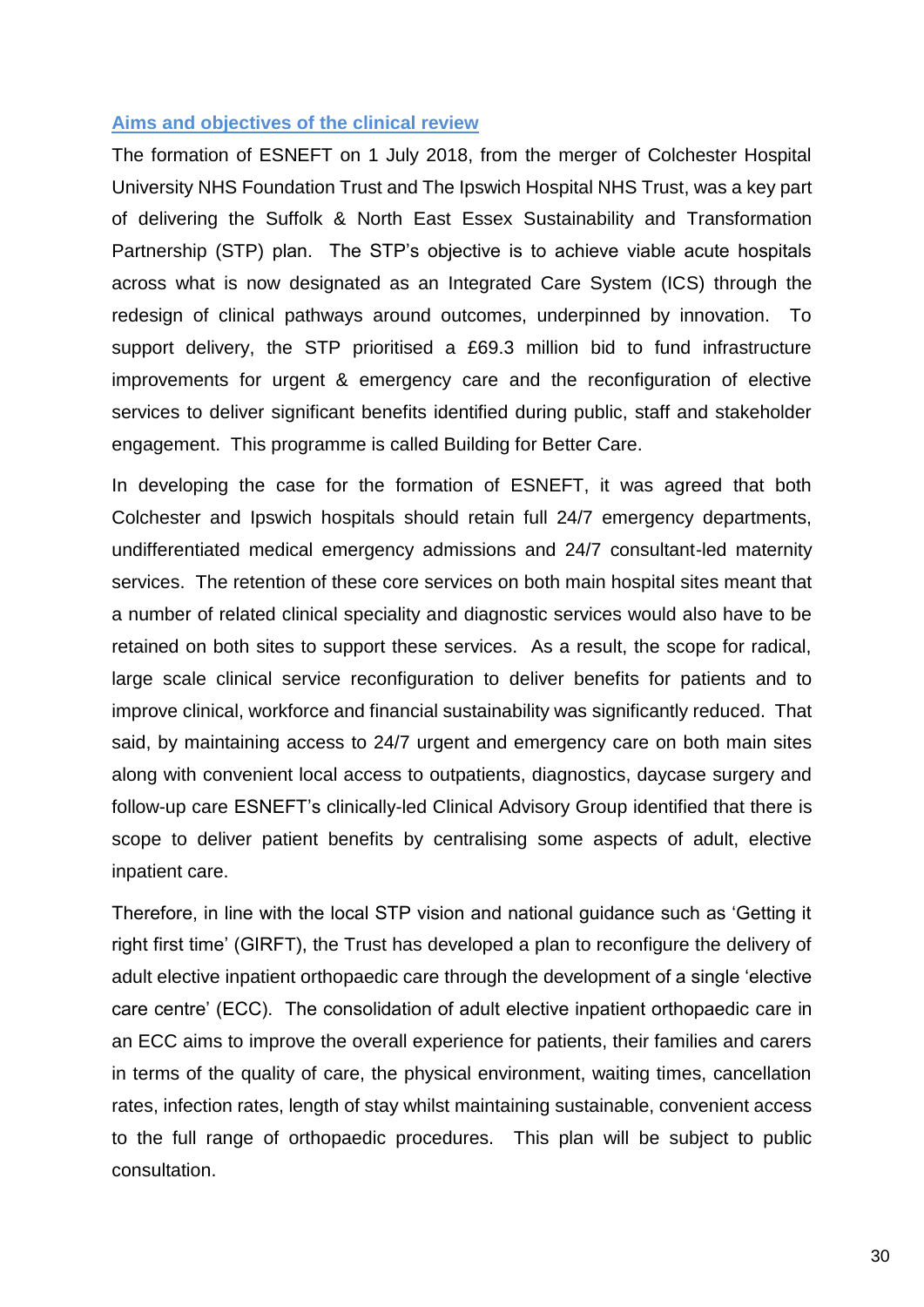There are no plans to make any changes to the continuing availability on both main sites of orthopaedic outpatient care, diagnostics and trauma care. However, it will mean that around 800 of the almost 100,000 elective inpatients treated each year will receive their elective care at a different site from where it would previously have been provided. All other associated care on the elective inpatient orthopaedic pathways will continue to be made available at either main site to suit the patient.

The East of England Clinical Senate is asked to undertake a clinical review of the proposed changes to adult elective inpatient orthopaedic care to provide an independent assessment of the impact the service changes may have and to identify any additional considerations the Trust should make during the development of plans.

The outcome of the review will be used to inform the proposed service changes to ensure they deliver real benefits to patients whilst avoiding any significant risks to care. **Scope of the review**

The scope of this review is limited to the proposed service changes associated with the development of a single Elective Care Centre for adult elective inpatient orthopaedic care and the continued delivery of trauma services (including trauma surgery), orthopaedic day surgery and outpatients on both main hospital sites.

#### **Out of scope**

Clinical Senate is not asked to review any other clinical services or changes in the clinical estate or to include consideration of any financial implications.

#### **Purpose of the review**

Clinical Senate is asked to review the available evidence, discuss with the members of the programme and make appropriate recommendations from its findings.

The central question/s Clinical Senate is/are being asked to address in this review are:

- 1. Does the creation of a single elective care centre for ESNEFT and the proposed model and pathways for trauma & orthopaedics make clinical sense and, based on the evidence provided, offer the potential to deliver further improvements in clinical effectiveness and/or clinical sustainability?
- 2. On the basis of the evidence provided, do the proposed model and pathways for trauma & orthopaedics offer look likely to deliver safe, high quality services and outcomes for patients once implemented?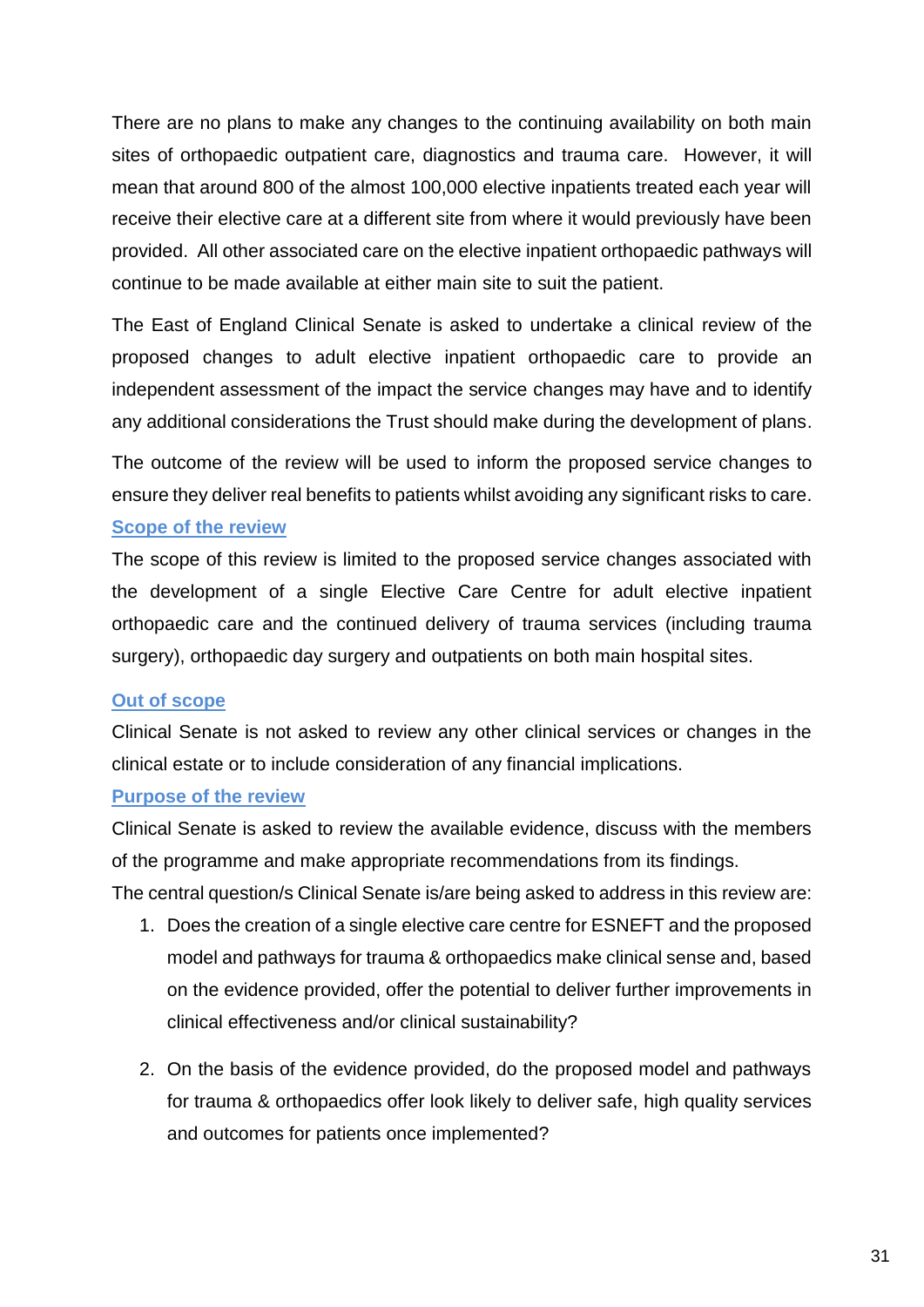3. Does the proposed clinical model form a robust basis for moving forward with the future development of the single elective care centre and clinically-led reconfiguration of orthopaedic services?

When reviewing the case for change and options appraisal the clinical review panel (the panel) should **consider whether these proposals deliver real benefits to patients. The panel should also identify any significant risks to patient care in these proposals.** The panel should consider benefits and risks in terms of:

- Clinical effectiveness
- Patient safety and management of risks
- Patient experience, including access to services
- Patient reported outcomes.

The clinical review panel is not expected to advise or make comment upon any issues of the NHS England assurance process that will be reviewed elsewhere (e.g. financial elements of risk in the proposals, patient engagement, GP support or the approach to consultation). However, if the panel felt that there was an overriding risk this should be highlighted in the panel report.

Questions that may help the panel in assessing the benefit and risk of the proposals include (but are not limited to):

- Is there evidence that the proposals will improve the quality, safety and sustainability of care? (e.g., sustainability of cover, clinical expertise)
- Do the proposals reflect up to date clinical guidelines and national and international best practice e.g. Royal College reports?
- Will the proposals reflect further the delivery of the NHS Outcomes Framework?
- Do the proposals uphold and enhance the rights and pledges in the NHS Constitution?
- Will these proposals meet the current and future healthcare needs of their patients within the given timeframe of the planning framework (i.e. five years)?
- Is there an analysis of the clinical risks in the proposals, and is there an adequate plan to mitigate identified risks?
- Do the proposals demonstrate good alignment with the development of other health and care services, including national policy and planning guidance?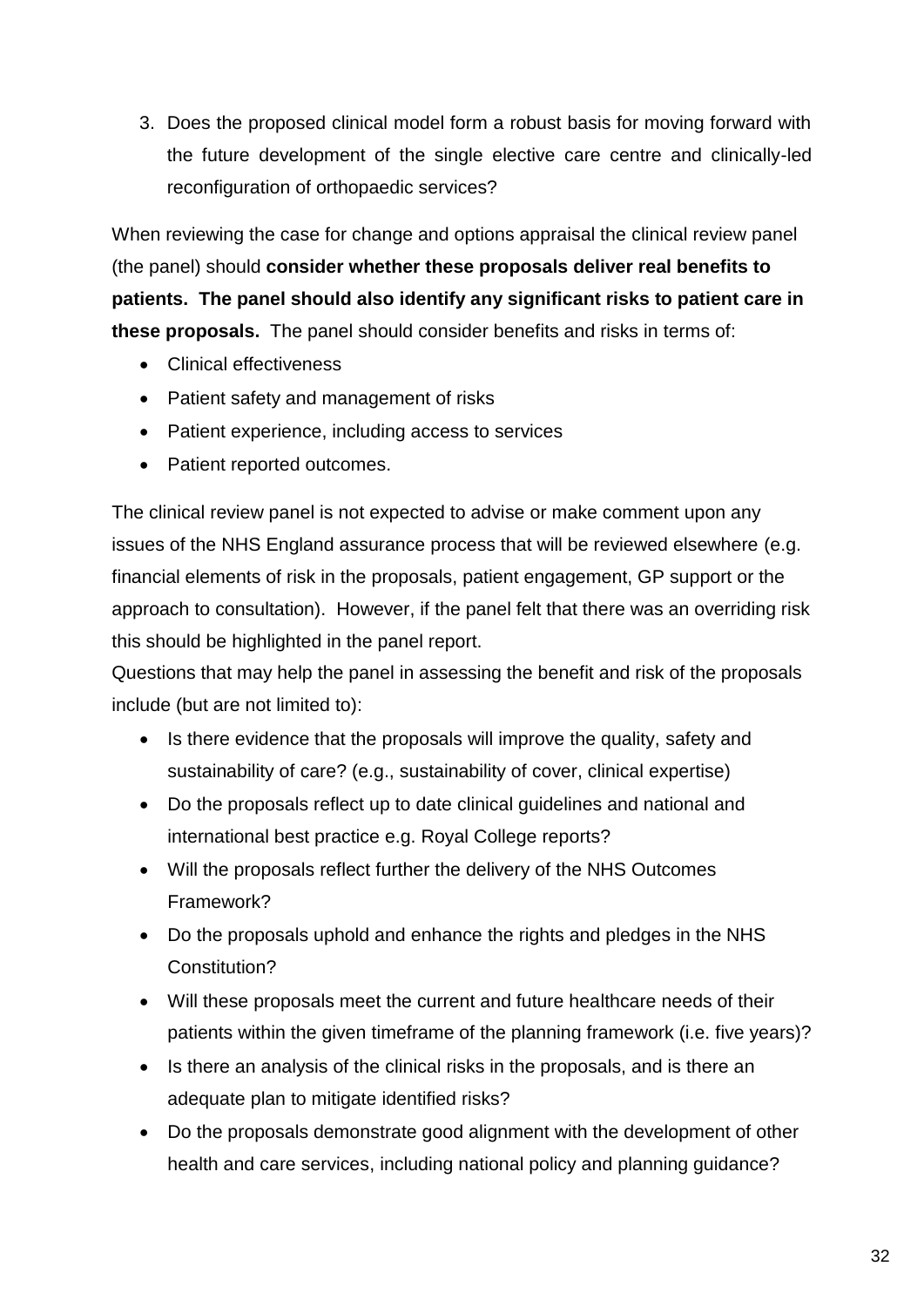- Do the proposals support better integration of services from the patient perspective?
- Do the proposals consider issues of patient access and transport? Is a potential increase in travel times for patients outweighed by the clinical benefits?
- Will the proposals help to reduce health inequalities?
- Does the options appraisal consider a networked approach cooperation and collaboration with other sites and/or organisations?

The clinical review panel should assess the strength of the evidence base of the case for change and proposed models.

#### **Timeline**

The clinical review panel will be held on Wednesday, 18<sup>th</sup> September 2019. See key dates schedule at Appendix a) for all full timeline.

#### **Reporting arrangements**

The clinical review panel will provide a report to Clinical Senate Council which will ensure the panel met the agreed Terms of Reference, agree the report and be accountable for the advice contained in the final report.

#### **Methodology**

The review will be undertaken by a combination of desk top review of the documentation, a pre-panel teleconference to identify the key lines of enquiry and a review panel meeting to enable presentations and discussions to take place.

#### **Report**

A draft report will be made to the sponsoring organisation for fact checking prior to publication no later than 1 October 2019.

Comments/ correction must be received from the sponsoring organisation within **five working days**.

Final report will be submitted to Clinical Senate Council 14 October 2019 to ensure it has met the agreed Terms of Reference and to agree the report.

The final report will be submitted to the sponsoring organisation following the Council Senate Council meeting of 14 October 2019. The sponsoring organisation forthwith becomes the owner of the report.

**Communication, media handling and Freedom of Information (Act) requests**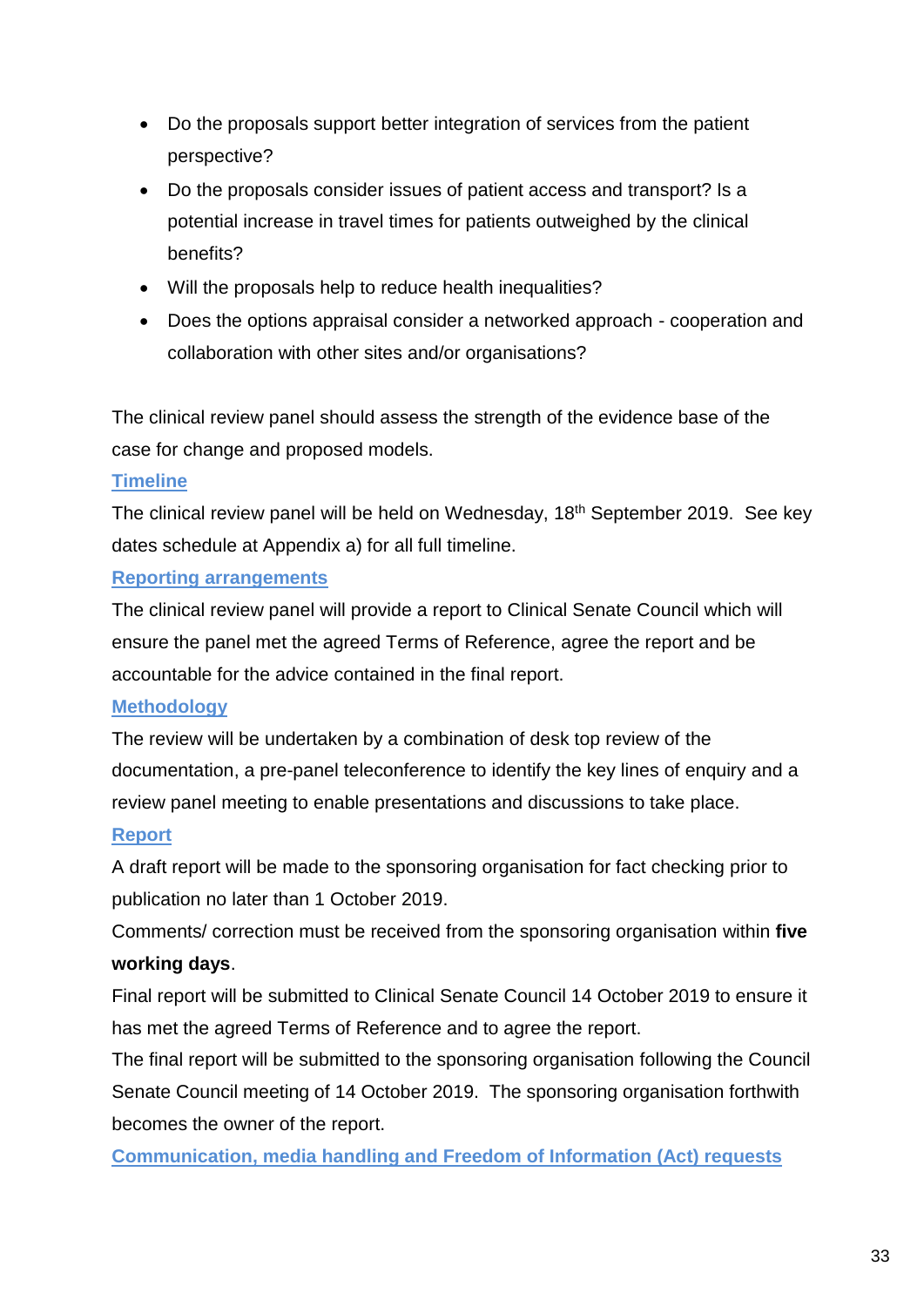Communications will be managed by the sponsoring organisation. Clinical Senate will publish the report once the service change proposal has completed the full NHS England process, or at a time that is appropriate to the proposals. This will be agreed with the sponsoring organisation. The sponsoring organisation, as the owner of the report and any evidence and or data provided for the review, will be responsible for handling any formal requests for information under the Freedom of Information Act 2000, irrespective of whether the request is received by either Clinical Senate or sponsoring organisation. (note: NHS England is the statutory body with responsibility for FOI requests received either directly or by Clinical Senate and will be advised of all such requests received directly by Clinical Senate and confirmation that the sponsoring organisation will be responding to the request).

#### **Resources**

The East of England Clinical Senate will provide administrative support to the clinical review panel, including setting up the meetings and other duties as appropriate. The clinical review panel may request any additional existing documentary evidence from the sponsoring organisation. Any requests will be appropriate to the review, reasonable and manageable.

#### **Accountability and governance**

The clinical review panel is part of the East of England Clinical Senate accountability and governance structure.

The East of England Clinical Senate is a non-statutory advisory body and will submit the report to the sponsoring organisation, who are the owners of the final report. The sponsoring organisation remains accountable for decision making but the clinical review panel may wish to draw attention to any risks that the sponsoring organisation may wish to fully consider and address before progressing their proposals.

#### **Functions, responsibilities and roles** The **sponsoring organisation** will

- i. provide the clinical review panel with the case for change, options appraisal and relevant background and current information, identifying relevant best practice and guidance. Background information may include, but is not limited to:
	- relevant public health data including population projections, health inequalities, specific health needs,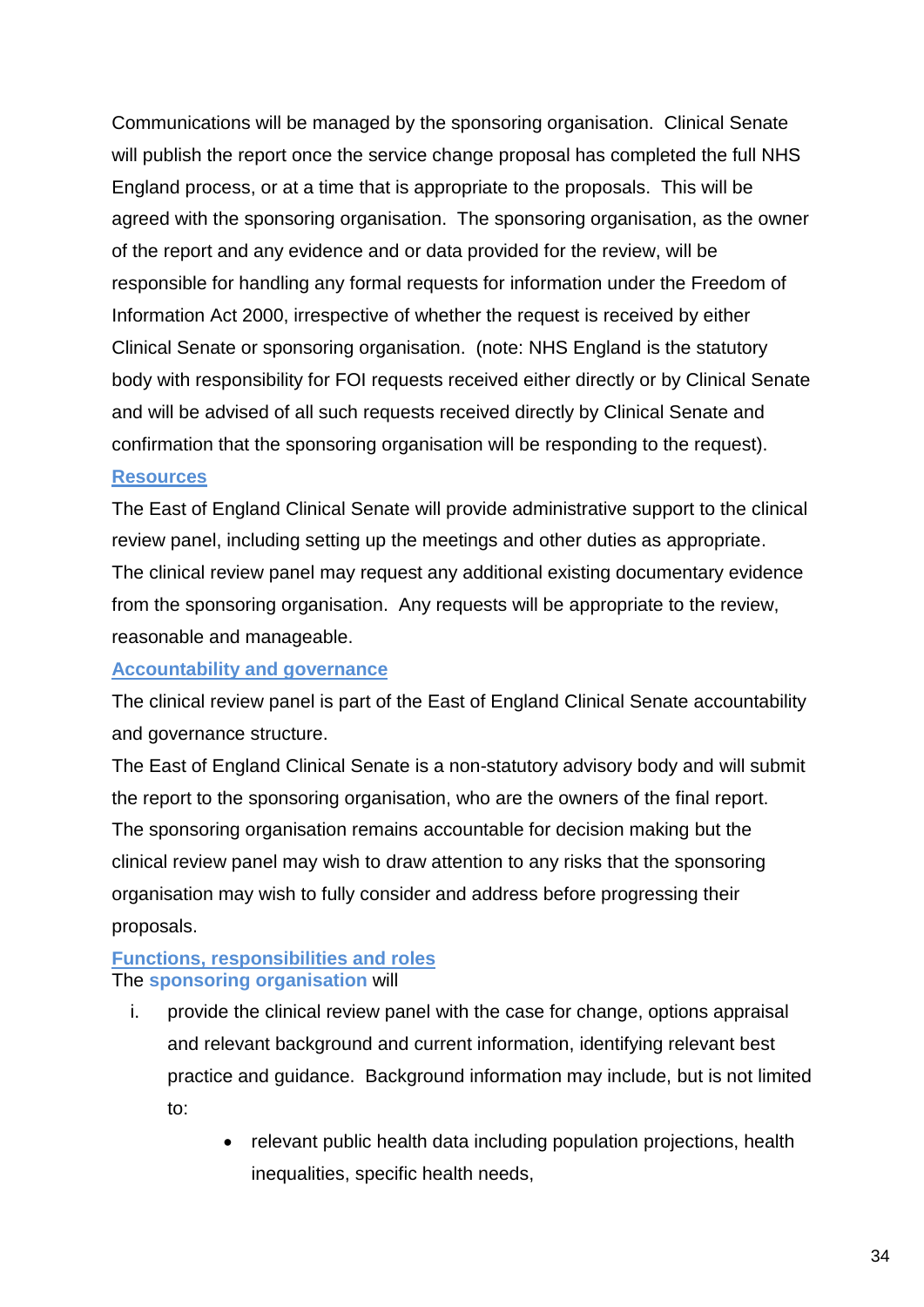- activity date (current and planned)
- internal and external reviews and audits,
- relevant impact assessments (e.g. equality, time assessments),
- relevant workforce information (current and planned)
- evidence of alignment with national, regional and local strategies and guidance (e.g. NHS Long Term Plan, NHS Constitution and outcomes framework, Joint Strategic Needs Assessments, CCG plans and commissioning intentions, STP implementation plans).

The sponsoring organisation will provide any other additional background information requested by the clinical review panel.

- ii. respond within the agreed timescale to the draft report on matter of factual inaccuracy.
- iii. undertake not to attempt to unduly influence any members of the clinical review panel during the review.
- iv. be responsible for responding to all Freedom of Information requests.
- v. arrange and bear the cost of suitable accommodation (as advised by clinical senate support panel) for the panel and panel members.

### **Clinical Senate Council and the sponsoring organisation** will

**i.** agree the Terms of Reference for the clinical review, including scope, timelines, methodology and reporting arrangements.

### **Clinical Senate Council will**

- i. appoint a clinical review panel this may be formed by members of Clinical Senate Council and Assembly, external experts, and / or others with relevant expertise. It will appoint a Chair of the review panel
- ii. endorse the Terms of Reference, timetable and methodology for the review
- iii. consider the review recommendations and report (and may wish to make further recommendations)
- iv. provide suitable support to the panel and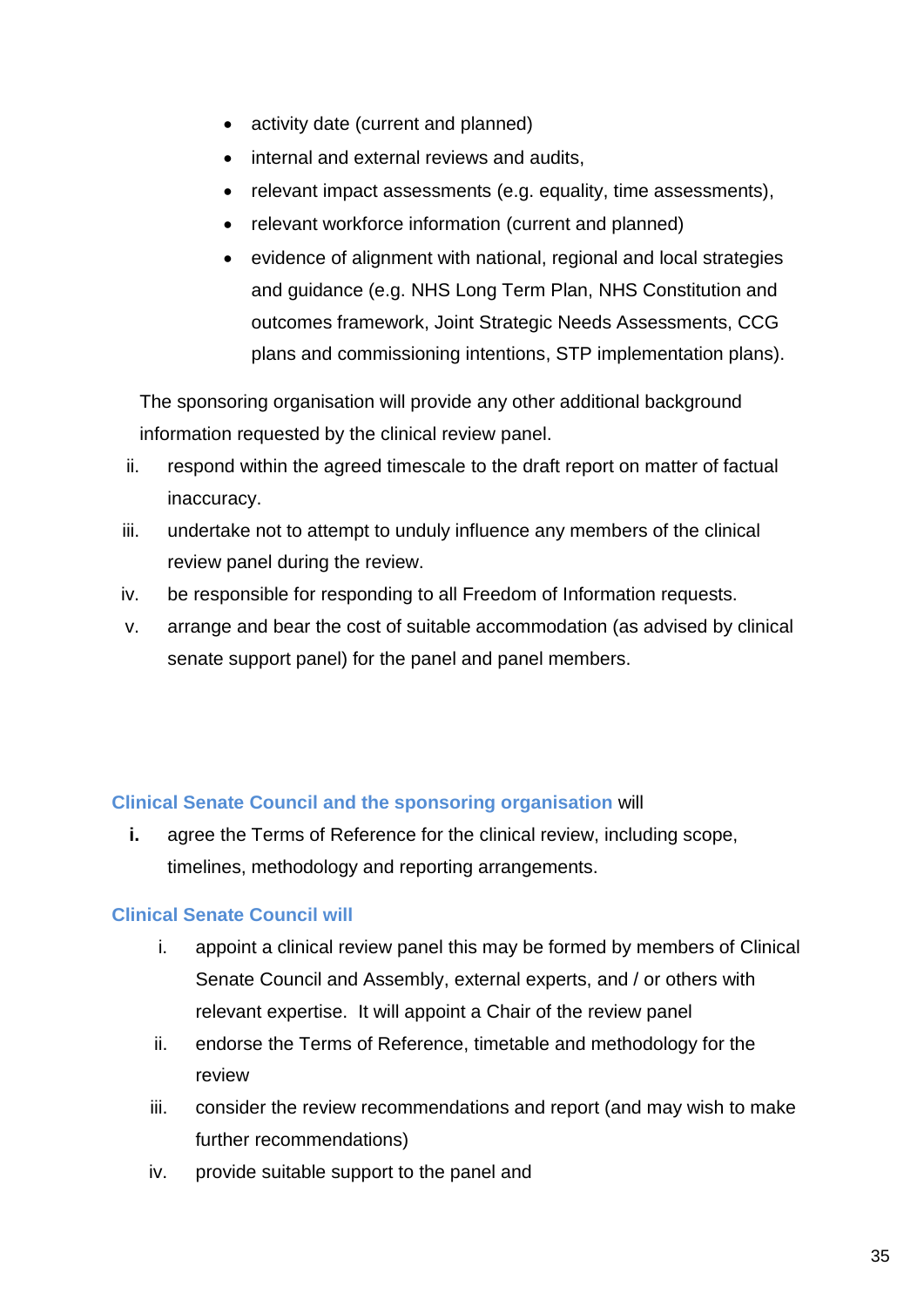- v. submit the final report to the sponsoring organisation
- vi. forward any Freedom of Information requests to the sponsoring organisation.

### **Clinical review panel** will

- i. undertake its review in line the methodology agreed in the Terms of Reference
- ii. follow the report template and provide the sponsoring organisation with a draft report to check for factual inaccuracies.
- iii. submit the draft report to clinical senate council for comments and will consider any such comments and incorporate relevant amendments to the report. The panel will subsequently submit final draft of the report to Clinical Senate Council.
- iv. keep accurate notes of meetings.

#### **Clinical review panel members** will undertake to

- i. Declare any conflicts of interest and sign a confidentiality agreement prior to having sight of the full evidence and information
- ii. commit fully to the review and attend all briefings, meetings, interviews, panels etc. that are part of the review (as defined in methodology).
- iii. contribute fully to the process and review report
- iv. ensure that the report accurately represents the consensus of opinion of the clinical review panel
- v. comply with a confidentiality agreement and not discuss the scope of the review nor the content of the draft or final report with anyone not immediately involved in it. Additionally, they will declare, to the Chair of the clinical review panel and the Head of Clinical Senate, any conflict of interest that may materialise during the review.

| Action |                                                                      | Date                                                          | Who                           |
|--------|----------------------------------------------------------------------|---------------------------------------------------------------|-------------------------------|
|        | Terms of Reference for<br>review completed,<br>agreed and signed off | No later than early 14<br><b>August 2019</b>                  | <b>ESNEFT team and Senate</b> |
|        | 2. All panel members<br>identified and confirmed,<br>confidentiality | No later than 14 August<br>2019<br>Before panel sent evidence | <b>Sue Edwards</b>            |

#### **Appendix a – Key dates schedule**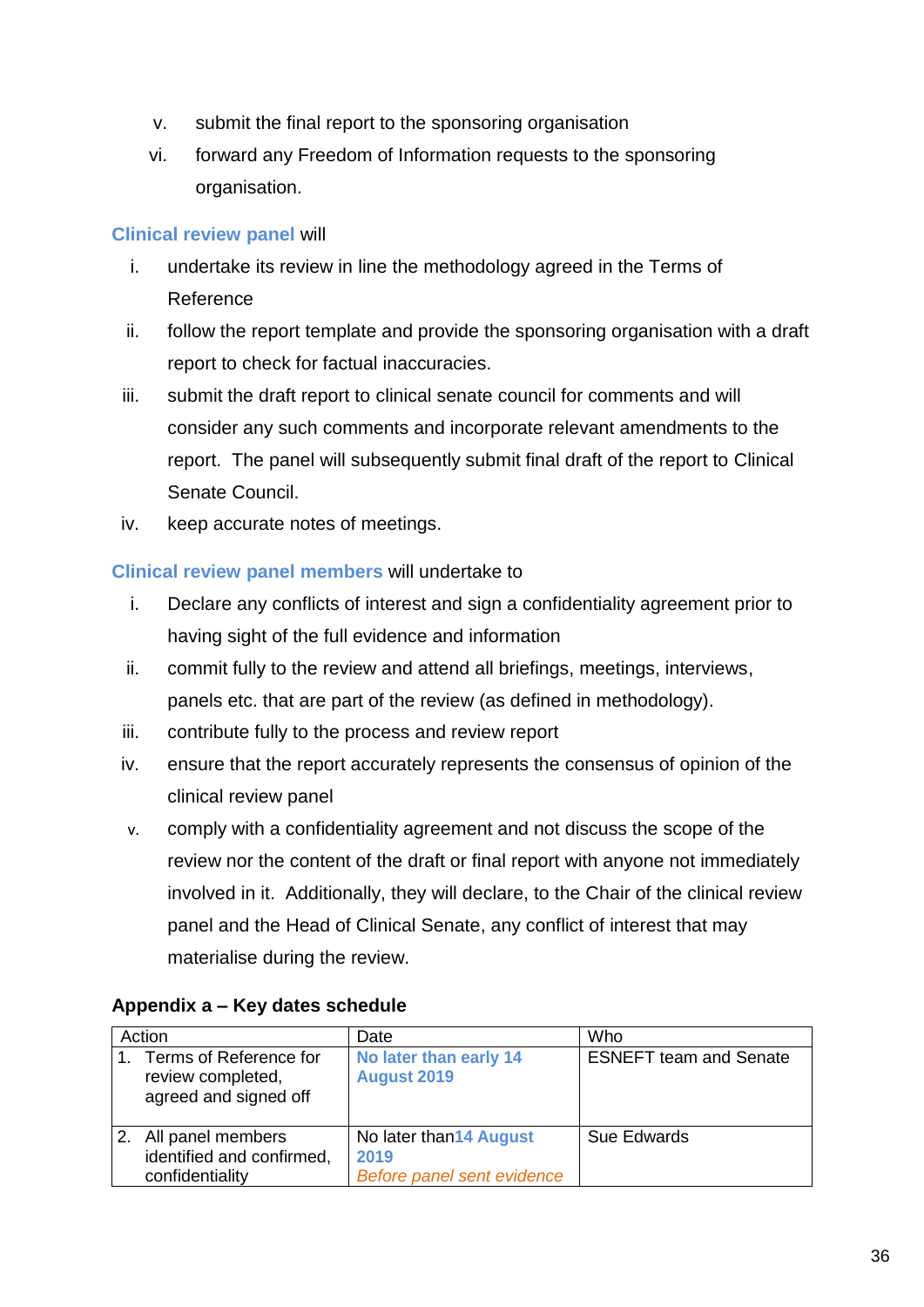|    | agreements and<br>declarations of interest<br>signed                      |                                                     |                                                             |
|----|---------------------------------------------------------------------------|-----------------------------------------------------|-------------------------------------------------------------|
| 3. | All papers and evidence<br>for the review panel to be<br>with Sue Edwards | No later than end of 29<br><b>August 2019</b>       | <b>ESNEFT</b> team                                          |
| 4. | Panel papers etc to panel<br>members                                      | 02 September 2019                                   | <b>Sue Edwards</b>                                          |
| 5. | Pre panel teleconference<br>call                                          | <b>DATE</b> (poss 10/9/19 tbc)                      | Panel members only -<br><b>ESNEFT</b> not involved-         |
|    | 6. Lines of Enquiry /<br>Agenda for Clinical Panel<br>review day issued   | No later than 12 September<br>(if 5 above is 10/09) | SE to ALL                                                   |
| 7. | <b>Clinical Panel Review</b>                                              | 18 September 2019<br>(confirmed)                    | $ALL$ – panel members $&$<br>ESNEFT team (max 5 plus<br>AT) |
| 8. | Draft report to ESNEFT<br>lead for points of<br>accuracy                  | No later than 01 October<br>2019                    | SE/Chair<br><b>ESNEFT</b> response with 5<br>days           |
| 9. | <b>Clinical Senate Council</b><br>consider report                         | <b>15 October 2019</b>                              | Senate Council                                              |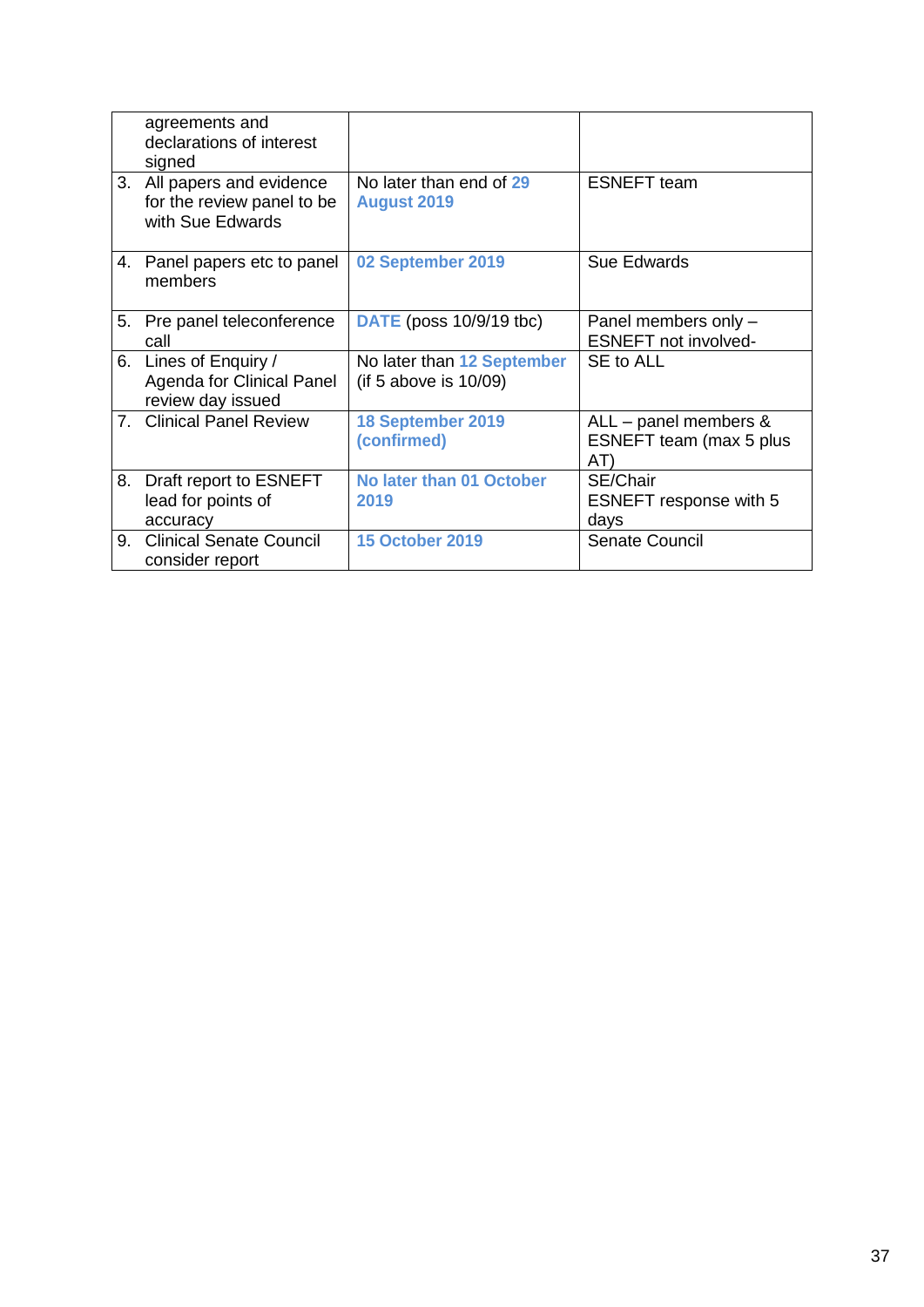# **APPENDIX 2: Membership of the clinical review panel**

### **Clinical Review Panel Chair:**

#### **Dr Bernard Brett**

Dr Bernard Brett, Chair of East of England Clinical Senate, is Deputy Medical Director and a Consultant in Gastroenterology and General Internal Medicine based at the Norfolk and Norwich University Hospitals NHS Foundation Trust, and also works at the James Paget University Hospitals NHS Foundation Trust.

Bernard has held several senior management posts over the last fifteen years including that of Medical Director, Responsible Officer, Deputy Medical Director, Divisional Director, Director of Patient Flow and Appraisal lead. He continues with an interest in Appraisal and Revalidation. Bernard has spoken at regional and national meetings on the topic of 7-day working and been an invited speaker on the topic of improving colonoscopic adenoma detection rates.

#### **Panel Members:**

#### **Andrea Assan**

With a background of 20 years Local Government experience in Adult and Children's services, Andrea has been a board member of the local HealthWatch since it was established in 2013. Her eldest daughter has learning and physical disabilities and because of her experiences, having left work, she decided to do voluntary work to try to make a difference to help improve both health and social care in our area. As part of her HealthWatch role she sits on a number of boards including Bedfordshire Child Death Overview Panel, East of England Ambulance Trust Community Engagement Group, Carers Partnership Board, Royal College of GP's Faculty board and Integrated Pain Service User Group.

#### **Matthew Carr**

Matthew Carr is a physiotherapist with 15 years of clinical experience. He works as an Advance Physiotherapy Practitioner with a specialist interest in the management of complex spinal conditions. He is Clinical Director for Sussex MSK Partnership East. This organisation is responsible for the coordination and delivery of all MSK clinical services across a large section of East Sussex. Matthew's leads the clinical strategy for the partnership, engaging with the full range of clinical teams to enable and ensure the highest quality of MSK healthcare across this region. Matthew is currently completing a Masters in Clinical Research at the University of Brighton, supported by the National Institute of Health Research, to develop a framework of workplace learning which improves clinical standards in MSK practice. He has a passion for ensuring the highest quality of healthcare and has presented recently at the European region of the world congress of physiotherapy and at the European health management association on this topic.

#### **Ellie Devine**

Ellie Devine is Head of the South West Clinical Senate. She has worked in the NHS for over 14 years. Prior to the Clinical Senate she worked as a Transformation Programme Manager for the South West Commissioning Support Unit and as a Planned Care and Cancer Services Commissioner for the Bristol, North Somerset and South Gloucestershire PCTs. Before moving to the South West Ellie worked as an operational manager in the surgical divisions at St George's Hospital Trust, London.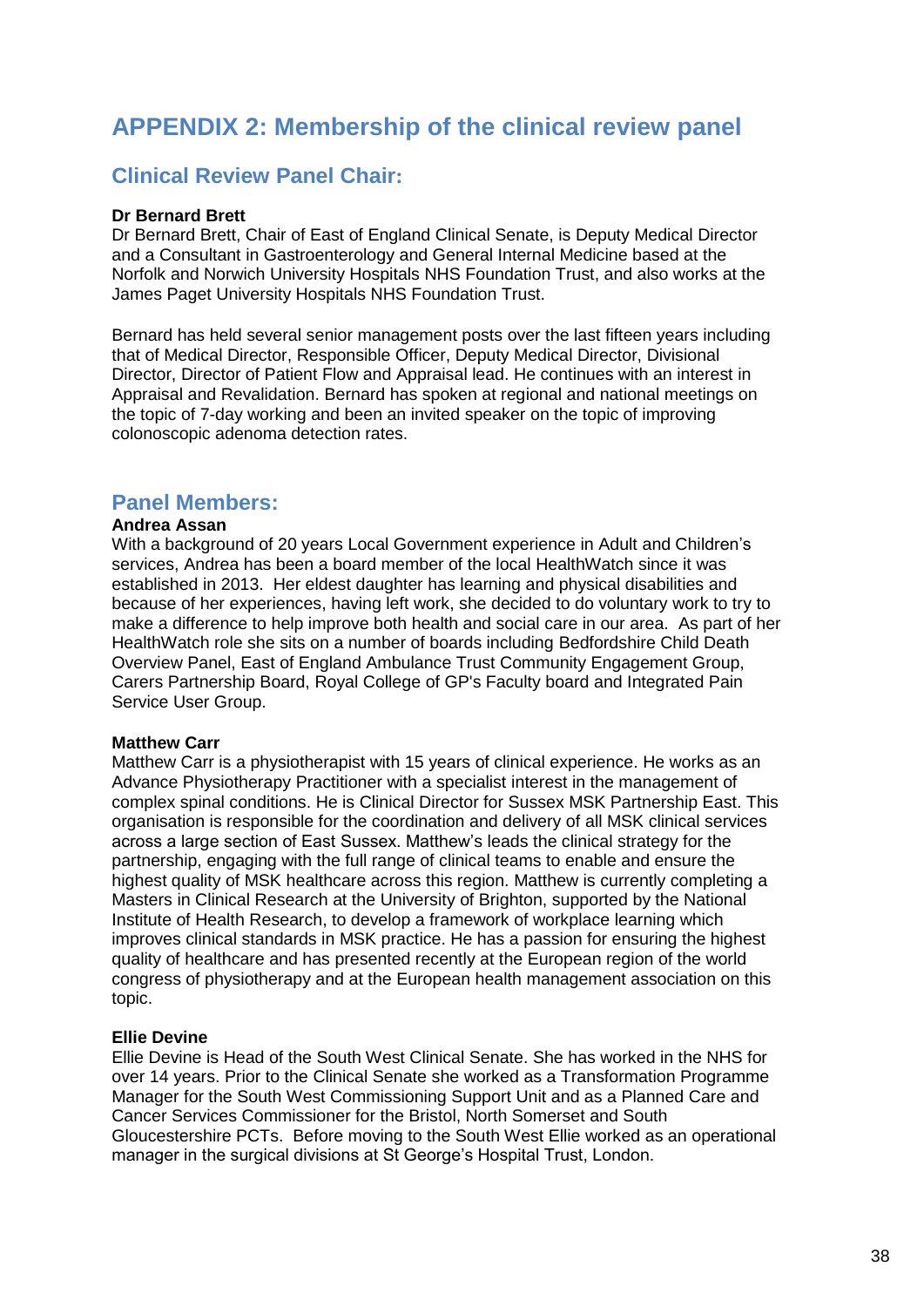#### **Dr Alan Hancock**

In retirement since 2014, Dr Hancock is active in civil society, primarily in the health sector, where he has a particular interest in integrated health and social care, primary care and acute care. Becoming a Patient Champion of the National Association for Patient Participation in 2013, he was Chair of his local Patient Participation Group for three years, and a founding Trustee of the recently independent Healthwatch Milton Keynes, where he is currently a Deputy Chair. He was elected a Public Governor of Milton Keynes University Hospital Foundation Trust in 2016. Alan is an expert by experience member of Clinical Senate Council.

#### **Heather Howman**

Heather currently works as a Deputy Director of Quality and Data Protection Officer for East Coast Community Healthcare. She is a very experienced clinician having worked for over thirty years in health care and has experience of working in the acute, community and Primary Care Networks. Heather has a keen interest in governance, patient experience and safety and has successfully led the organisation through a *Good* CQC inspection where some areas were seen as *outstanding*. She has a strong track record in managing clinical and information governance through large scale transformation.

Heather currently holds a large portfolio including Research, audit, patient safety, clinical and information governance, clinical claims, complaints and is the learning from deaths lead for the organisation. She is a member of the QNI Director network.

#### **Mr Graham Keene**

Mr Graham Keene is a Consultant Trauma and Orthopaedic Surgeon at Addenbrooke's Hospital (Cambridge United Hospitals NHS Foundation Trust). He has been in post for over 20 years, but was also trained in East Anglia. His clinical experience includes general orthopaedic trauma and his elective experience involves hip and knee surgery. He was Clinical Director of Trauma and Orthopaedic Surgery at Addenbrooke's Hospital for 4 years.

#### **Mr Devender Khurana**

Mr Khurana has been working in the NHS for last 25 years. Present job role is as a Consultant Orthopaedic Surgeon with special interest in Knee Revision surgery. He is also chair of LNC at JPUH NHS Trust.

Mr Khurana has been a member of EOE Clinical Senate for more than five years. He has been recently elected a Staff Governor at the JPUH. His passion is "Quality improvement" and "safe care". He is also the FTSU Guardian at his trust.

#### **Dr Ramanathan Kirthivasan**

Dr Kirthivasan has served the NHS as a consultant in Medicine with an interest in Stroke since 2003. He took a hiatus from NHS for 4 years to set up a comprehensive stroke service in India upon invitation and was helpful in setting up a vision for a national database for strokes in India. He returned to the UK after this and is currently a Clinical Director in Medicine and a Joint Stroke lead in the STP.

#### **Dr Ellen Makings**

Dr Ellen Makings MBBS, FRCA, FFICM, RCPathME is the Lead Medical Examiner at the Royal Papworth Hospital and the James Paget University Hospital. She has been a Consultant in Anaesthetics &Intensive Care for 15 years at Mid Essex Hospitals NHS Trust where she was then appointed as Medical Director in 2017. Her areas of interest in Critical Care are patient safety and recovery from critical illness. She has been a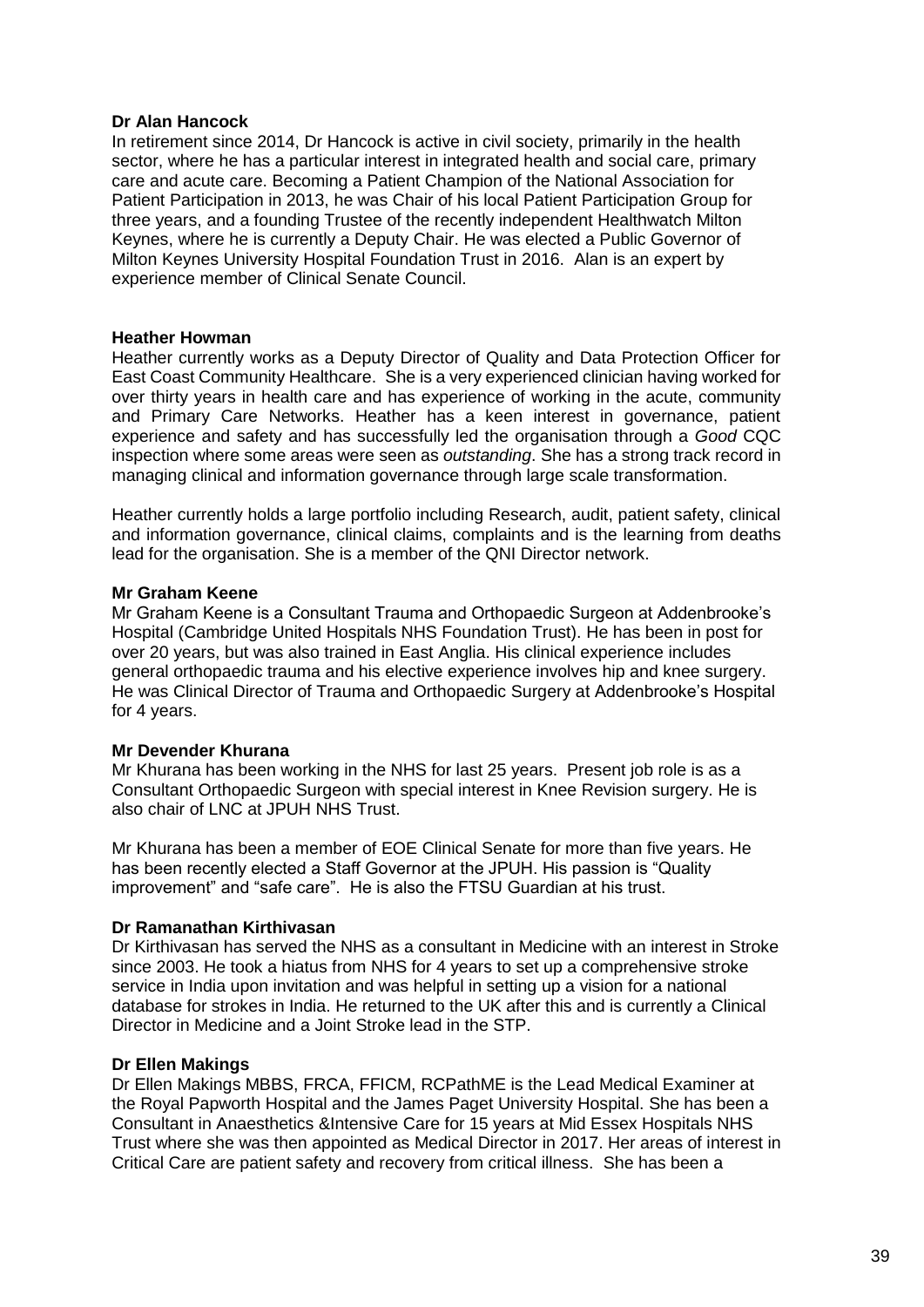Medical Examiner at Mid Essex for 8 years, one of the original Department of Health pilot sites for the Medical Examiner system.

In 2019 she has become a full time Medical Examiner working at James Paget and Royal Papworth Hospitals. She is passionate about the Medical Examiner process and its contribution to patient safety. She is a member of the Faculty of the Royal College of Pathologists providing the training of future medical examiners and a member of Clinical Senate Council.

#### **Dr Christine Moss**

Christine has worked as a GP Principal in Buckhurst Hill, Essex, for more than 30 years and has been involved in service development and commissioning since 2002. She is Clinical Director for West Essex CCG and has specific responsibility for clinical effectiveness, including service restrictions and the Right Care approach to transformation. She is also Cancer clinical lead for Herts and West Essex STP. Christine is a member of Clinical Senate Council.

#### **Linda Purdy**

A registered nurse for 30 years, Linda is a Nurse Consultant in Acute Medicine and has historically worked in Emergency and Acute Care settings. Formerly for many years in the Emergency Department (ED), promoting quality, evidence-based care and multiprofessional teamwork to enhance the patient's journey through the ED to enduring secondary care or to discharge. In 2016 she moved to Acute Medicine as a Nurse Consultant, working across the Acute Medical Floor and working collaboratively with the Senior Nursing Team and Consultant Medical team on project management and innovation developments to improve patient care delivery and safety.

#### **Mr Paul Tisi**

.

Mr Paul Tisi is Medical Director and Responsible Officer at Bedford Hospital NHS Trust. He was appointed as Consultant Vascular and General Surgeon at Bedford Hospital and Luton and Dunstable University Hospital in 2001. Aside from his board role he maintains a clinical practice with specific interest in management of venous disease. Paul is a member of Clinical Senate Council.

### **In attendance at the panel: ESNEFT Team:**

| Rebecca Driver       | Director of Communications and Engagement           |
|----------------------|-----------------------------------------------------|
| Kay Hamilton         | Associate Director of Nursing                       |
| Dr Crawford Jamieson | <b>Medical Director</b>                             |
| Mr Mark Loeffler     | Consultant Orthopaedic Surgeon, Colchester Hospital |
| Andrew McLaughlin    | Director of Clinical Strategy Integration           |
| Mr Graham Myers      | Consultant Orthopaedic Surgeon, Ipswich Hospital    |
| Anna Turner          | Head of External Engagement                         |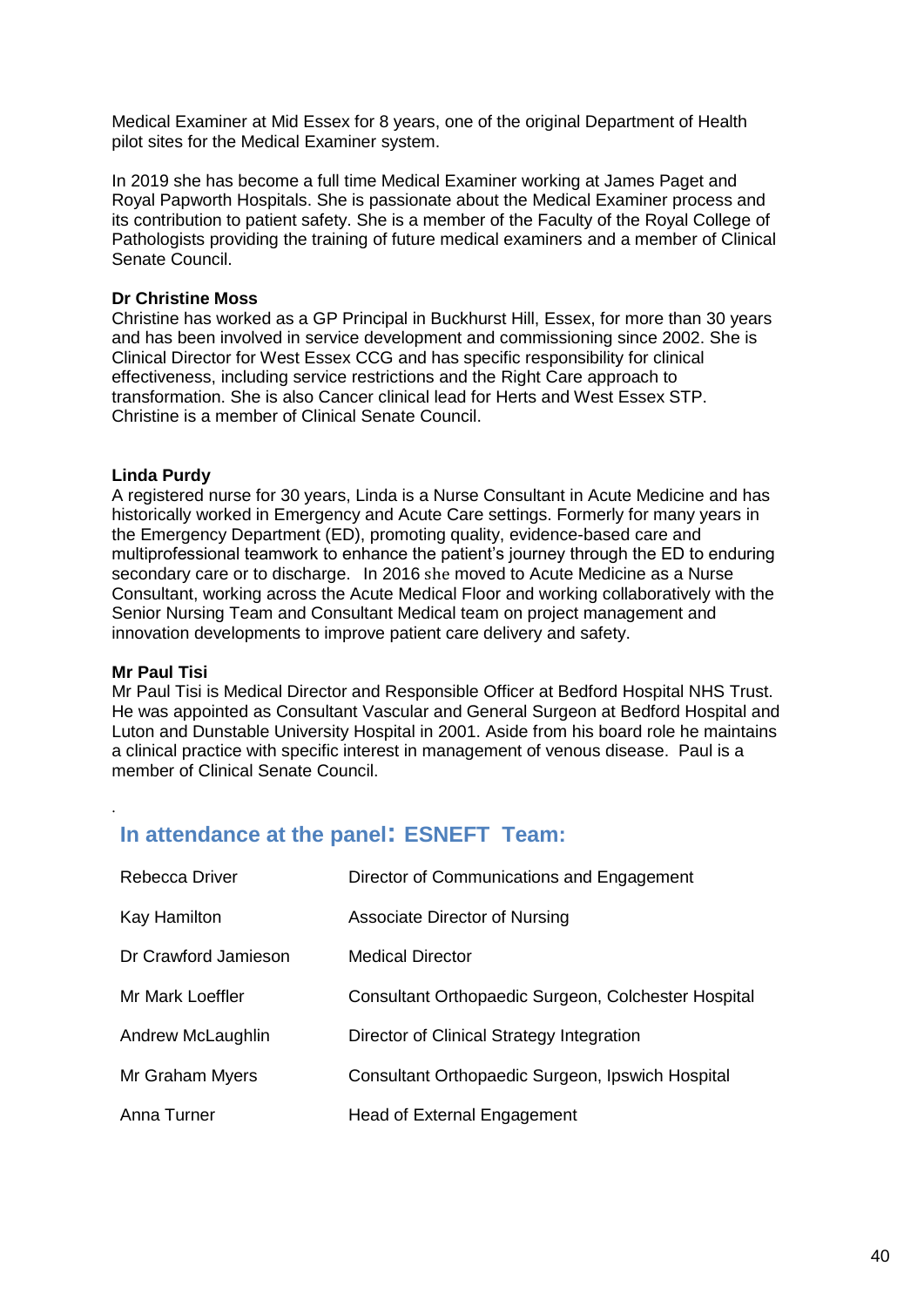### **Clinical Senate Support Team:**

| Sue Edwards  | East of England Head of Clinical Senate, NHS England   |
|--------------|--------------------------------------------------------|
| Brenda Allen | East of England Clinical Senate Senior Project Officer |

# **APPENDIX 3: Declarations of Interest**

All panel members were required to declare any interests.

Prior to the panel day, panel members all claimed not to have a a) Personal pecuniary interest b) Personal family interest c) Non-personal pecuniary interest or d) Personal non-pecuniary interest.

During panel discussions, Dr Bernard Brett, Mr Devender Khurana and Dr Ellen Makings wished to record that their respective employing Trusts bordered on the Suffolk boundary and that the proposals could in future, cause them to have a potential conflict of interest. However, for this panel it was considered this was not a conflict and there was no reason for them to withdraw from the panel (the ESNEFT team had been aware of their circumstances prior to the panel).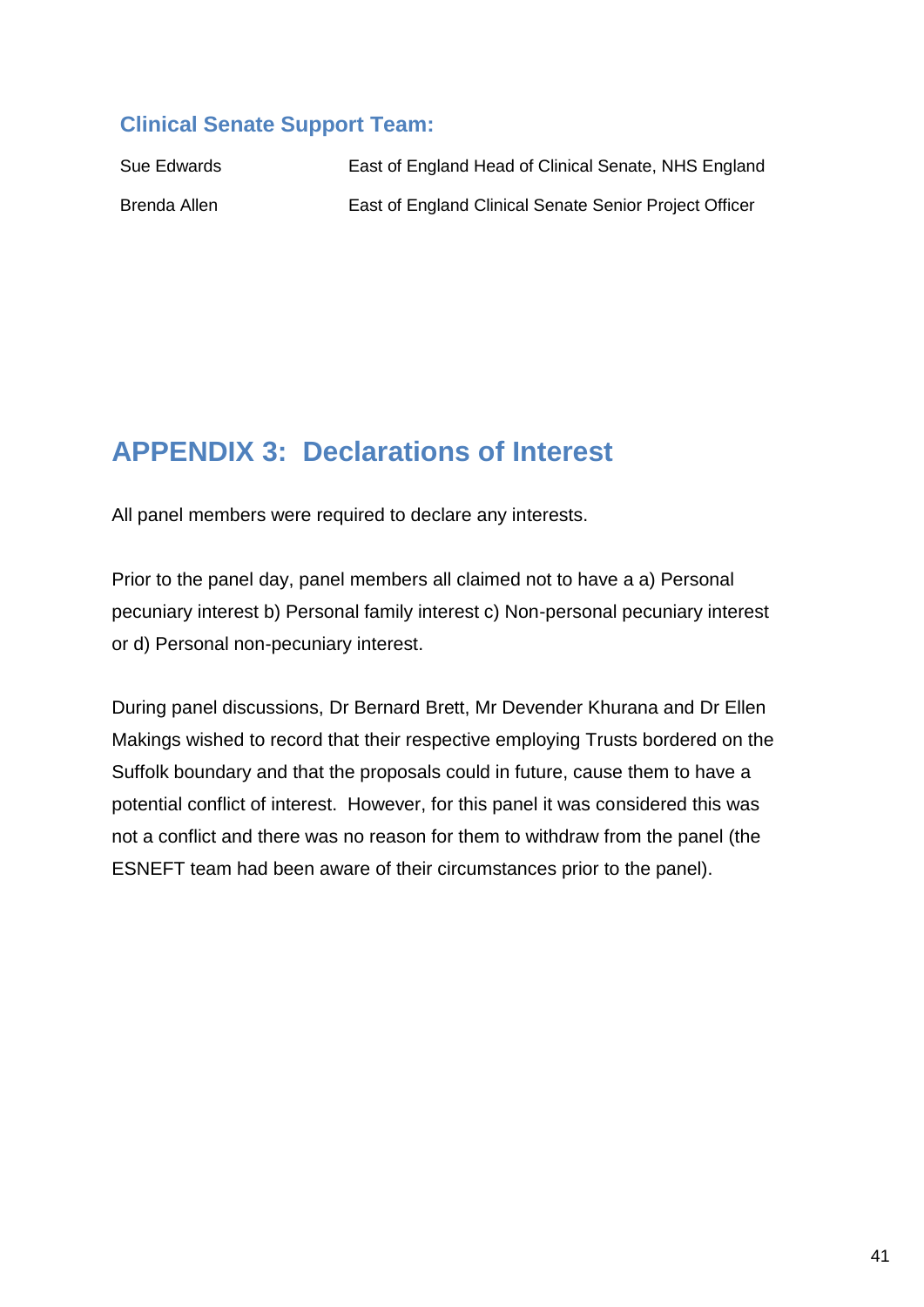# **APPENDIX 4: Review panel agenda A G E N D A**

# **Independent clinical review panel for East Suffolk & North Essex NHS Foundation Trust**

**Date**: Wednesday 18 September 2019. **Time:** 09.15 to 16.30hrs for panel members & 09.50hrs to 13.00 hrs for ESNEFT team **Venue**: Bourne Bridge Room, Granta Centre, Granta Park, Cambridge CB21 6AL

**'Stage 2 review<sup>4'</sup> in response to the proposals for changes to adult elective in-patient orthopaedic care at Colchester and Ipswich Hospitals, Clinical Senate is being asked to address the following questions:** 

- 4. Does the creation of a single elective care centre for ESNEFT and the proposed model and pathways for trauma & orthopaedics make clinical sense and, based on the evidence provided, offer the potential to deliver further improvements in clinical effectiveness and/or clinical sustainability?
- 5. On the basis of the evidence provided, do the proposed model and pathways for trauma & orthopaedics offer look likely to deliver safe, high quality services and outcomes for patients once implemented?
- 6. Does the proposed clinical model form a robust basis for moving forward with the future development of the single elective care centre and clinically-led reconfiguration of orthopaedic services?

<sup>-</sup><sup>4</sup> NHS England NHS Improvement service change assurance process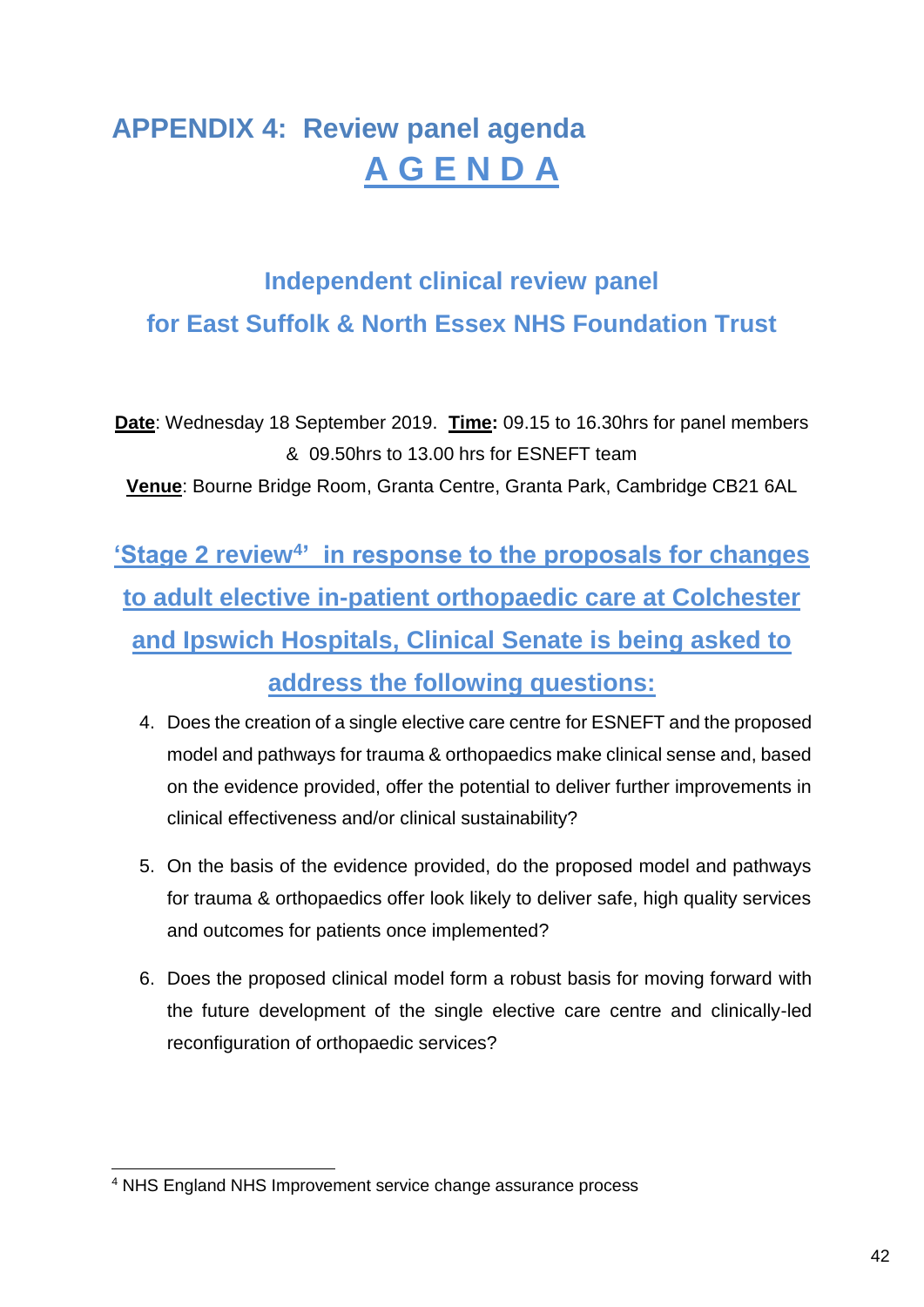| <b>Time</b>     | <b>Item</b>                                                              |
|-----------------|--------------------------------------------------------------------------|
| $09.15 - 09.30$ | Registration & arrival - panel members                                   |
| $09.30 - 09.50$ | Welcome, introductions & outline of the proceedings for the review panel |
|                 | from panel chair Dr Bernard Brett                                        |
| $09.50 - 10.00$ | East Suffolk & North Essex FT (ESNEFT) team welcome & introductions      |
| $10.00 - 10.30$ | Overview presentation 30 mins by ESNEFT team to panel                    |
| $10.30 - 11.15$ | General questions from panel to ESNEFT team                              |
| $11.15 - 11.30$ | Short break                                                              |
| $11.30 - 13.00$ | Panel questions & informal discussion with ESNEFT                        |
| $13.00 - 13.40$ | Lunch                                                                    |
| $13.40 - 16.00$ | a) Panel discussion                                                      |
|                 | b) Panel summary – key findings and recommendations (to include working  |
|                 | break as appropriate)                                                    |
| 16.00 - close   | Panel summary – key findings and recommendations                         |

Key Lines of Enquiry – raised on the pre-panel call 10 September 2019

- 1) **Clinical outcomes: w**hat are the plans to address variation in outcomes across the two sites, what is the Quality Assurance framework, are patient outcome targets going to be set/agreed. Will there be any risk stratification of patients (will higher risk patients be managed differently?) Will there be easy access to ICU if required? Femoral neck fracture patients, who require a total hip replacement- will a suitably skilled hip surgeon still be available in the trauma theatre every day in Ipswich for these patients, if elective surgery is moved off site?
- 2) **Workforce: o**ut of hours cover of elective patients: Only one of the two hospitals will now have an ECC for orthopaedic surgery. At night and at weekends, will the current medical on-call staff will look after these patients on the ward at the ECC. There will then be significantly less work for Ipswich, but significantly more work for those doctors at Colchester with the new ECC. What are plans for orthogeriatric cover?